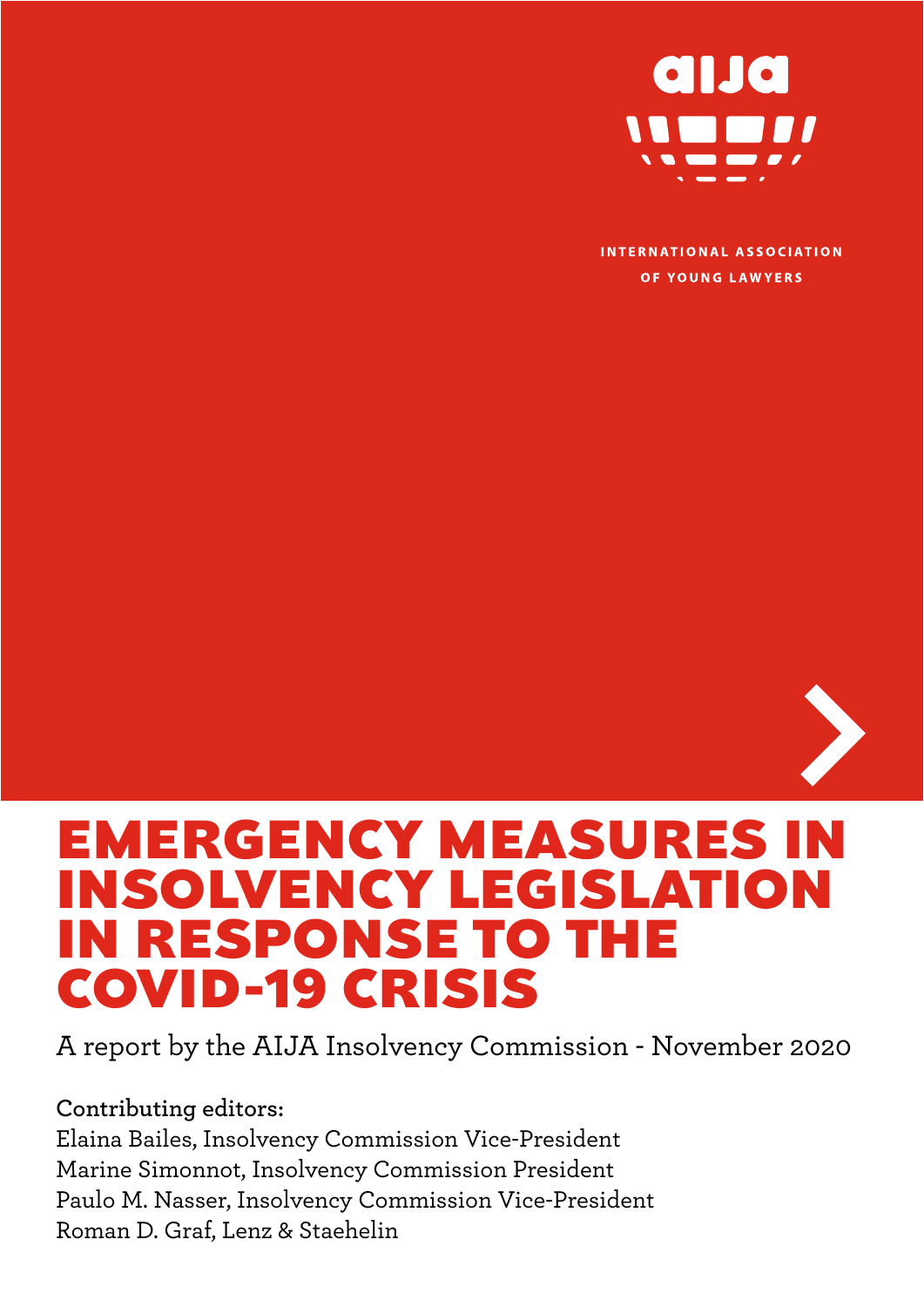

# **Contents**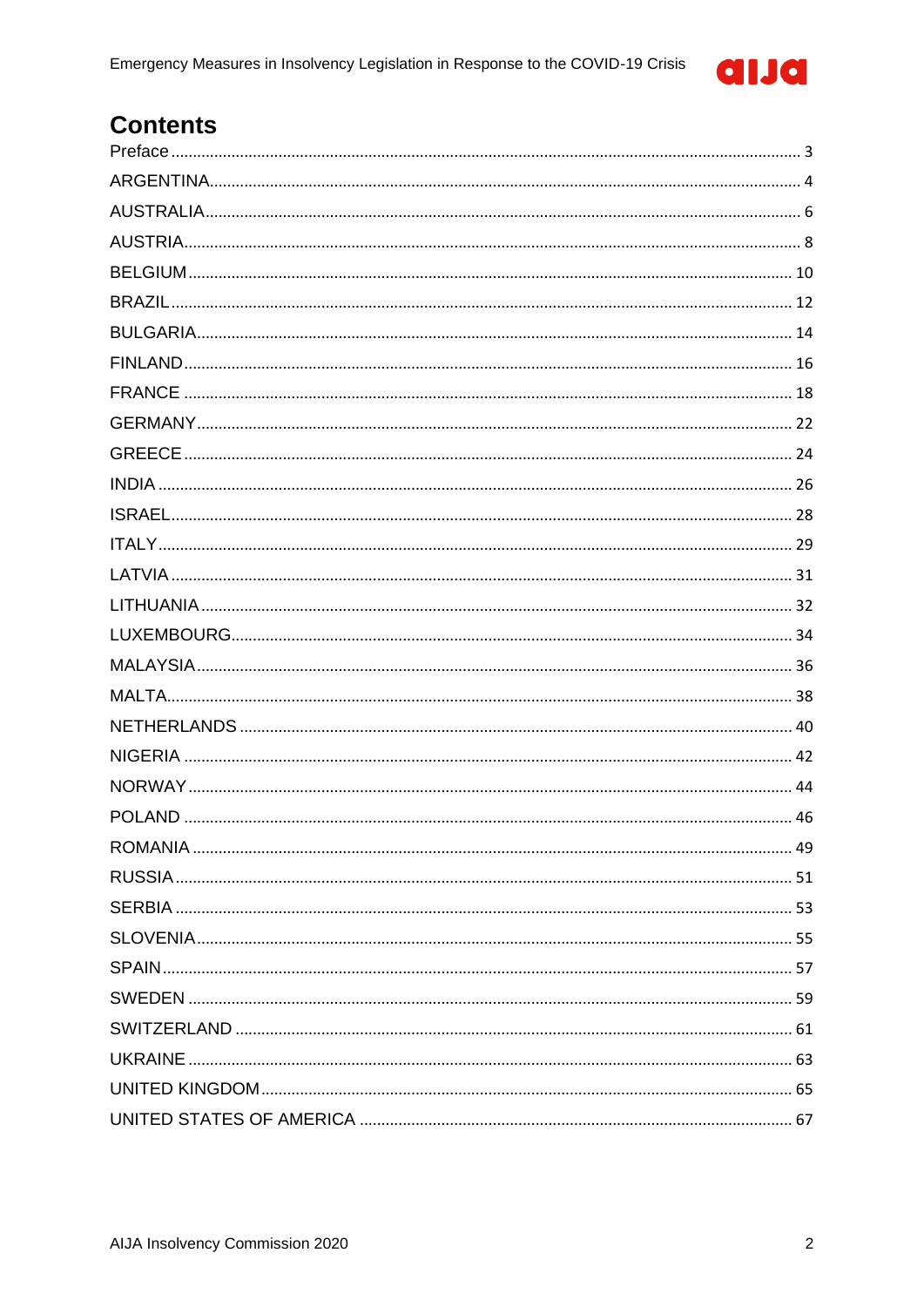

## <span id="page-2-0"></span>Preface

The COVID-19 pandemic has plunged businesses around the world into financial difficulty and led to an unprecedented surge of emergency legislation in virtually all jurisdictions. In many jurisdictions, these measures include direct intervention in the debt enforcement and insolvency system. Governments have been quick to adopt sweeping changes to Insolvency regimes to avoid viable businesses collapsing, including relaxing rules on directors' duties preinsolvency and preventing creditors from seeking to place businesses into insolvency processes.

In light of this unique situation and as a helpful tool for its members, the AIJA Insolvency Commission has assembled a compilation of short factsheets providing an overview of what has happened in our members' jurisdictions. Members have volunteered and contributed to this compilation by providing a short factsheet for their respective jurisdictions, in which they have all responded to the following three questions:

What emergency measures in insolvency or restructuring legislation has your country adopted to help businesses cope with the economic crisis caused by the COVID-19 pandemic?

Do you expect these measures to have any lasting impact on your country's insolvency legislation or court decisions after the COVID-19 crisis?

Has your country adopted any other measures in response to the COVID-19 crisis that are noteworthy from an insolvency perspective?

We hope that this contribution will be able to provide you with a useful insight into what is happening or has happened in other jurisdictions and wish you a pleasant reading.

November 2020

Roman D. Graf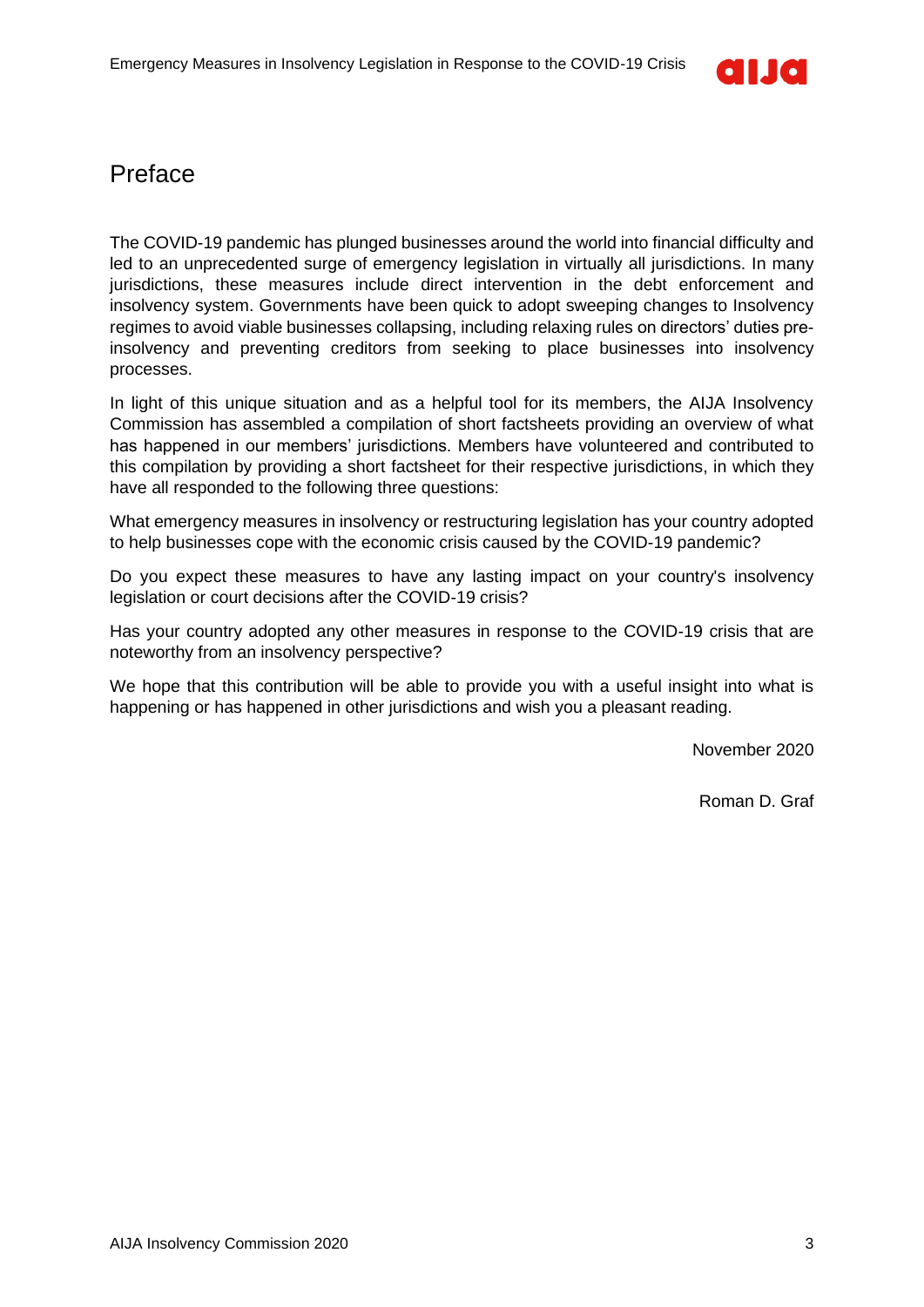

### <span id="page-3-0"></span>ARGENTINA Ignacio Alberto Sanchez Vaqueiro, GFM

### **1. What emergency measures in insolvency or restructuring legislation has Argentina adopted to help businesses cope with the economic crisis caused by the COVID-19 pandemic?**

Argentina's government declared mandatory lockdown from 20 March 2020, compelling their citizens to stay at their homes except for essential services, such as food or health. The Supreme Court of the Nation joined the exceptional measures established by the executive branch and issued a resolution suspending all judicial proceedings and filings, applicable to insolvency and restructuring.

Later on, the Supreme Court encouraged national and federal courts to take account of as much matters as possible, always in compliance with health and safety measures and, as a response, on 12 May 2020 the National Chamber of Appeals for Commercial Matters resolved to resume partial activity and allow digital filings for insolvency proceedings in the City of Buenos Aires. Late proofs of claim, prompt payment of labour credits, approval of individual agreements, injunctive relief, preliminary measures, rulings, and approval of professional fees are also permitted by this resolution, as long as filings are made completely in digital format. As a consequence, although normal activity was not resumed at courts, companies were able to file for insolvency or bankruptcy and some filings are possible.

The activity of the courts was resumed on 27 July 2020, although filings remain digital and physical attendance is only allowed in special cases and with an appointment.

It is important to note that, to this date, no emergency measures can be found in insolvency legislation in Argentina. However, there is a legislative project under treatment regarding emergency measures for insolvency proceedings and amendment of current Restructuring and Bankruptcy Act. Among the main proposals of the draft, it is worth to mention the introduction of a "Simplified Corporate Restructuring Proceeding" allowing companies to negotiate their debt for up to 180 days in order to enter into an agreement with their creditors; the possibility to obtain credit facilities; and the suppression of current prohibition for creditors to file for insolvency for a year. As of this date, the bill was passed by the Chamber of Deputies and it is now awaiting its discussion by the Senate.

### **2. Do you expect these measures to have any lasting impact on Argentina's insolvency legislation or court decisions after the COVID-19 crisis?**

If the legislative project is finally enacted by the Congress, measures will have a lasting impact as the Restructuring and Bankruptcy Act will be permanently amended. However, court decisions will be likely influenced by the crisis and all deadlines in insolvency proceedings are now being rescheduled as a consequence of the resumed judicial activity.

### **3. Has Argentina adopted any other measures in response to the COVID-19 crisis that are noteworthy from an insolvency perspective?**

The Government enacted multiple decrees with measures intended to mitigate the economic impact of the pandemic: the imposition of fines and closure of bank accounts in connection with return of checks was suspended until 30 April 2020, eviction proceedings were also suspended and lease agreements were extended, both until 30 September 2020. Moreover,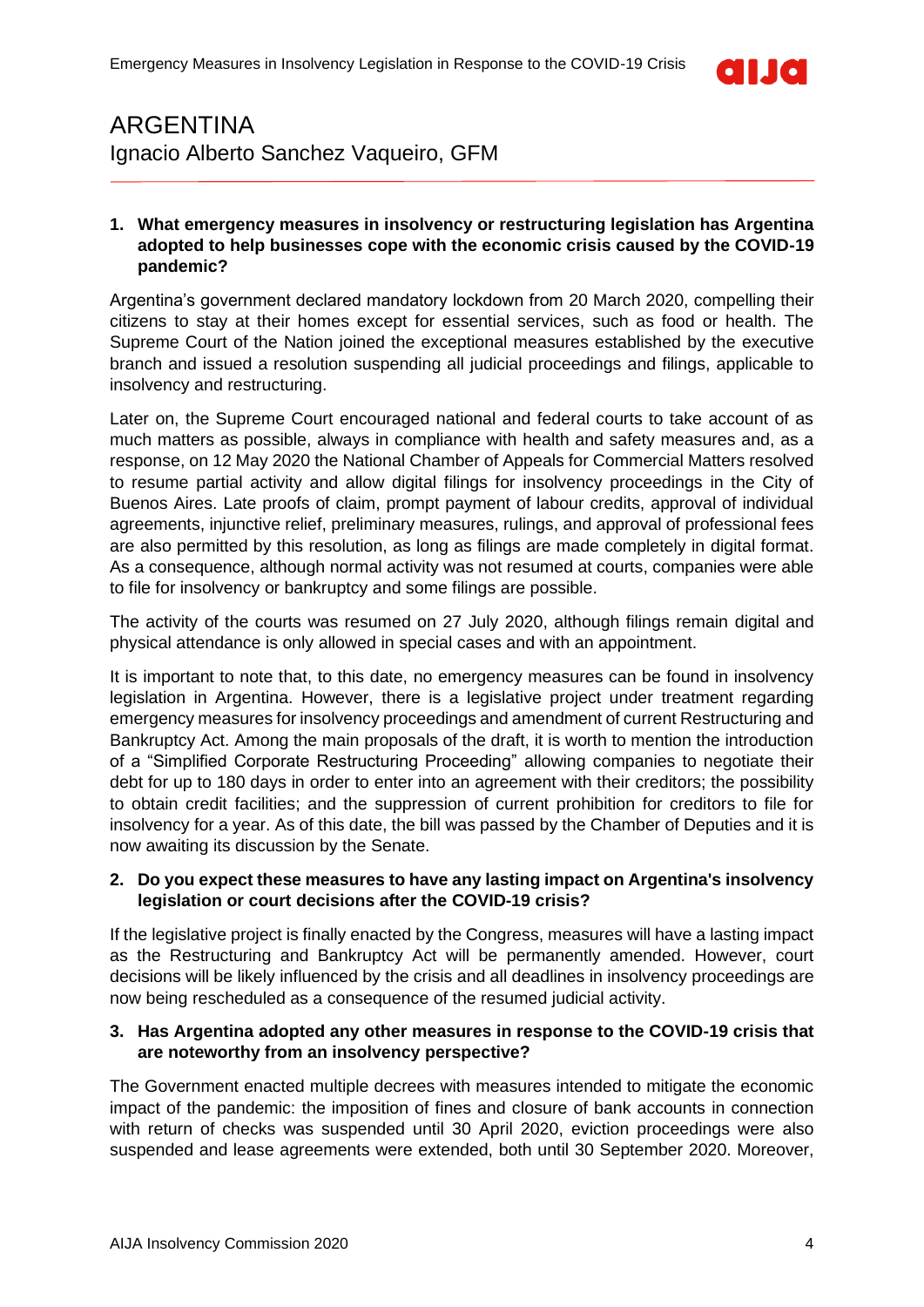

companies which social object is in relation to services considered essential - such as production of medical supplies- are able to receive financial assistance from the Government.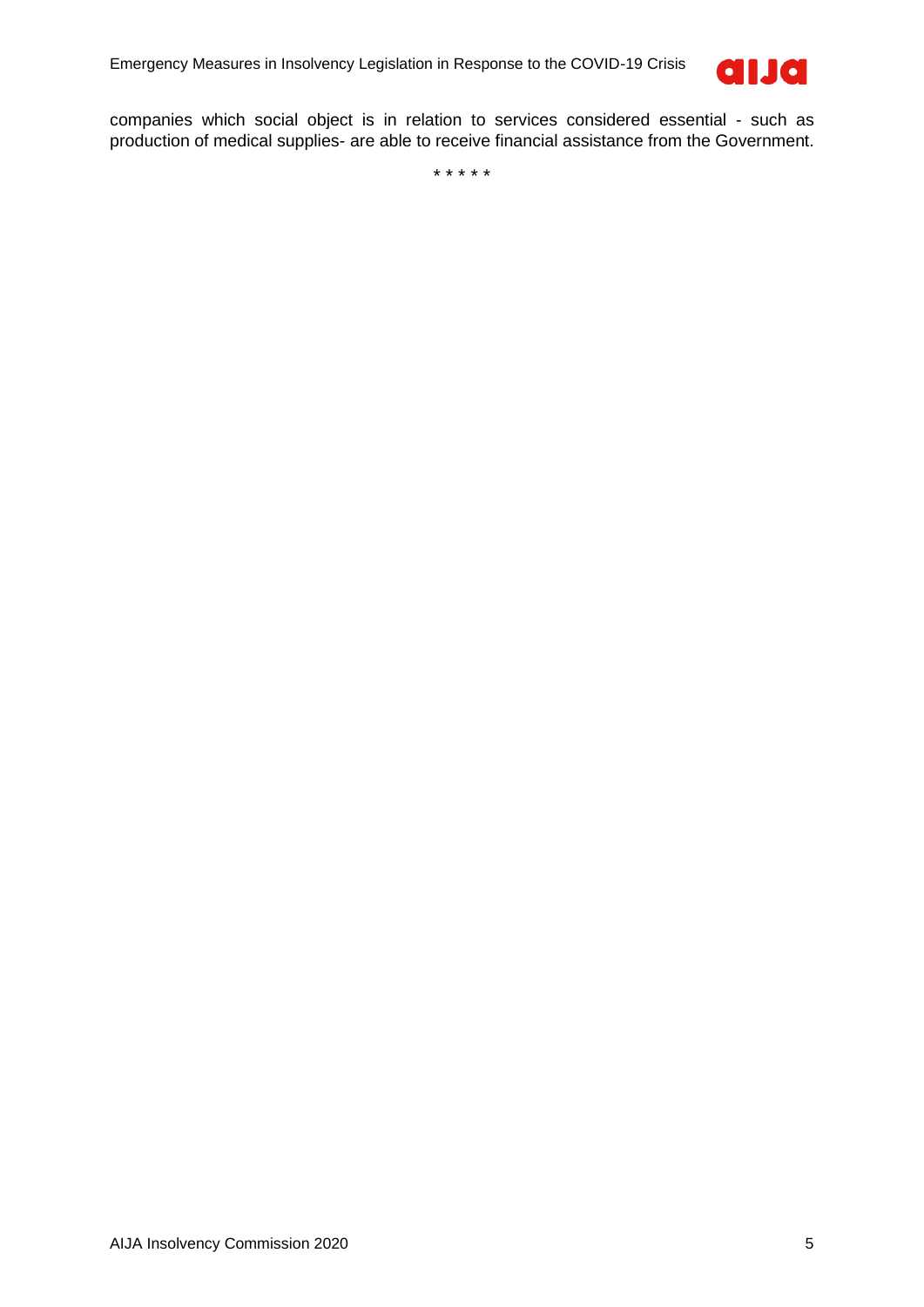

# <span id="page-5-0"></span>AUSTRALIA Mark Giddings, Tim Bost, Lipman Karas, Australia

### **1. What emergency measures in insolvency or restructuring legislation has Australia adopted to help businesses cope with the economic crisis caused by the COVID-19 pandemic?**

Australia has implemented a number of changes through the *[Coronavirus Economic Response](https://www.legislation.gov.au/Details/C2020C00139)  [Package Omnibus Act 2020](https://www.legislation.gov.au/Details/C2020C00139)* (Cth) (*Omnibus Act*), which consolidated measures contained in eight bills. Most of the changes commenced on 25 March 2020 and were to remain in force until 25 September 2020. However, certain measures have been extended until 31 December 2020. Links to the legislative materials including the explanatory memoranda are available [here.](https://www.aph.gov.au/Parliamentary_Business/Bills_Legislation/Bills_Search_Results/Result?bId=r6521)

The *Omnibus Act* introduced measures to defer or delay the commencement of creditor actions against personal debtors under the *Bankruptcy Act 1996* (Cth) and its regulations. The monetary threshold for a creditor to issue a bankruptcy notice was increased from AU\$5,000 to AU\$20,000. The time a debtor has to respond to a bankruptcy notice was increased from 21 days to 6 months. The time for which a debtor is protected from enforcement action following presentation of a declaration of intention to present a debtor's petition was extended from 21 days to 3 months.

Similar measures were implemented under the corporate insolvency regime via amendments to the *Corporations Act 2001* (Cth) and its regulations. The monetary threshold for a creditor to issue a statutory demand against a corporation was increased from AU\$2,000 to AU\$20,000. The time a corporation has to respond to a statutory demand before it is presumed to be insolvent was increased from 21 days to 6 months.

Additionally, the Australian Government temporarily suspended liability for insolvent trading. Australia has traditionally had a comparatively strict insolvent trading regime. In September 2017 the Australian Government introduced safe harbour provisions for directors to protect them from liability if at the time a debt was incurred the directors were developing a course of action reasonably likely to lead to a better outcome for the company. The *Omnibus Act* further eases pressure on directors during the COVID-19 crisis by providing that an additional safe harbour applies where a debt is incurred in the ordinary course of the company's business between 25 March 2020 and the expiry of the suspension, and before the appointment of an administrator or liquidator.

Finally, there has been temporary relief from regulatory requirements under the *Corporations Act 2001* (Cth). A [first determination](https://www.legislation.gov.au/Details/F2020L00553) was made on 6 May 2020 permitting meetings to be conducted electronically, which includes meetings convened by administrators, and providing certainty that electronically signed documents are taken to have been validly executed. A [second determination](https://www.legislation.gov.au/Details/F2020L00611) was made on 26 May 2020 relaxing continuous disclosure obligations for listed companies. Each determination will remain in effect for 6 months.

### **2. Do you expect these measures to have any lasting impact on Australia's insolvency legislation or court decisions after the COVID-19 crisis?**

Most of the measures Australia has taken were due to expire on 25 September 2020. However, the measures concerning statutory demands and the temporary suspension of liability for insolvent trading have been extended until 31 December 2020. As originally enacted, the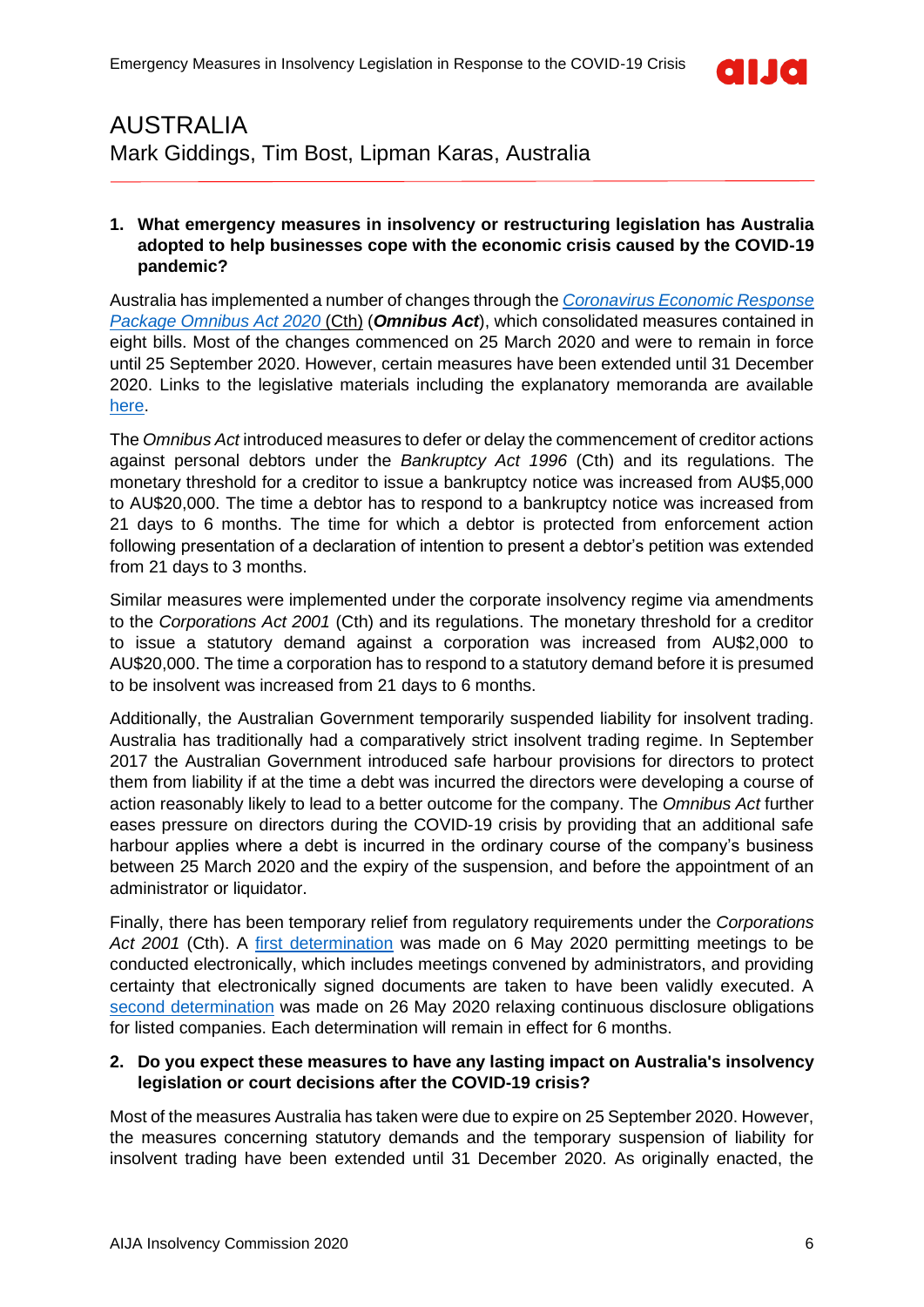

legislation was expected to come to a "hard end", but the extension of these measures will serve to facilitate a more gradual and orderly transition back to the previous legislative regime.

Regardless, it is expected that there will be an increase in creditor actions brought in both the personal and corporate insolvency spheres upon the resumption of the respective legislative regimes. Insolvency statistics released by the Australian Securities and Investments Commission (**ASIC**) show that during July 2020 the number of companies entering into voluntary administration was down 65% compared to the same time in 2019. Further, court ordered and creditor initiated wind-ups were down 79% and 47% respectively. This potentially indicates that companies may be seeking to trade out of financial difficulty rather than engaging with formal insolvency mechanisms. It is yet to be seen whether any judicial leniency will be afforded under the circumstances once the legislative schemes resume.

It is anticipated that changes to regulatory requirements permitting virtual meetings and the electronic execution of documents will be extended or made permanent. Prior to the COVID-19 crisis there had been calls for clarification on the validity of documents signed electronically on behalf of companies.

#### **3. Has Australia adopted any other measures in response to the COVID-19 crisis that are noteworthy from an insolvency perspective?**

The temporary changes described above were part of a wider package of measures aimed at dealing with the economic impact of the crisis. Through its JobSeeker and JobKeeper programmes the Australian Government has provided payments to persons who have become unemployed and financial support to employers to retain staff.

Further steps by the Australian Government included cash flow support for business, guaranteeing up to 50% of loans issued to Small and Medium Enterprises, tax relief, rent waivers/deferrals and a moratorium on commercial tenancy evictions. These measures coincided with steps taken by banks to defer loan repayments.

Prior to the temporary changes, ASIC had adopted a 'no-action' approach to non-compliance with annual general meeting requirements. Courts had also been granting orders for the holding of meetings online, including permitting company administrators to hold meetings of creditors by telephone or audio-visual conference.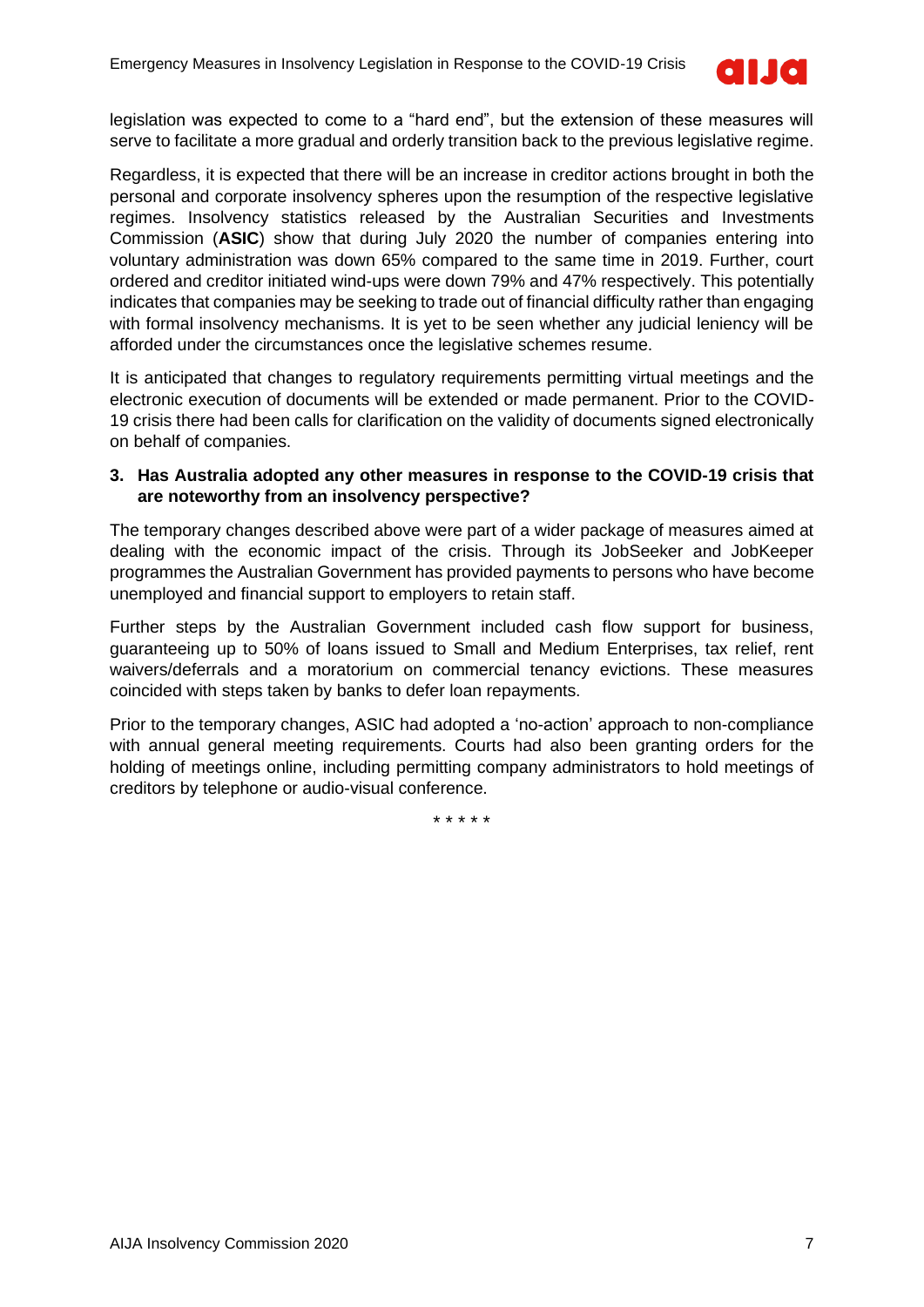

### <span id="page-7-0"></span>AUSTRIA Georg Wabl, BINDER GRÖSSWANG, Vienna

### **1. What emergency measures in insolvency or restructuring legislation has Austria adopted to help businesses cope with the economic crisis caused by the COVID-19 pandemic?**

The Austrian legislator has enacted several COVID-19 Acts to mitigate an economic downturn, including several measures relating to insolvency law. The strongest focus has been on preventing companies affected by the pandemic from filing for insolvency. Austrian law generally provides for an arguably strict duty to file. Companies and their directors must file for insolvency proceedings at the latest within 60 days after the company's illiquidity (*Zahlungsunfähigkeit*) and/or over-indebtedness (*Überschuldung*). Directors of illiquid and/or over-indebted businesses are further subject to a strict prohibition of payments (*Zahlungsverbot*) forcing them to treat creditors equally.

The first legislative response was made by doubling the duty to file period from 60 to 120 days in March 2020. Already before that, law provided for a 120 days filing period if illiquidity or over-indebtedness was at least indirectly caused by floods, avalanches, snow pressure, landslides, rockslides, hurricanes, earthquakes or similar catastrophes of comparable magnitude. Now the terms "epidemic and pandemic" have been added to this list in order to make clear that this also applies for COVID-19. This legislative change will remain also after the crisis caused by this pandemic.

The legislator quickly realised that more measures are needed and decided to temporarily suspend the duty to file for insolvency for companies which are "only" over-indebted, but not illiquid. The suspension does not require a causal link to the pandemic but is only applicable if over-indebtedness occurs in the period between 1 March and 31 October 2020<sup>1</sup> (when exactly over-indebtedness occurred may therefore lead to discussions in case of dispute). Correspondingly, during the same period, the opening of insolvency proceedings on the basis of over-indebtedness upon application of a creditor is also excluded. Should the company still be over-indebted after 31 October 2020, an insolvency petition must be filed the later of (i) 60 days after 31 October 2020 or (ii) 120 days after the occurrence of overindebtedness.

In cases where the duty to file in relation to over-indebtedness is suspended, also a potential liability of directors linked to the prohibition of payments is excluded. In case of illiquidity, neither the duty to file nor the liability under the prohibition of payments are suspended.

In addition, insolvency avoidance law has been limited in the case of bridge loans granted in the period until 31 October 2020<sup>2</sup> to finance COVID-19 short term work assistance. Regarding any other types of financings, all avoidance rules are still applicable (the effect of this measure is therefore very limited). Further measures relate to the facilitation of shareholder loans (which might otherwise be treated equity replacing), payment reliefs in

<sup>&</sup>lt;sup>1</sup> At the time this factsheet was prepared (17 September 2020), the Austrian government was planning to pass a bill to extend this period from 31 October 2020 to 31 January 2021. This extension would also apply to other related measures (exclusion of creditor insolvency applications, exclusion of liability linked to prohibition of payments in case of over-indebtedness).

 $2$  A possible extension of this period until 31 January 2021 was announced by the government as well.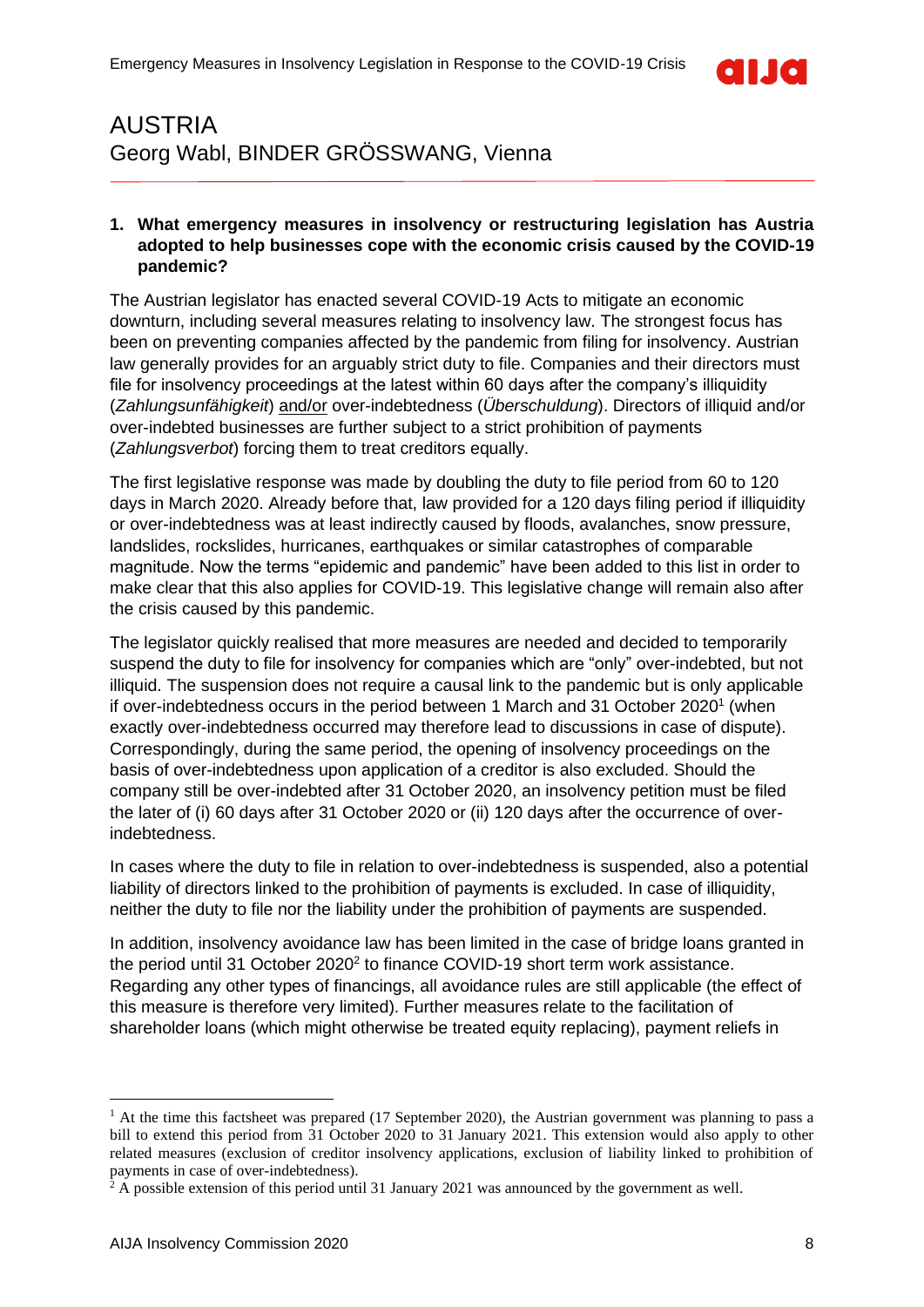

relation to already court approved restructuring plans (*Sanierungspläne*) or payment plans in private insolvencies (*Zahlungspläne*).

Besides the exclusion of creditor applications in case of over-indebtedness mentioned before, no moratorium or other restrictions regarding individual enforcement actions were provided (certain institutional creditors such as tax and social security authorities declared to temporarily refrain from creditor applications, though). Still, procedural deadlines were generally and therefore also in enforcement proceedings partly interrupted and under certain circumstances, enforcement acts may be suspended upon request of debtors affected by the pandemic.

Finally, a moratorium for loan agreements of consumers and micro enterprises has been introduced if a borrower has suffered a loss of income due to the pandemic, which makes it unreasonable to continue the debt service. The moratorium is applicable for loan agreements which were entered into prior to 15 March 2020. Lender's claims on capital and interest payments due between 1 April 2020 and 31 October 2020 shall be deferred for a period of seven months from the original due date.<sup>3</sup>

### **2. Do you expect these measures to have any lasting impact on Austria's insolvency legislation or court decisions after the COVID-19 crisis?**

The above measures have mostly only been adopted for a limited period. It remains to be seen if the legislator introduces other changes to the law, adopts current provisions or further extends existing measures to mitigate the impact of COVID-19 to companies (most of the above measures were initially limited until 30 June 2020 and have already been extended). The suspension of the duty to file in relation to over-indebtedness might lead to new discussions on whether over-indebtedness shall generally be abolished as mandatory insolvency ground. As the EU Directive on restructuring and insolvency (Directive 2017/1132/EU) has not been implemented into Austrian law yet, further dynamic may be expected in the course of the implementation (to be made until July 2021).

### **3. Has Austria adopted any other measures in response to the COVID-19 crisis that are noteworthy from an insolvency perspective?**

Among many other measures the Austrian legislator has set up several state funds to mitigate financial distress of companies and individuals by providing support up to an amount of EUR 50 billion. The support measures included in this package are constantly widened and include a Corona Assistance Fund, a Hardship Fund, funding for COVID-19 short-term work, deferrals of tax and social security payments etc. Support is given in different ways, e.g. by up to 100% state guarantees granted for bank loans, public non-refundable grants or government loans.

<sup>&</sup>lt;sup>3</sup> At the time this factsheet was prepared, the Austrian government was planning to pass a bill to extend this date to 31 January 2021 and to defer lender's claims on capital and interest payments to ten months from the original due date.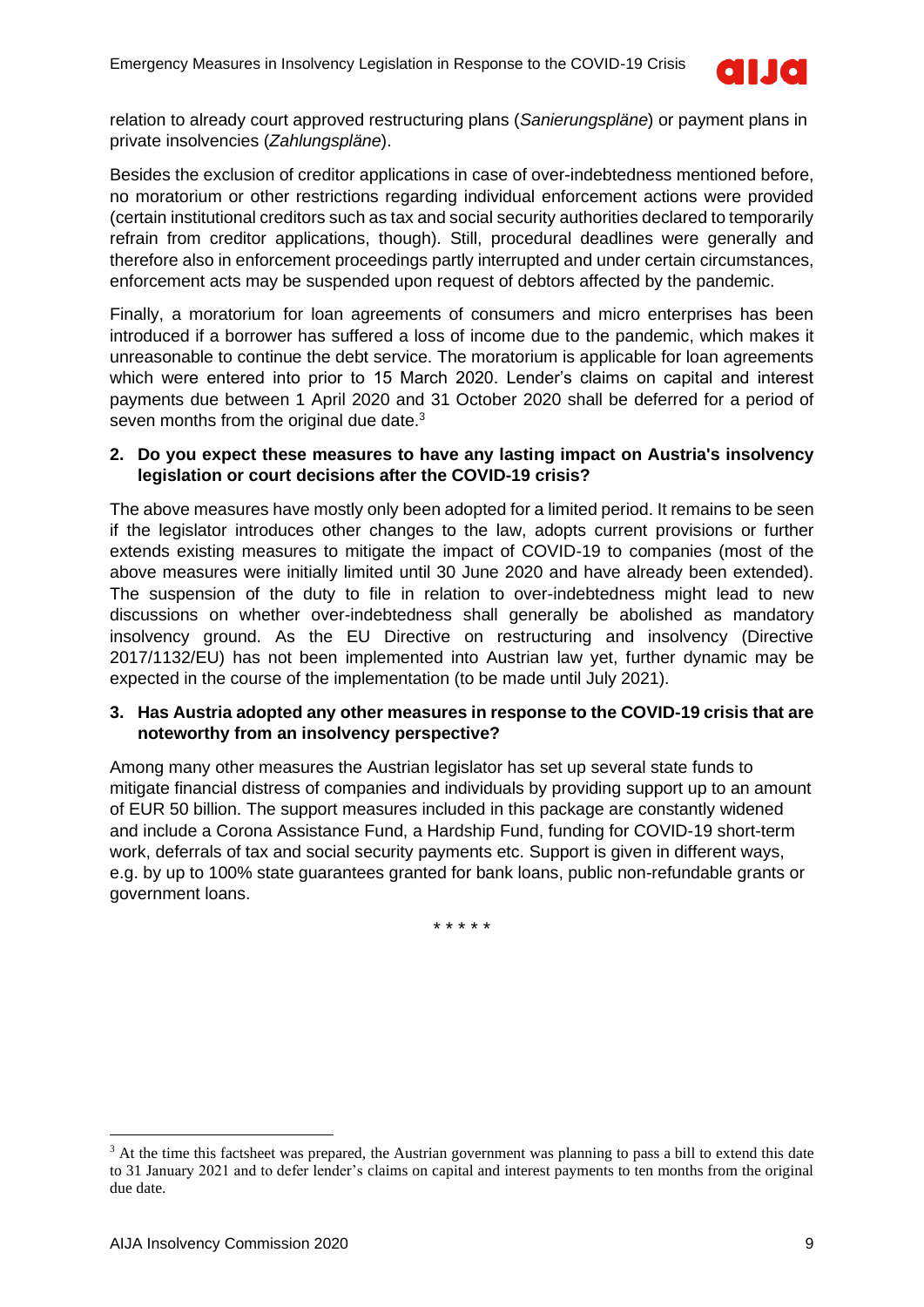

### <span id="page-9-0"></span>BELGIUM Jean-Luc Hagon, CMS

### **1. What emergency measures in insolvency or restructuring legislation has Belgium adopted to help businesses cope with the economic crisis caused by the COVID-19 pandemic?**

In the field of insolvency law, the Belgian government, which has been entrusted with special powers, enacted a specific royal decree (royal decree n°15) on 24 April 2020.

This royal decree provides a statutory moratorium that comes into play automatically as of 24 April until 17 June 2020 included.

To put it another way, the Belgian government is trying to freeze the current situation by means of this moratorium to prevent any bullwhip effect on the Belgian economy resulting from a significant increase of bankruptcies.

Concretely, from 24 April on, enterprises that were not in a state of (virtual) bankruptcy on 18 March 2018 (*i.e.* date which is considered as the beginning of the COVID-19 outbreak in Belgium) will benefit from a statutory moratorium mainly consisting of:

- − A protection against attachments with the exception of attachments on immovable goods and attachments on sea-going and inland navigation vessels;
- − A protection against any forced realisation of assets;
- − A protection against any petition in bankruptcy, with limited exceptions (*e.g.* petition filed by a Public Prosecutor);
- − A suspension of directors' duty to file for bankruptcy when the conditions thereof are met (*i.e.* no directors' liability for failing to file timely for bankruptcy);
- − A protection against judicial winding-up;
- − A protection against termination of agreements entered into due to non-payments of outstanding debts.

It is worth pointing out that financial collaterals as defined under the Belgian Collateral Act of 15 December 2004 remain in full force and effect. The same applies, among others, to ENAC clauses, set-off right and right of retention.

### **2. Do you expect these measures to have any lasting impact on Belgium's insolvency legislation or court decisions after the COVID-19 crisis?**

The statutory moratorium is, by definition, temporary so that the exceptional measures adopted by the Belgian government will not secure in any way the future of Belgian enterprises severely hit by the current crisis. As a matter of fact, the statutory moratorium will merely postpone bankruptcies.

By contrast, the unprecedented covid-19 crisis will have, beyond doubts, lasting effects on the global economy and on the Belgian economy in particular. In my opinion, structural changes should be under way to facilitate the access to restructuring tools to benefit as many enterprises as possible. At this stage, it seems that the Belgian government is reluctant to take that path...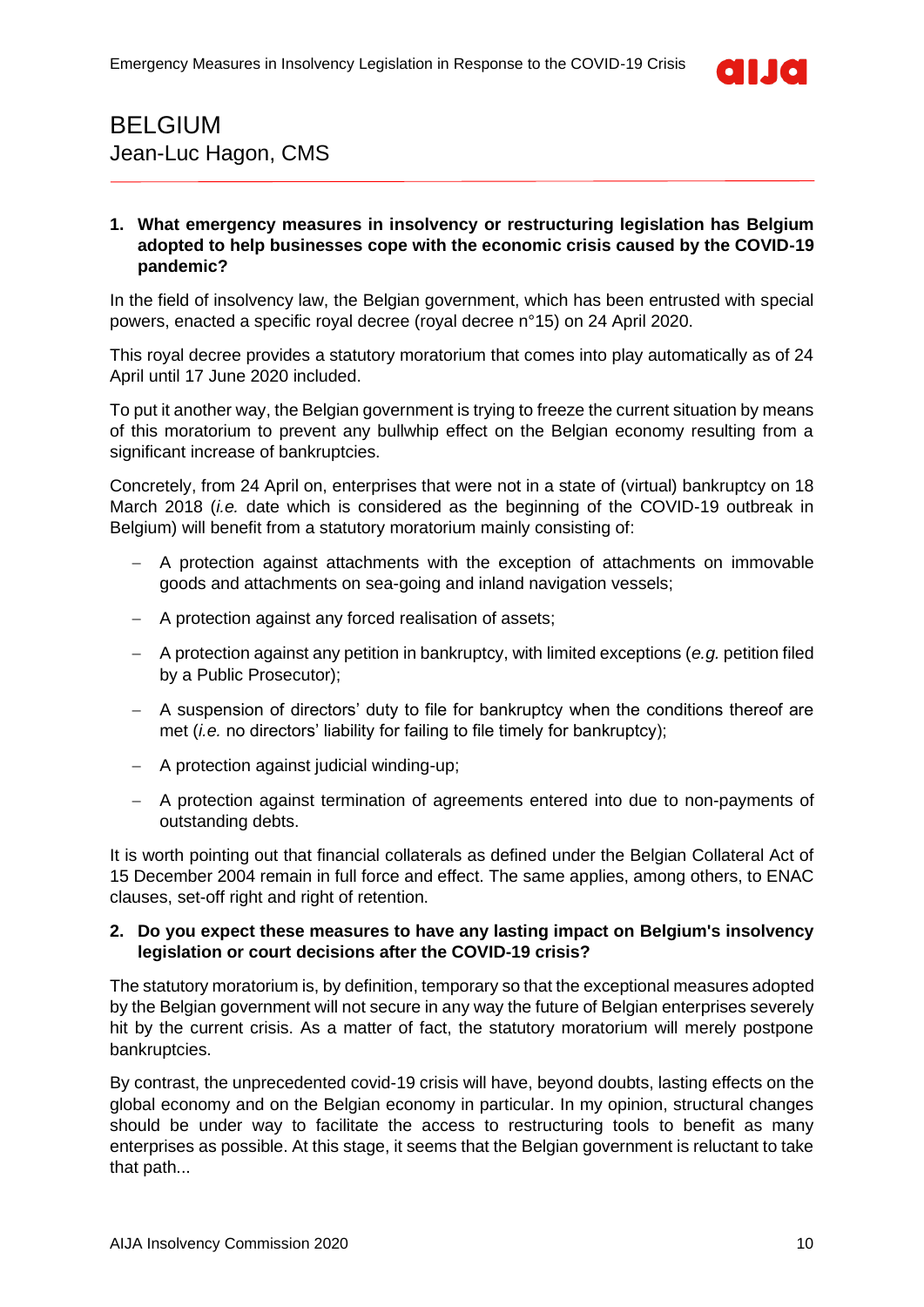

In any case and in practice, several Belgian courts' already announced that they may be less stringent while assessing whether or not an enterprise meets the formal criteria to benefit from insolvency proceedings with a view to rescuing its activities (*a.o.* whether or not they will be granting a moratorium in the framework of a judicial reorganisation which is the main rescue proceeding in Belgium).

### **3. Has Belgium adopted any other measures in response to the COVID-19 crisis that are noteworthy from an insolvency perspective?**

Several other measures have been taken from the outset of the COVID-19 crisis, such as payment deferrals of various taxes or state guarantees to cover any losses on new loans granted by banks.

However, even with the measures in place, it turns out that according to recent studies, a significant number of enterprises will not be able to restart their activities and will, therefore, end up bankrupt.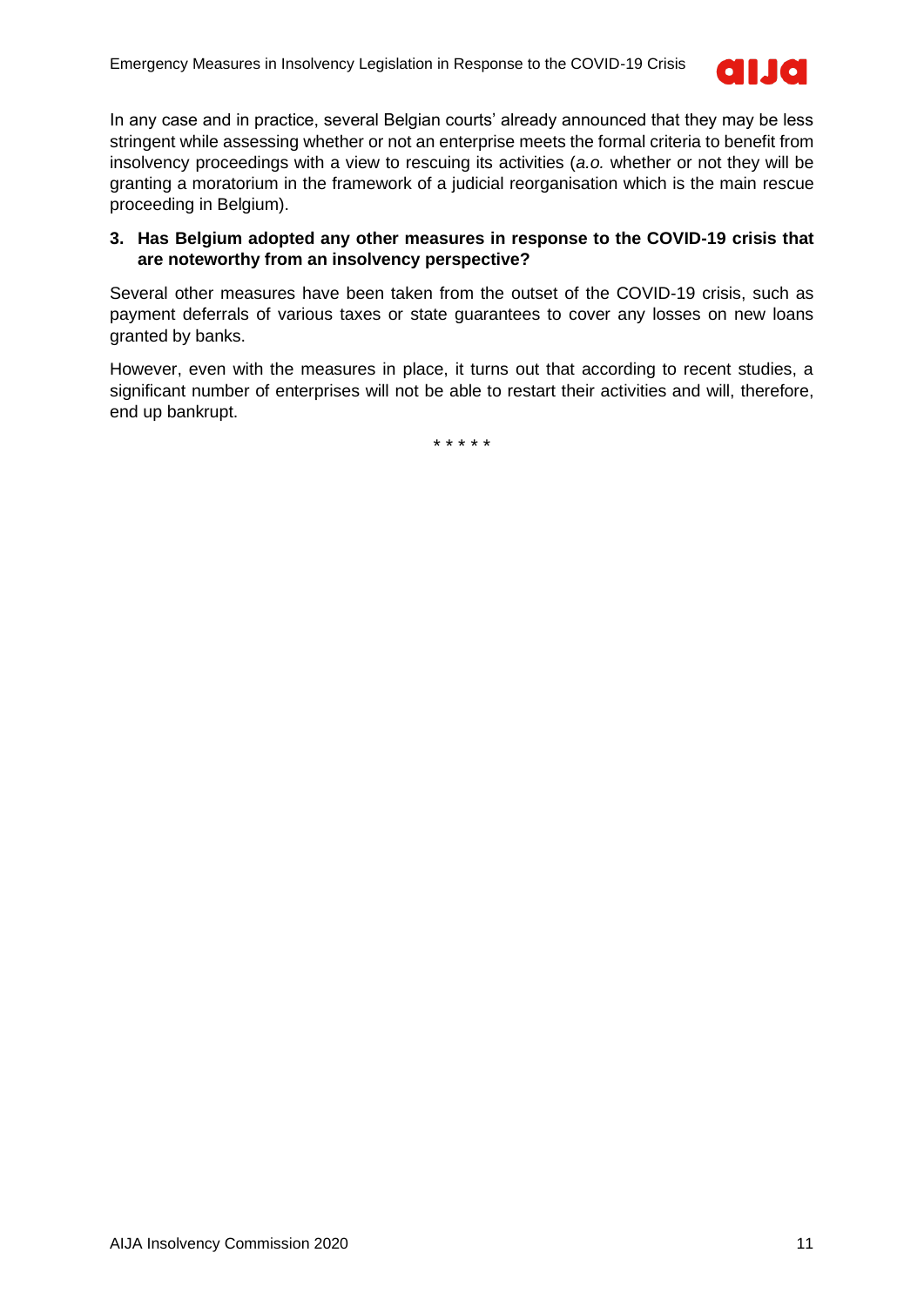

### <span id="page-11-0"></span>BRAZIL Paulo Magalhães Nasser, M Nasser Advocacia Estratégica Geraldo Fonseca, Fonseca Vannucci Abreu

### **1. What emergency measures in insolvency or restructuring legislation has Brazil adopted to help businesses cope with the economic crisis caused by the COVID-19 pandemic?**

Notwithstanding the fact that lockdown or simple reduction of business activities have been adopted only in a few regions in Brazil, the impact of the pandemic on our economy, which was already facing a recession scenario, is evident.

In April 2020, the number of requests for court-supervised reorganisation and bankruptcy increased significantly. Comparing it with March figures, requests for court-supervised reorganisation increased 46% and requests for liquidation increased 25%. Requests involving small and medium companies played a key role for such index increase.

As the pandemic only reached Brazil later on, i.e., by the end of February, there is no doubt that the economic situation is yet bound to worsen and that the number of judicial proceedings resulting from bankruptcy is still bound to increase significantly within the next few months. Analysts indicate that the number of bankruptcy proceedings in 2020 should easily exceed the 2016 figures, our historical mark and most critical moment of economic crisis in Brazil.

The Congress is currently discussing potential changes in the statutes to assist companies in distress. One of the measures to be approved would be the legal suspension of the debtors' obligations up to 90 days to allow negotiations with creditors. If approved, this provision will refrain creditors from (i) requesting the liquidation of debtor and (ii) terminate contracts for default during the suspension period.

For debtors already under court-supervised reorganisation, the bill seeks to authorise (i) the suspension of obligations under approved reorganisation plans up to 120 days and (ii) the filing of amendment proposals to adjust the plan to a new reality.

While the bill is not approved by the Congress, The National Council of Justice (Federal authority responsible for establishing standards for the development of the Judiciary Branch activities) recommended that the judges (i) prioritise the release of judicial deposits, (ii) hold creditors' meetings remotely, (iii) extend the stay periods, (iv) avoid attachments or seizures of bank accounts and assets (v) allow the temporary suspension of performance of obligations under the reorganisation plans; and (iv) allow amendments to the plan in order to adjust the obligations to the new financial scenario of the debtors.

### **2. Do you expect these measures to have any lasting impact on Brazil's insolvency legislation or court decisions after the COVID-19 crisis?**

In practice, the aforementioned recommendation to allow the temporary suspension of the obligations assumed in the plan has given rise to a huge number of requests for suspension made by debtors. In general, the judges have concluded that, if debtors provide evidence that the pandemic has affected their activities and their revenues, enforceability of obligations resulting from court-supervised reorganisation can be suspended, in whole or in part.

Creditors have been against such position. According to the Brazilian bankruptcy law (Law No. 11,101/2005), noncompliance with obligations provided in the reorganisation plan must give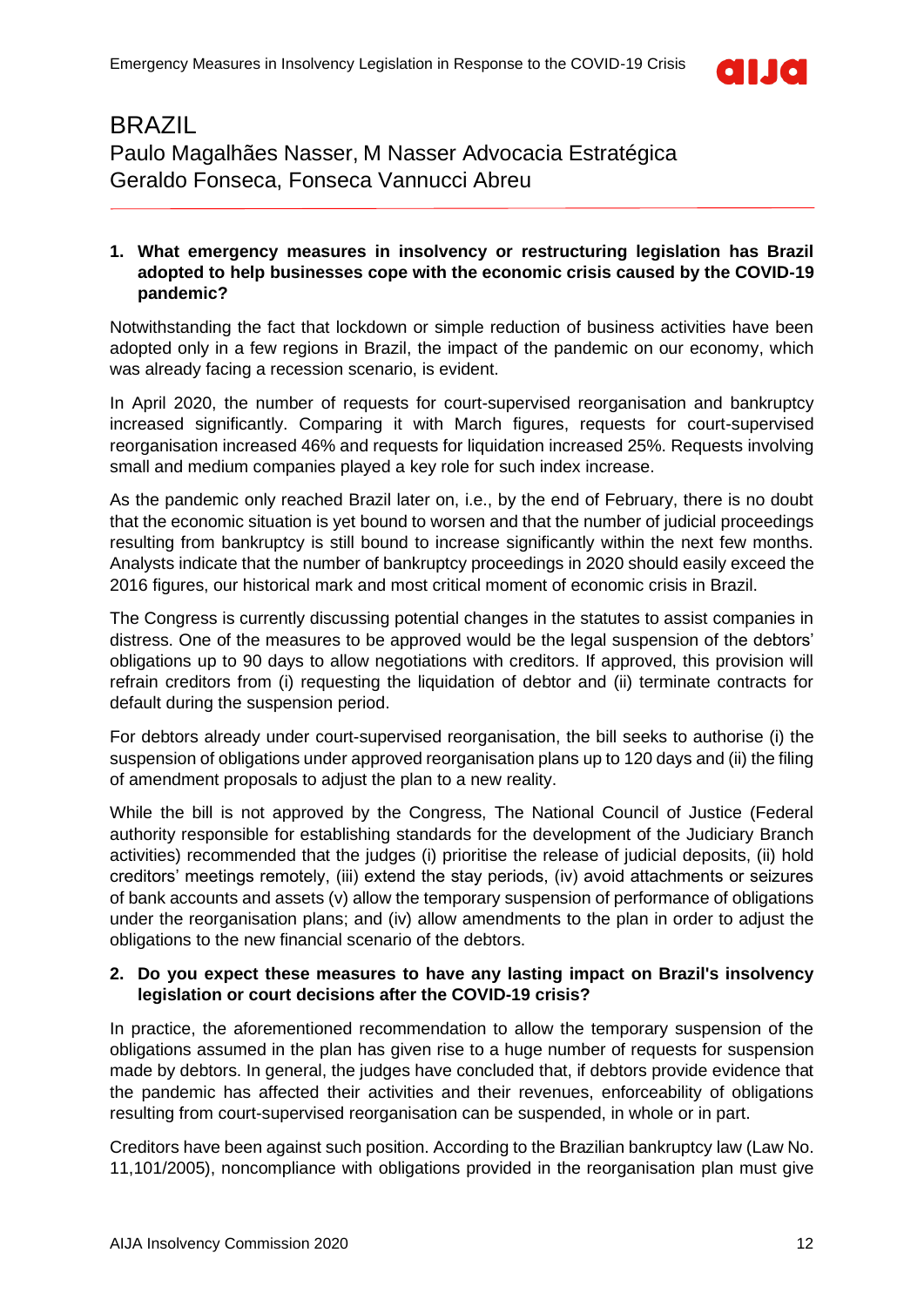

rise to debtors' liquidation. After all, as the original obligations had already been unfulfilled, the plan constitutes a second chance, in which haircuts and new deadlines are offered to debtors, reason why new default shall not be allowed.

Moreover, creditors in court-supervised reorganisation proceedings may be classified in different categories. In addition to financial creditors, there are creditors that depend mostly upon the plan's successful performance, such as workers and small suppliers, for which suspension of the performance of the plan may further mean worsening of their own crisis, as they need to receive their credits to perform their ordinary financial obligations.

The upcoming events should indicate whether the courts will maintain their opinion on allowing suspension of the performance of the plans and authorising amendments to already approved plans.

### **3. Has Brazil adopted any other measures in response to the COVID-19 crisis that are noteworthy from an insolvency perspective?**

The government has created lines of credits to promote loans for small entrepreneurs. The BNDES (National Bank for Economic and Social Development) is in charge of these loans.

Also, there are new rules supporting employers who need to lay off staff temporarily (furlough).

The payment by businesses of their income taxes and VAT liabilities may also be delayed.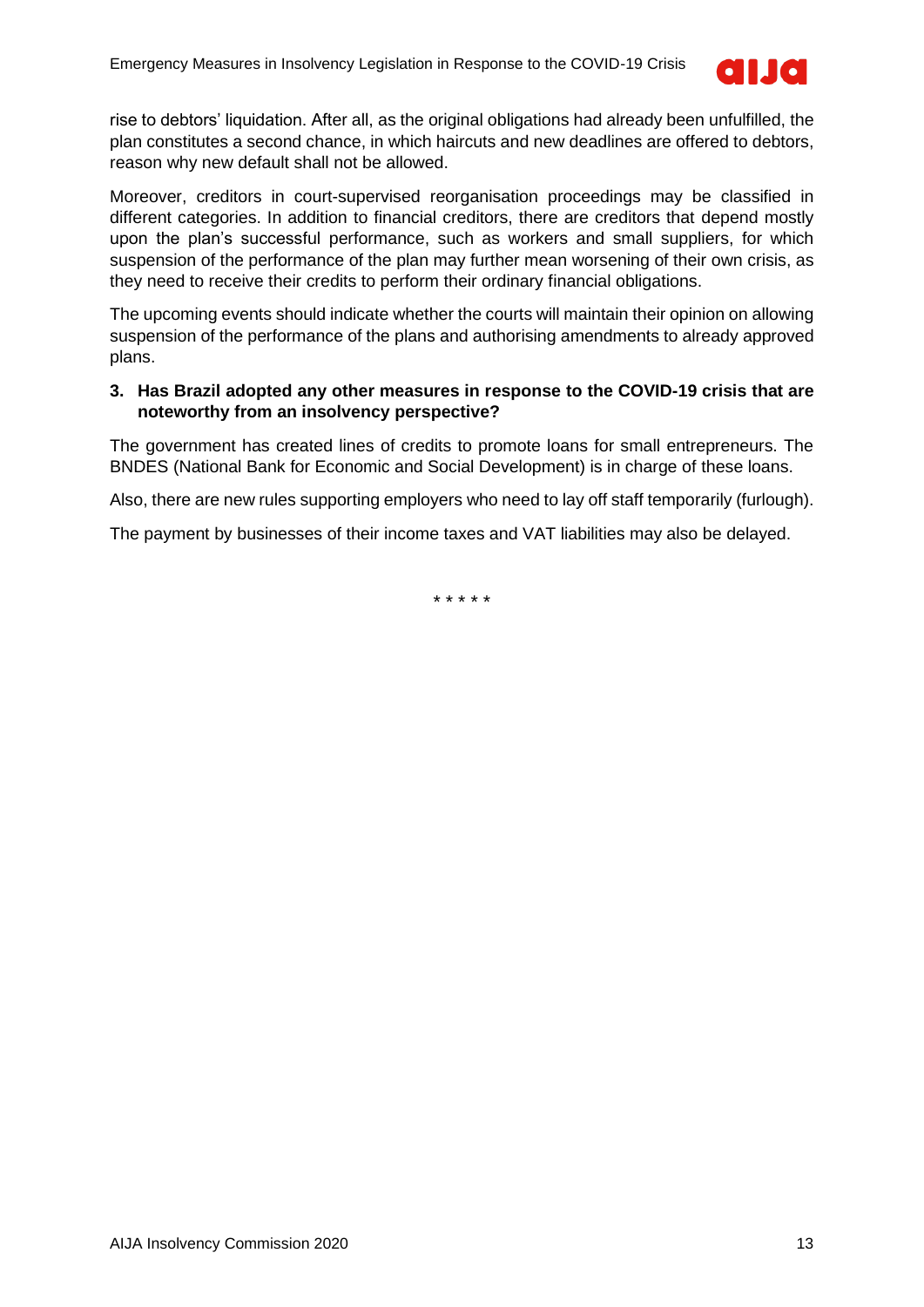

### <span id="page-13-0"></span>BULGARIA Tsvetelina Georgieva, Dimitrov, Petrov & Co

### **1. What emergency measures in insolvency or restructuring legislation has Bulgaria adopted to help businesses cope with the economic crisis caused by the COVID-19 pandemic?**

Bulgarian Government has not taken particular measures directly affecting the insolvency proceedings. If a company registered in Bulgaria has become indebted, it is obliged to file for insolvency within 30 days, no matter if the indebtedness is caused by the COVID-19 pandemic or any other reason. No amendments were made in this respect.

The measures adopted in Bulgaria to mitigate the repercussions of the COVID-19 spread are rather aimed at preventing indebtedness. By the following measures the state is trying to reduce the financial burden on companies and avoid their insolvency, when possible:

- − the State of Emergency Act (SEA) adopted by the Bulgarian Parliament on 24.04.2020 provides that **no interest for delay and penalties shall be charged, the respective obligations may not be accelerated** and the contract may not be cancelled due to default, for the duration of the state of emergency (from 13 March to 13 May) and two months after its end. The rule applies only to **debtors under credit agreements** and other forms of financing, including where claims have been acquired by other banks, financial institutions or third parties**. The rule is quite controversial – it does not explicitly limit its application only to natural persons but according to the parliamentary debates it is intended to protect individuals only, and not entities. Insolvency of individuals is not known to Bulgarian legislation, unless the individual is acting as a sole traders.**
- − The SEA also envisages amendments in the *Tax and Social* Insurance *Procedure Code. Coercive enforcement may not be initiated during the emergency state.* The enforcement procedures already started are being suspended for the same period.
- The Bulgarian National Bank (BNB) has adopted a procedure for deferring payment of obligations to banks and financial institutions. The deferral scheme applies **to obligations to banks and financial institutions which are subsidiaries of the banks.** Companies that are bank subsidiaries and provide quick loans will also fall within this category. **The rules approved by the BNB** constitute the so-called private moratorium on bank loan payments. This means that such rules are **recommendable and any commercial bank in the country wishing to apply them shall explicitly state and announce it.** Most banks in the state have already done this.
- The Government introduced several types of loans especially purposed to financially support the business. One of them is the unsecured loan for small and medium-sized enterprises, which will be managed by the Bulgarian Development Bank through commercial banks. The maximum amount of loan is up to BGN 300,000 (EUR 150,000), the grace period is up to 36 months, no collateral is necessary.
- − Another group of measures protects state's interests to the detriment of business entities. For example, according to art. 193 para 4 of the *Tax and Social* Insurance *Procedure Code if the state's debtor is insolvent and the public enforcer has not sold the debtor's assets within 6 months as of opening the insolvency proceedings, then these assets shall be handed to the trustee. They become part of the*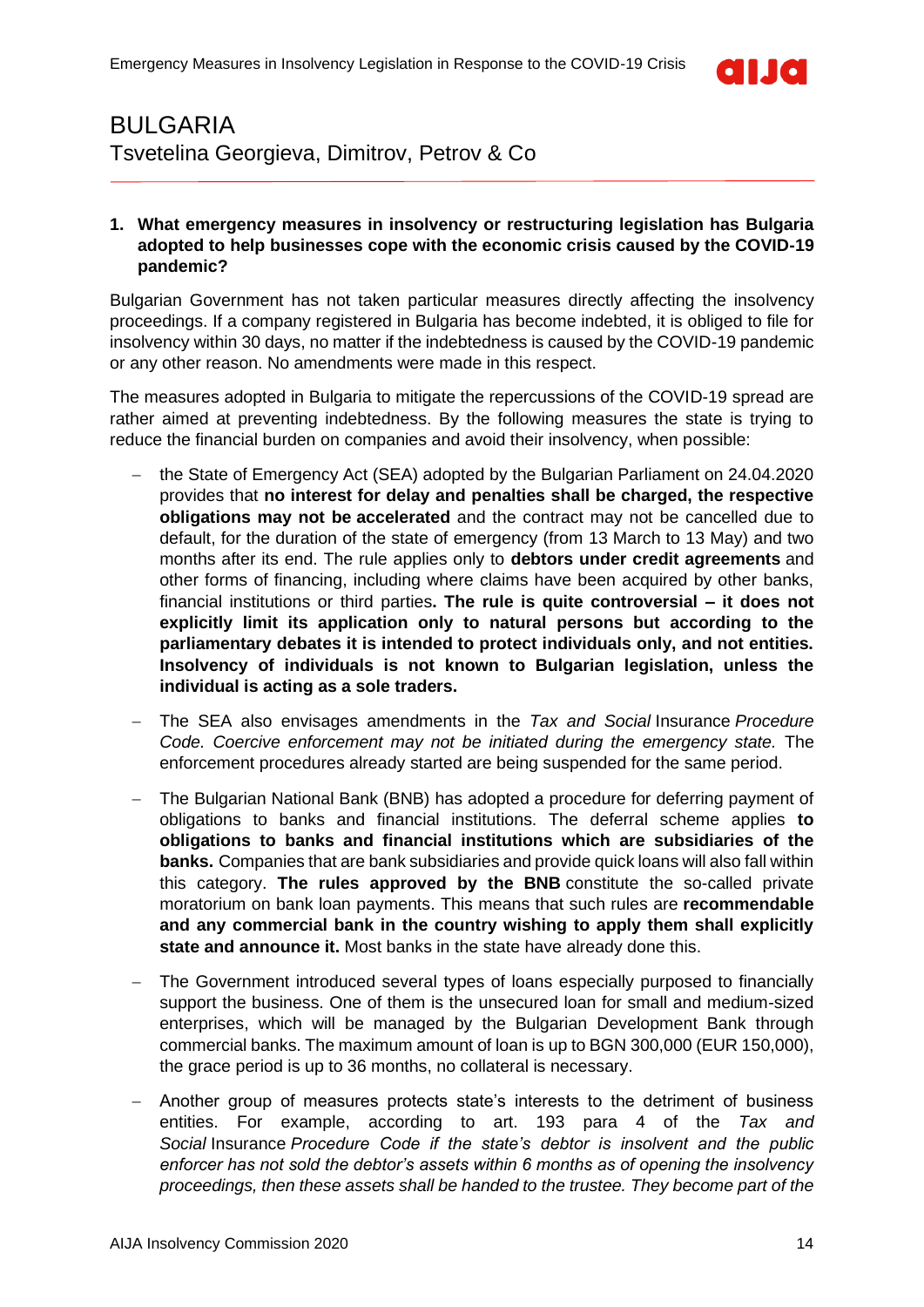

*insolvency estate and shall be sold and the proceeds distributed among the creditors in the insolvency proceedings. However, by the* SEA the indicated 6-month period is suspended during the emergency state. By this, the state has a broader opportunity to take advantage of the assets at issue.

### **2. Do you expect these measures to have any lasting impact on Bulgaria's insolvency legislation or court decisions after the COVID-19 crisis?**

If the companies manage to take benefits from the introduced measures, that could determine to a great extent their chance to avoid insolvency. Even if a company has stopped paying off its debts, it shall not be declared insolvent if the court finds that this suspension of payments was not permanent. In other words, if the COVID-19 economic crisis has triggered a company's financial distress, but after a few months or a year the debtor has started to gradually reinstate, then the prerequisites for declaring it insolvent shall not be present.

Furthermore, even if a company is declared insolvent but its management proves that the insolvency was a result of the unforeseen and insurmountable COVID-19 situation, and not by of a negligent management of the company, then the members of the management body will be able to hold management positions in other companies in the future. Failure to prove that the indebtedness was caused by the crisis would entail a prohibition for the management to hold such positions after the company has been declared insolvent – this follows from the Commercial Act.

### **3. Has Bulgaria adopted any other measures in response to the COVID-19 crisis that are noteworthy from an insolvency perspective?**

One of the adopted amendments relates to the so-called "60:40" scheme for payment of compensations to employers aiming to preserve the employment during the state of emergency. The amendment stipulates that the state will pay not only 60% of the insurable income of each employee for whom compensation is claimed for, but also 60% of the social security contributions due by the employer.

The measure helps companies in keeping the employees and timely paying their salaries. The Commercial Act states that one of the grounds for filing a request for opening an insolvency proceedings against a company is when the latter has not paid salaries to one third of its employees for two months. Therefore, the "60:40" measure is helping companies to avoid such a negative development.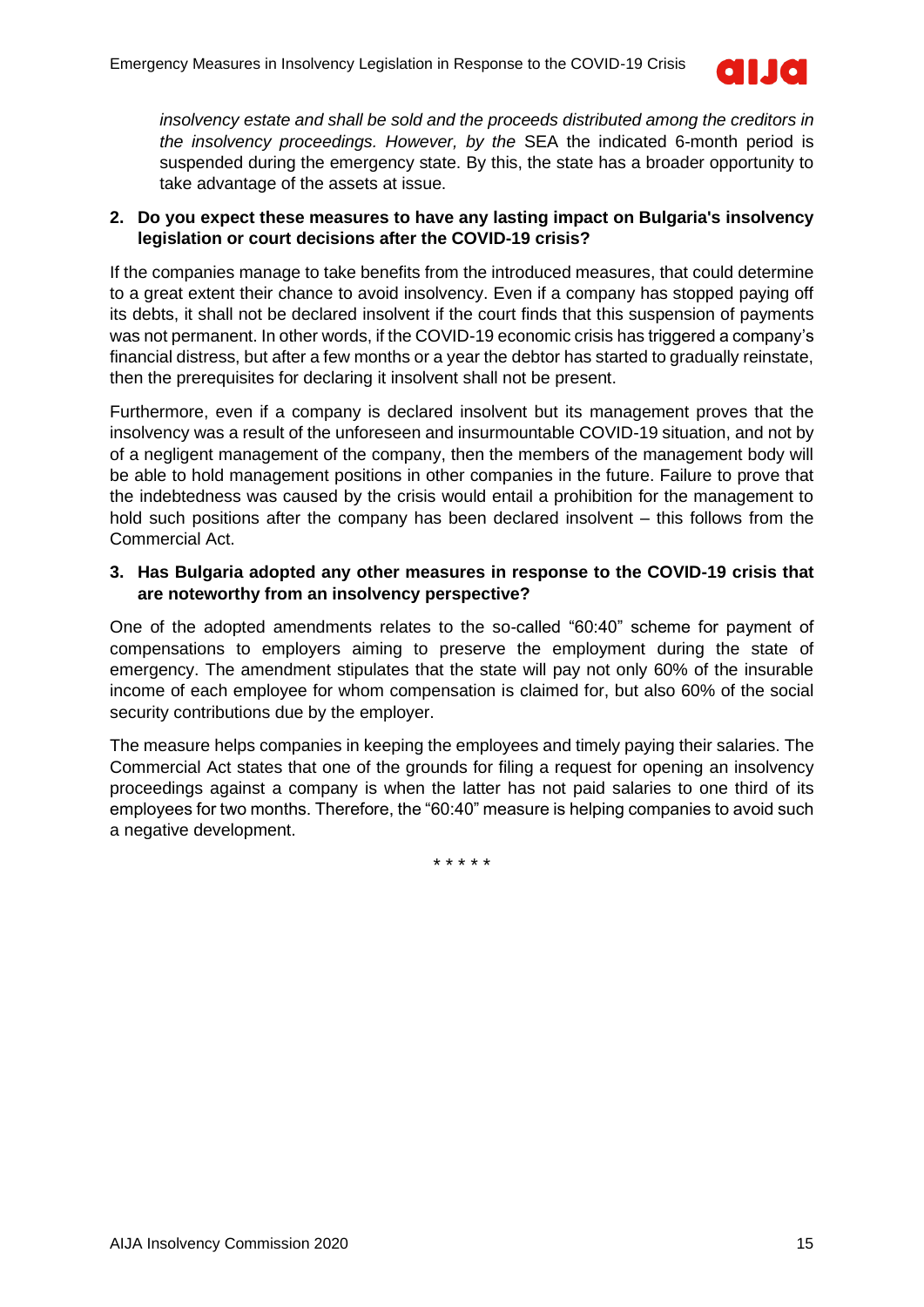

### <span id="page-15-0"></span>FINLAND Olli Mäkelä, Hannes Snellman Attorneys

### **1. What emergency measures in insolvency or restructuring legislation has Finland adopted to help businesses cope with the economic crisis caused by the COVID-19 pandemic?**

### *Temporary limitation* on *creditors' right to file for bankruptcy*

The most significant legislation enacted by Finland has been a temporary amendment to the Bankruptcy Act, limiting the rights of creditors to file a debtor for bankruptcy.

In order for a debtor to be placed into bankruptcy, it must be insolvent (unable to pay its debts as they fall due on a non-temporary basis). Where a creditor files for a debtor's bankruptcy, it can show that the debtor is insolvent by invoking one of three alternative assumptions of insolvency as set out in the Bankruptcy Act: short-term payment default, interruption of payments, or failure to collect funds in enforcement proceedings. Alternatively, the creditor can seek to show the debtor's insolvency by submitting other evidence of the debtor's insolvency.

Pursuant to the first assumption (short-term payment default), a debtor is deemed insolvent if the debtor, within one week of the receipt of a payment reminder invoking the threat of bankruptcy, has not repaid a clear and undisputed claim that has fallen due. In practice, most bankruptcy filings by creditors are made using this assumption, whereas the latter two assumptions or the submission of evidence are rarely used.

The recent reform temporarily removed this assumption. Although creditors can invoke the other assumptions or submit evidence of the debtor's insolvency, the change makes it considerably more cumbersome for creditors to apply for a debtor's bankruptcy, which was the legislator's intent.

### *Temporary amendments to the Enforcement Code*

Finland has enacted a temporary amendment to the Finnish Enforcement Code, amending the relevant provisions of the Code to allow the exceptional circumstances arising from the COVID-19 pandemic and the resulting financial difficulties for debtors to be taken into account more flexibly in the reduction, limitation, and postponement of enforcement proceedings.

#### *Continuation of restructuring proceedings despite payment default*

Corporate restructuring proceedings under the Finnish Restructuring of Enterprises Act must, as a main rule, be discontinued when the debtor is unable to repay debts arising during the proceedings (so-called new debts). In effect, this typically results in the bankruptcy of the debtor.

Because of the COVID-19 outbreak, the Advisory Board for Bankruptcy Affairs (the "Advisory Board") has issued a recommendation proposing that the debtor's inability to repay new debts should not necessarily lead to discontinuation of the restructuring proceedings. The Advisory Board proposes that administrators should discuss with creditors whether to assess the payment of new debts over a longer period (i.e. as opposed to a more mechanical view where any default on new debts is viewed as an inability to repay new debts).

The recommendation has the status of "soft law", but Finnish restructuring administrators typically follow the guidelines set by the Advisory Board. The recommendation will be in force until further notice.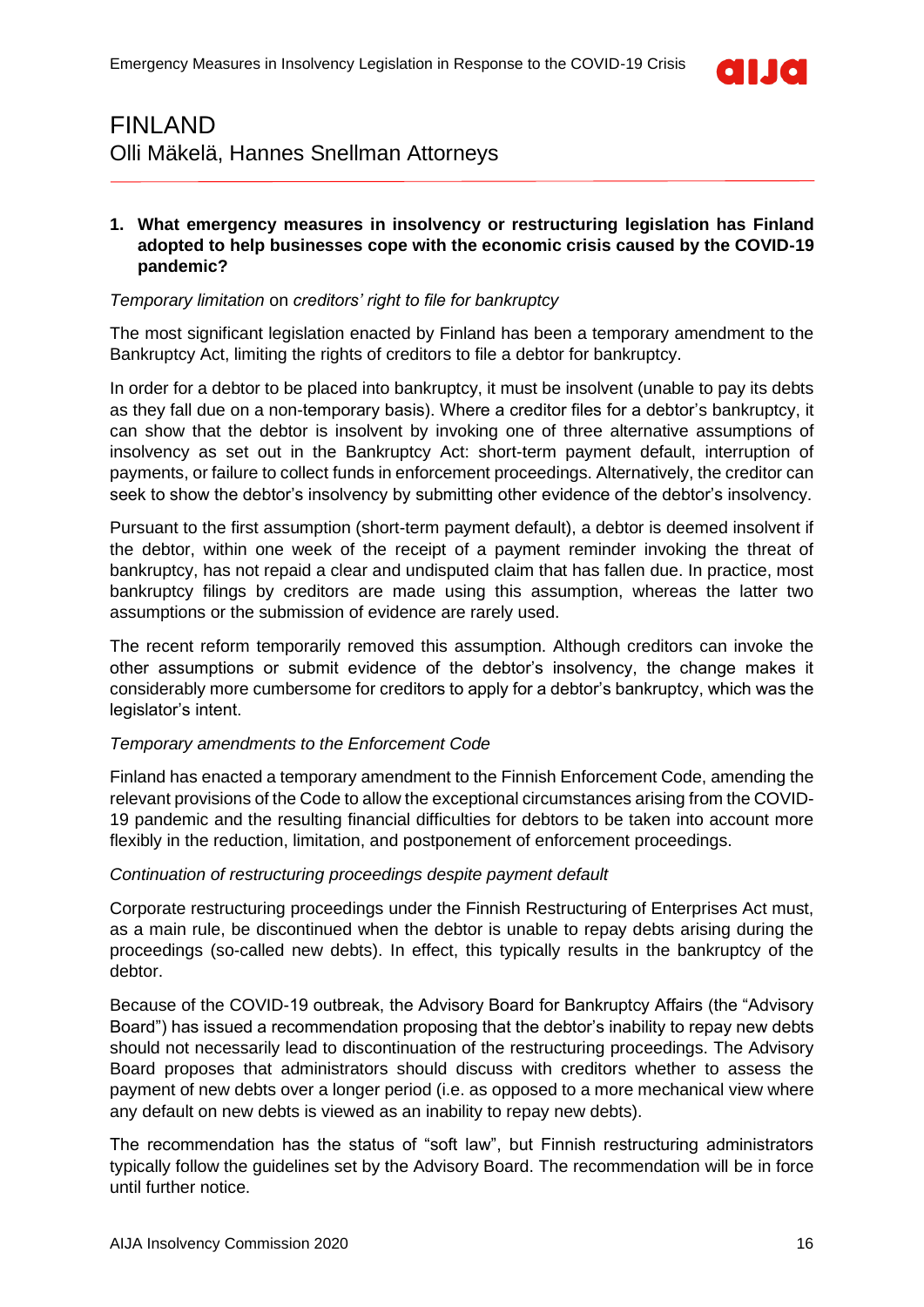

### **2. Do you expect these measures to have any lasting impact on Finland's insolvency legislation**

### **or court decisions after the COVID-19 crisis?**

The amendments to the Bankruptcy Act and the Enforcement Code above have specifically been prepared as temporary amendments that will expire on 31 October 2020. The recommendation above is very context-specific and will likely be retracted at some point if/when the economic situation normalises.

Given the specific nature of the above measures, we do not expect these measures to have any lasting impact on Finland's insolvency legislation or court practice. However, the broader economic hardship brought on by COVID-19 could potentially affect future legislation and/or legislative changes to be enacted in the future. For example, Finland is currently reviewing the changes required by the EU Directive on preventive restructuring frameworks on national legislation.

### **3. Has Finland adopted any other measures in response to the COVID-19 crisis that are noteworthy from an insolvency perspective?**

There have been various government funding and aid packages to businesses, all of which are not practical to discuss here. Some are relevant from an insolvency perspective insofar as they lead to further indebtedness of companies and can therefore postpone a company's insolvency instead of preventing it. For example, the government has organised fast-track guarantees for bank loans by Finnvera (a state-owned financing / export credit company) to support businesses. The tax administration has also made it possible to extend tax return deadlines and make payment arrangements, and the pension insurance companies have offered possibilities to postpone pension insurance payments for up to 3 months.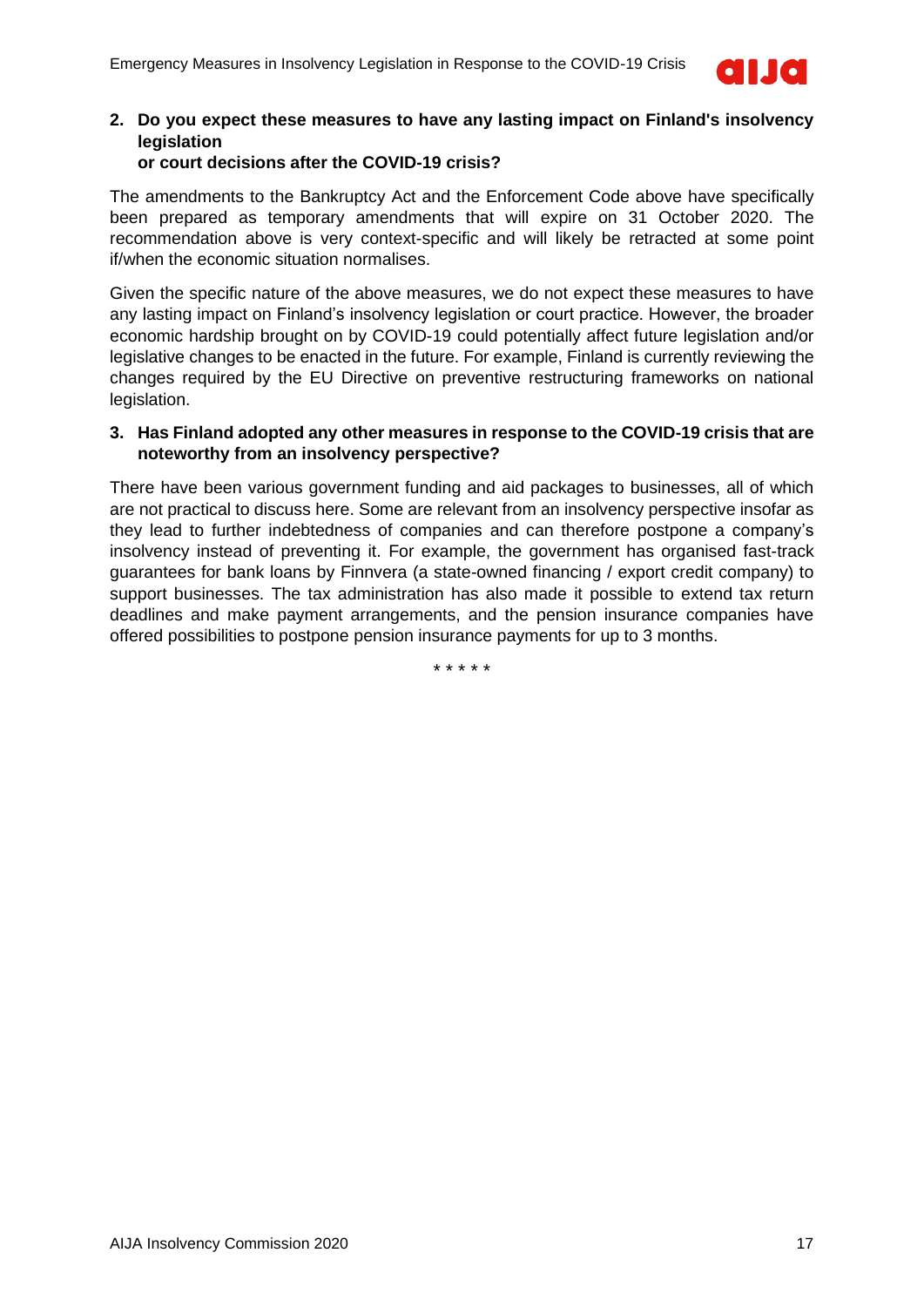

# <span id="page-17-0"></span>FRANCE Marine Simonnot, UGGC Avocats

### **1. What emergency measures in insolvency or restructuring legislation has France adopted to help businesses cope with the economic crisis caused by the COVID-19 pandemic?**

Some amendments to the insolvency legislation have been decided by several ordinances who applied to on-going proceedings to deal with the consequences of the coronavirus crisis on the insolvency proceedings but without major changes (Main ordinances: ordinance n°2020-341 dated on 27 March 2020, ordinance n°2020-596 dated in 20 May 2020). This is temporary measures at this stage whose main ones are below mentioned.

In France the difficulties can be resolved through two different mechanisms:

- (i) preventively, on a confidential way in order to avoid the opening of an insolvency proceedings and the publicity that occur in view to deal with the main creditors ("*mandat ad hoc"* and "*conciliation",* being specified that this latter can benefit two companies that are insolvent for less than 45 days) and;
- (ii) with publicity via an insolvency proceedings whose main effect is to freeze all the liabilities and to restructure the companies ("*sauvegarde"* that applies to solvent companies that have difficulties who will lead to insolvency "*redressement judiciaire"* and "*liquidation judiciaire"* that apply to insolvency companies).

**First of all,** in order to prevent insolvencies, the attractiveness and efficiency of preventive measures have been reinforced.

The duration of the conciliation, that may last as a principle 5 months as a maximum and whose end was on 23 August 2020 was extended of 5 months. The aim of this modification was to grant extra time to companies to discuss with their creditors in order to avoid their bankruptcy and to reach an agreement.

Besides, as a principle, the opening of a conciliation doesn't suspend the liabilities to the contrary to the opening of an insolvency proceedings that freeze all debts. In order to win in terms of efficiency, the legislation has been amended in order to allow until 31 December 2020 the debtor to request the President of the court to suspend the liabilities of some targeted creditors during the conciliation.

**Second of all,** the state of suspension of payments was also determined regarding to the debtor's situation on 12 March 2020 until 23 August 2020. This amendment didn't prevent the possibility for the debtor from opening a receivership procedure, a judicial liquidation, or a proceeding of professional recovery. It didn't exclude the fixation of a later date for cessation of payments, in the event of fraud. This freezing of the situation, which mainly affected conciliation and safeguard proceedings, enables companies whose financial situation is so deteriorated that they would then be in suspension of payments to benefit from these preventive procedures.

**Third of all,** the duration of on-going insolvency proceedings were also extended: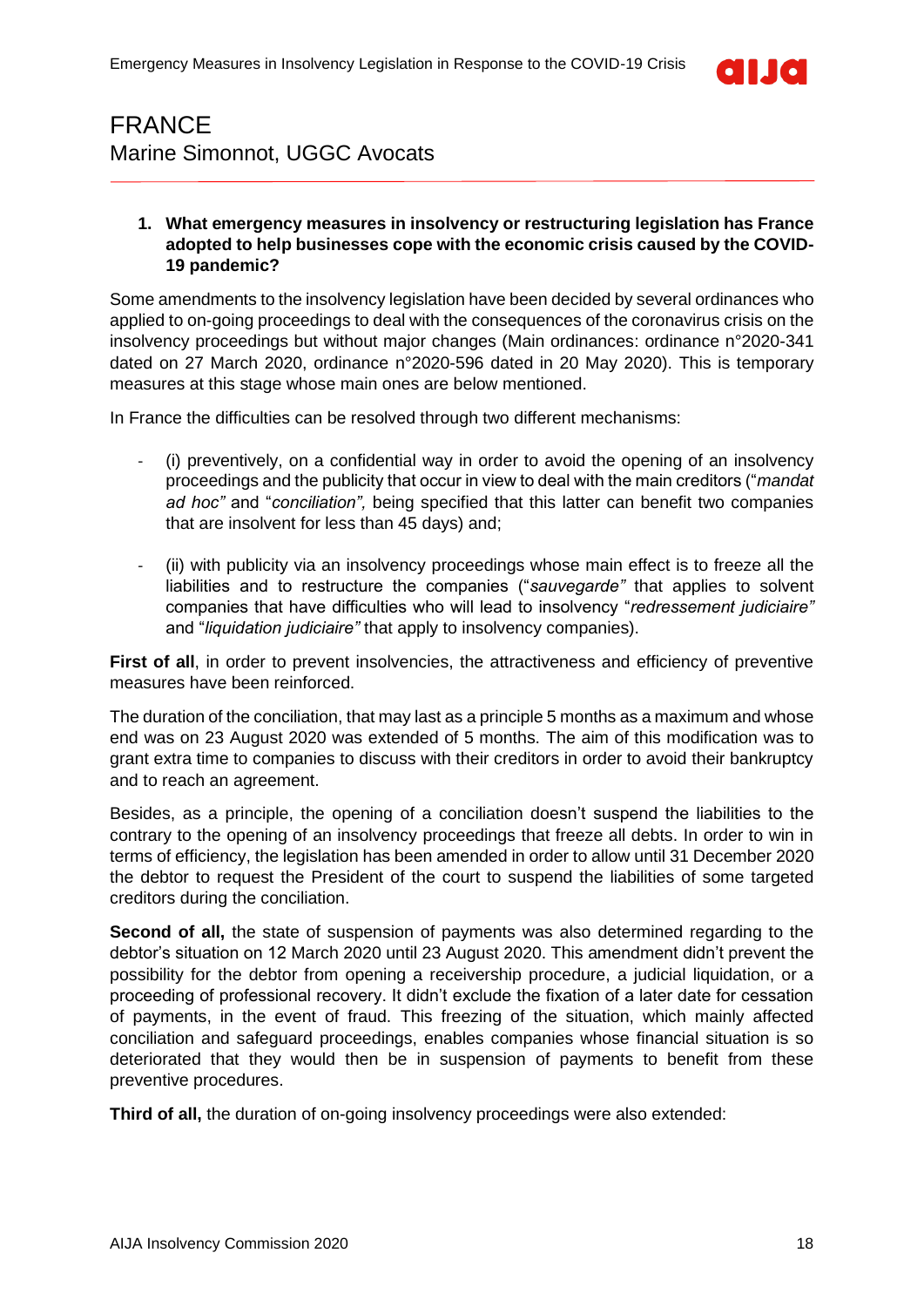

- (i) for the companies that were subject to an insolvency proceedings and in observation period during the health state period and whose plan wasn't approved, the observation period was extended for 3 months.
- (ii) for the companies that are submitted to an insolvency proceedings and whose recovery plan was adopted prior to the pandemic situation, an extension of the duration of the plan of a maximum of 2 years may be requested until 31 December 2020; this measure is a way to give some oxygen to companies that can avoid to pay what the owe on the basis of their current plan ;

**Fourth of all,** in order to facilitate the adoption of recovery plans, some financing granted to the company during the observation period has got a preferential rank (except funds provided by the shareholders via a capital increase for instance). The measure applies for insolvency proceedings opened ad from 21 May 2020 and until the ordinance that will amend a bill called "Loi Pacte" or until 17 July 2021.

Until 31 December 2020, the duration of the consultation of the creditors prior to the adoption of the plan may be reduced by the judge (15 days vs 30 days)

Fifth of all, the legislator also accepts the submission of a bid of acquisition of the assets by the director of the insolvent company. This will be to the court to approve or not the bid depending on the existence of competitive offers, the quality of the bid, etc... Until then, the director wasn't allowed to submit such a bid unless the approval of the prosecutor let the director because one considers that the director can't get the assets at a very low purchase price without paying back the liabilities for which he might be responsible. This faculty exists until 31 December 2020.

**Finally**, on a more practical way, during the first lock-down the relationships with the court were facilitated. Indeed, the seizure of the court in order to open a preventive procedure or an insolvency proceeding was facilitated because the court could be seized by any means, for instance by e-mail. The courts have also implemented in the insolvency field the videoconference or telco hearings which very useful and very used. Those measures haven't been taken in place for the second lock-down because the courts remain opened. At least, at this stage.

### **2. Do you expect these measures to have any lasting impact on French insolvency legislation or court decisions after the COVID-19 crisis?**

The extension of the duration of the proceedings were exceptional and due to the crisis. Because of the second lockdown that has recently been decided, the temporary extension of some of the measures above mentioned could be decided.

However, this is very likely that some of those measures will last in French insolvency legislation.

In particular, for the ones that were in the calendar of the legislator and that have been implemented by emergency earlier than planned because of the situation, they should be incorporated permanently, within the context of the update of (i) the French insolvency legislation due to the transposition of the UE directive or (ii) of some laws whose amendment are in course of discussions.

For instance, this is already stated that the preferential rank provided to the financing granted during the observation period will last until the amendment of a bill – "Loi Pacte" - whose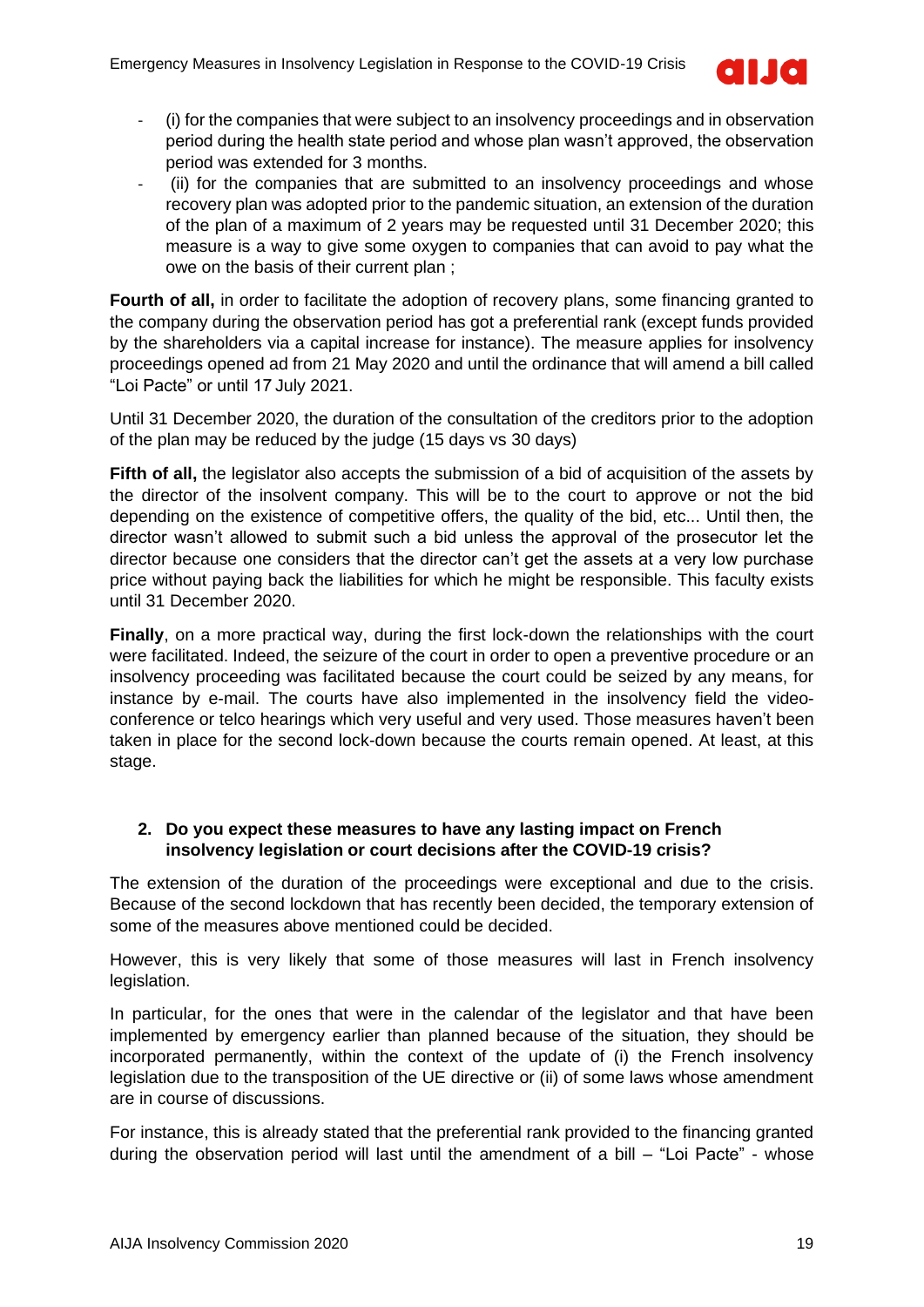

modification is currently under discussion. We can expect to have this temporary measure being part of the amendment to the bill being effective.

Some other measures that will be considered to be efficient could also be incorporated in the insolvency legislation at its next amendment, for instance the possibility to freeze some liabilities during the conciliation.

### **3. Has France adopted any other measures in response to the COVID-19 crisis that are noteworthy from an insolvency perspective?**

Very quickly, the French State has decided to support massively the companies and many measures have been taken and constantly updated until then.

The disposal has been reactivated within the context of the second lock down that has been recently decided at least until November and probably December 2020.

The number of insolvency is currently very low (- 36%) but the plans in place have mainly for effect to postpone payment or to increase the indebtedness and the companies will have to face to it one day or another. An increase of the number of insolvency is expected for 2021 when the state perfusion would end.

The list below doesn't intend to be exhaustive at all. The French ministry of Economy has drafted a document that mentions all the mechanism in place [\(www.economie.gouv.fr:](http://www.economie.gouv.fr/) faqmesures-soutien-economique.pdf).

Among those measures there is the **French liquidity program**.

Banks are able to issue loans to French businesses that are impacted by COVID-19 up to 25% of their turnover with a guarantee of the State between 70 to 90% depending on the size of the companies. Such loans are called "PGE". This is this tool that was used to grant € 7 bn to Air France. Some criteria must be met in order to be eligible to such loans that the banks will double-check. The companies that are submitted to an insolvency proceedings as from 31 December 2019 or whose recovery plan is adopted when the loan is granted may apply to those loans. Initially, this mechanism that was effective until 31 December 2020 but an extension until 30 June 2021 has been recently granted. On 4 October 2020, loans that amount to € 121,8 bn were granted to more than 588,000 companies.

For companies that are not eligible to PGE for instance, there are other tools and for instance the French State my grant direct loans that might amount to 3 months of turnover. The envelop dedicated amounts to € 500,000,000. This mechanism also applies until 30 June 2021.

During the lockdown, some businesses can also get a subvention from a **solidarity fund**. For instance, the subvention may now amount to  $\epsilon$  10,000 per business and per month (vs.  $\epsilon$  1,500 initially) that are administratively closed and that have less than 50 employees whatever their activities are. There are also specifics funds in various sector (tourism, hotels and restaurants, entertainment, sport, etc…).

There are also other sectorial financial assistance for business that are the most impacted (tourism, aeronautics sector, hotels and restaurants, start up, sport, etc…).

The French government has also decided to authorize **partial activity** in order to avoid redundancy plan where the salaries were paid by the State up to 84% of their net salary. Employees paid at minimum wages are fully covered. The threshold is limited to brut salary that amount 6,927 per month. During the first lockdown, more than 11 million employees where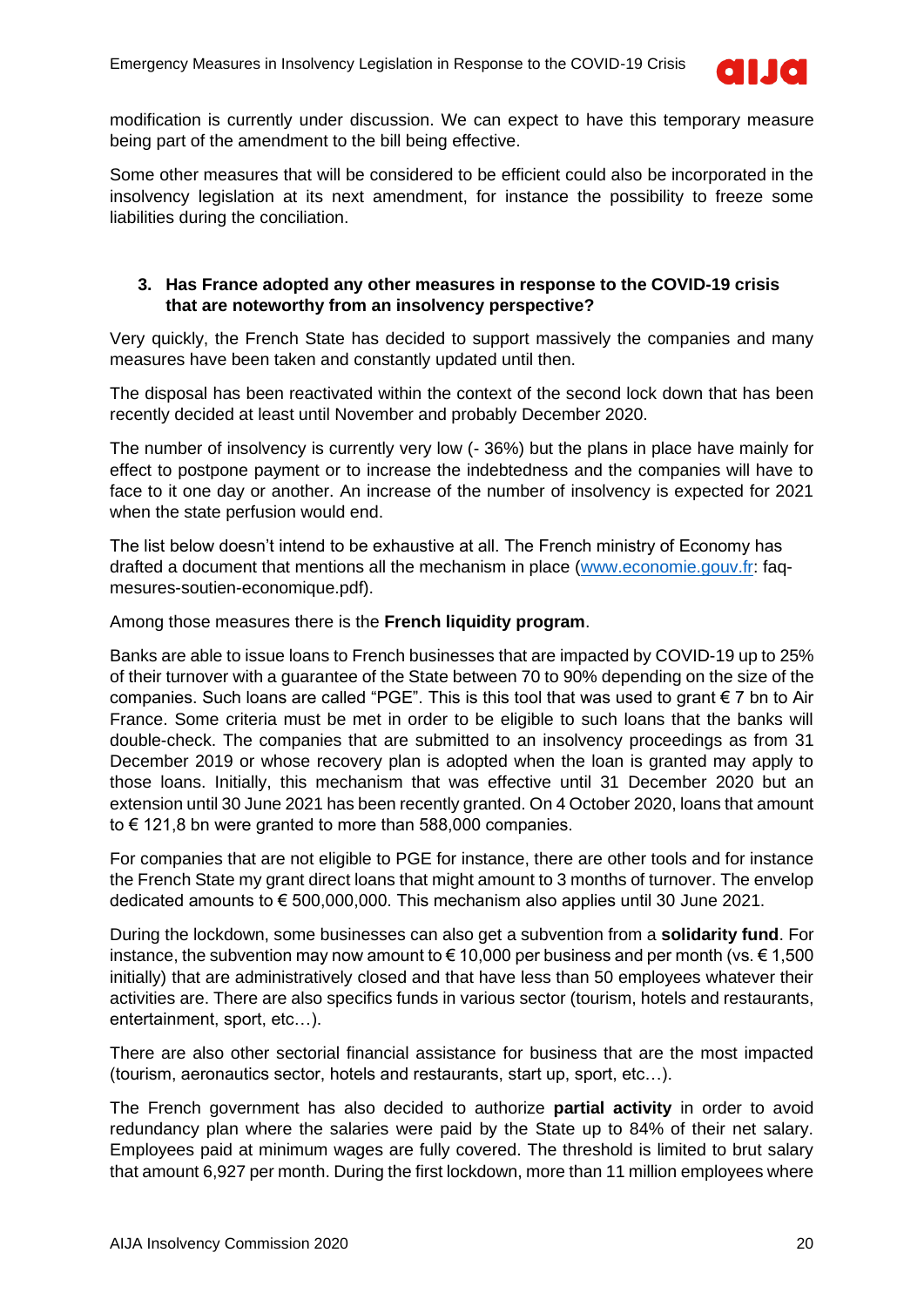

subject to these measures (the French population is 66 million…). The disposal has been reactivated during the second lockdown that has been decided.

The government authorized the report of the payment **of social and taxes charges** for March until July and the mechanism has recently been restarted for November and probably December. A payment plan may be granted until 36 months and sometimes for more time. For companies of less than 50 employees that are closed by the government, there is an exoneration of social and tax charges that has been decided during the second lock down.

The landlords are also invited to be alongside their tenants. For the companies of less than 250 employees that are closed by the government or that belong to the hotel and restaurants sector, there will have a credit tax in 2021 for the landlords that will have agreed to waive to 1 month of rents; the credit will amount to 30% of the amount if the exoneration.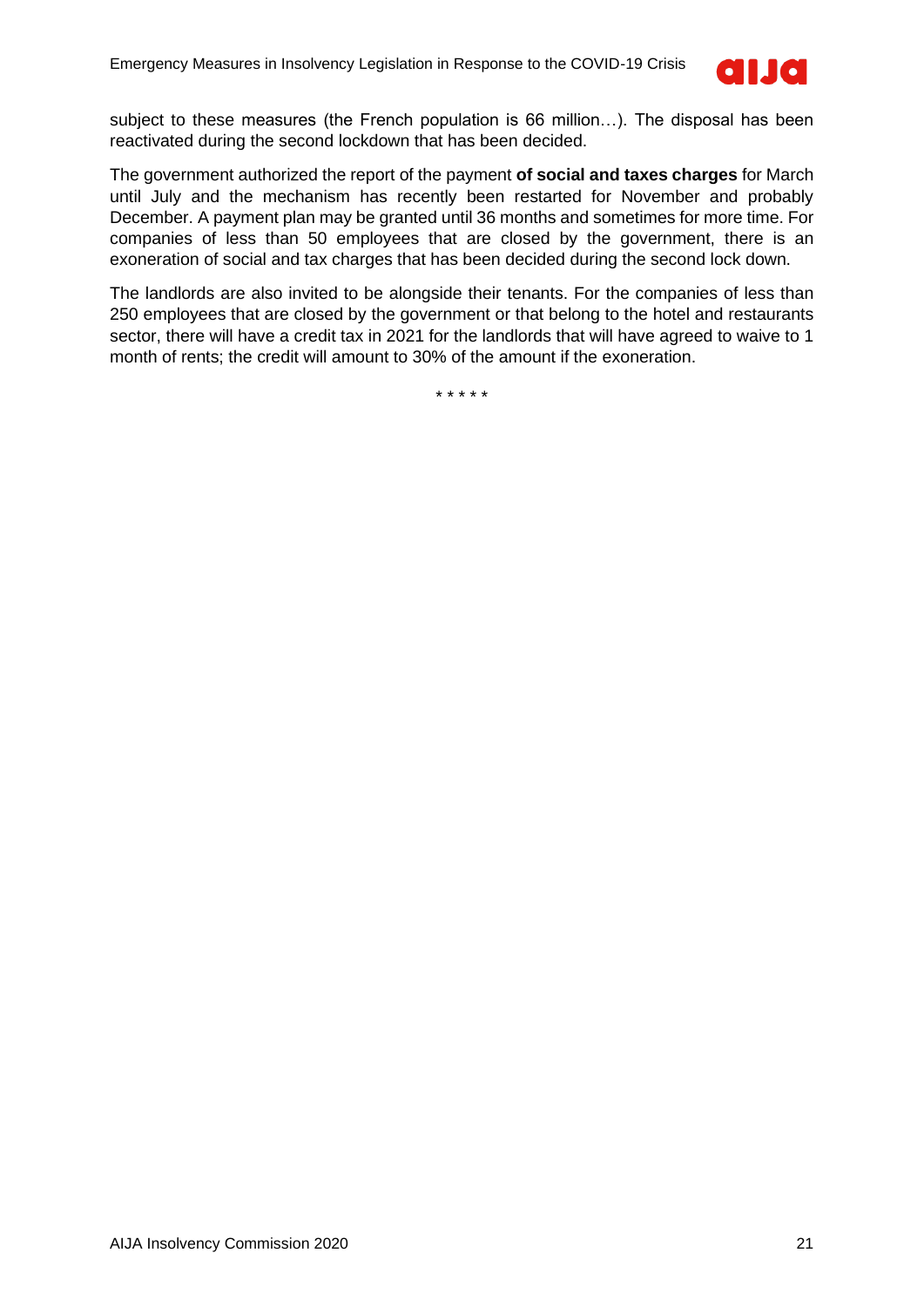

### <span id="page-21-0"></span>GERMANY Dr. Daniel Becker, Heuking Kühn Lüer Wojtek

### **1. What emergency measures in insolvency or restructuring legislation has Germany adopted to help businesses cope with the economic crisis caused by the COVID-19 pandemic?**

Under German law illiquidity as well as over-indebtedness generally result in an obligation to file for insolvency, in particular in respect of limited liability companies (GmbH) and stock corporations (AG). Violations are a criminal offense. In addition, directors are subject to considerable liability risks, if the obligation to file for insolvency is not complied with. On 27 March 2020 the German Bundestag passed the law to mitigate the consequences of the COVID-19 pandemic in civil, insolvency and criminal proceedings. Article 1 contains the law on the temporary suspension of the obligation to file for insolvency and to limit the liability of directors in the event of insolvency caused by the COVID-19-pandemic, which came into force with retroactive effect from 1 March 2020.

The main aspect of the law is the suspension of the obligation to file for insolvency until 30 September 2020. The suspension may be extended by statutory order until 31 March 2021 at the most. The suspension does not apply, if insolvency is not due to the consequences of the COVID-19 pandemic or if there is no prospect of eliminating an existing illiquidity. However, if the debtor was not illiquid on 31 December 2019, it is assumed that insolvency is due to the effects of the COVID-19 pandemic and that there are prospects of eliminating an existing illiquidity. According to the legislative materials, high requirements should be set for the disproval of the presumption. It is therefore expected that the disproval of the presumption will rarely succeed in court proceedings.

In the case of third-party applications filed between 28 March 2020 and 28 June 2020, the opening of insolvency proceedings is now subject to the condition that the reason for opening the proceedings already existed on 1 March 2020.

The main consequence of the suspension of the obligation to file for insolvency is that payments by the debtor that are made in the ordinary course of business during the suspension do not lead to personal liability of directors. Furthermore, the law exempts payments of the debtor as well as the facilitation of restructuring loans from challenges by a later insolvency administrator.

The federal Government has decided to extend the suspension of the obligation to file for insolvency for over-indebted companies until 31 December 2020. In cases of illiquidity, however, the obligation to file for insolvency will apply again from 1 October 2020. In order to avoid criminal and civil liability of the management, appropriate steps should already be taken now for companies affected.

### **2. Do you expect these measures to have any lasting impact on German insolvency legislation or court decisions after the COVID-19 crisis?**

The measures outlined above are temporary and tailored to the specifics of the COVID-19 pandemic. Therefore, the measures itself will not have effect on insolvency legislation or court decisions outside their intended scope. However, many companies that are currently exempt from the obligation to file for insolvency will probably be over-indebted when the COVID-19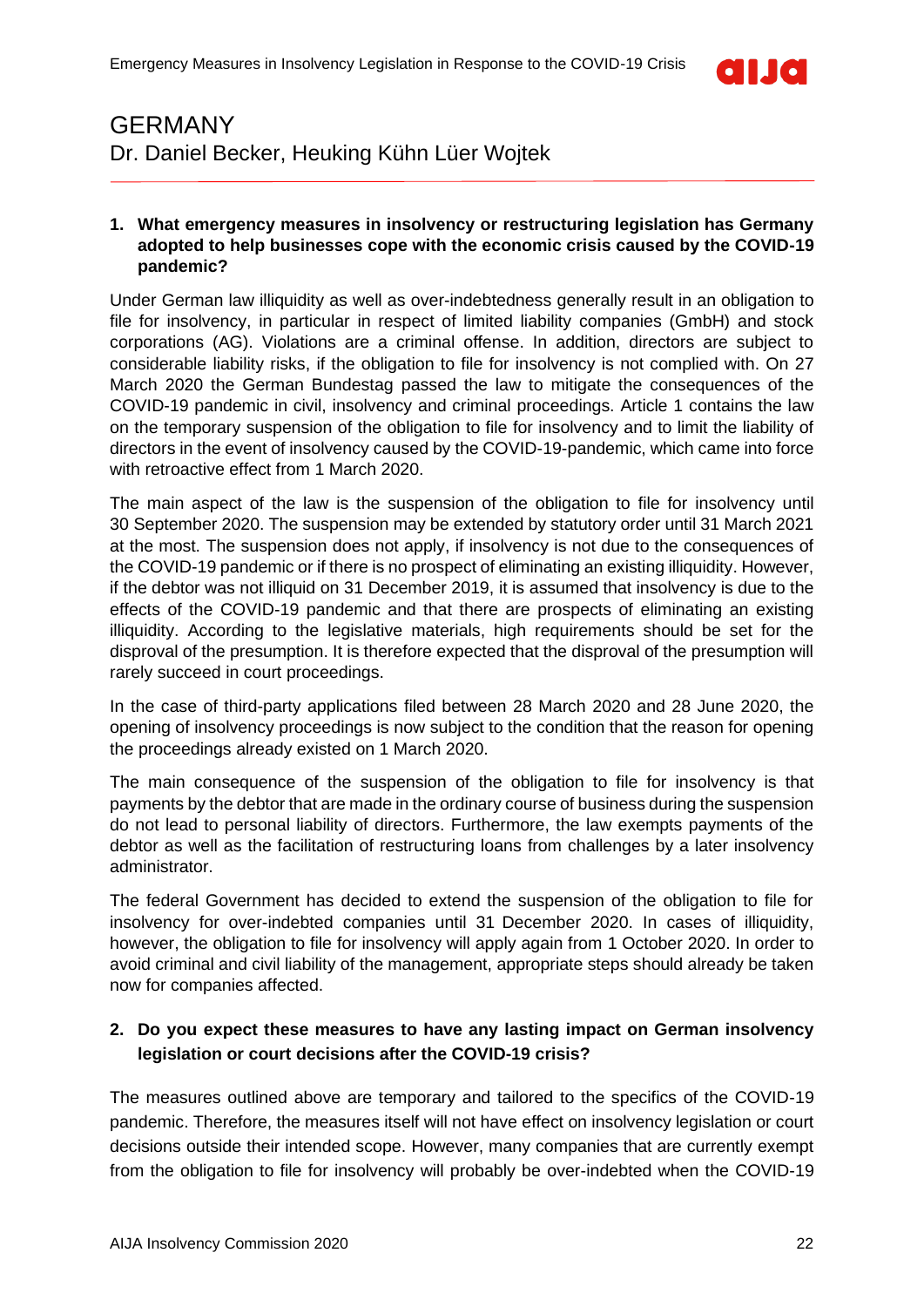

measures expire due to the debt burden that is now accumulating. Therefore, there is a reasonable expectation that a reform of the very strict concept of over-indebtedness, which has been discussed for some time, could now be realised. Furthermore, the EU directive on preventive restructuring frameworks might be implemented in German law earlier than originally planned due to the COVID-19 pandemic.

### **3. Has Germany adopted any other measures in response to the COVID-19 crisis that are noteworthy from an insolvency perspective?**

The law to mitigate the consequences of the COVID-19 pandemic in civil, insolvency and criminal proceedings also provides for a time-limited exclusion of termination of rental and lease agreements in cases of late payment. Landlords may not terminate leases solely on the grounds that tenants have failed to pay rent due in the period from 1 April 2020 to 30 June 2020, if the non-payment is due to the effects of the COVID-19 pandemic. The relation between the COVID-19 pandemic and non-payment must be made credible by the tenant. Other termination rights remain unaffected. However, the obligation to pay rent will in principle continue to exist during the COVID-19 pandemic. The law does not provide for rent reductions or deferrals.

In labour law, the requirements for applying for short-time work and short-time allowance (KUG) were lowered. Short-time work is the temporary reduction of working hours with a corresponding reduction in the remuneration of the employees concerned. The unemployment insurance covers up to two thirds of the resulting loss of income of the employees.

In addition, employers can apply for a deferral of social security payments due in a simplified procedure. This is of particular relevance, as failure to pay social security payments due will lead to personal and criminal liability of the directors.

The Federal Government has introduced express loans by the state development bank (KfW), which are disbursed by the respective house bank and are 100% guaranteed by the federal government. However, a particular prerequisite for drawing on these loans is that the applying company was not in economic difficulties as of 31 December 2019. In addition, some federal states have set up emergency support programmes under which limited one-off payments were made to affected companies, small businesses and self-employed persons.

In order to create respectively preserve liquidity of businesses the tax authorities are instructed to make straightforward and quick adjustments of tax prepayments upon request. Upon application and to the extent that tax payments cannot be made due to the effects of the COVID-19 pandemic, tax payments due are generally supposed to be deferred without interest until 31 December 2020. In addition, the tax authorities have been instructed to suspend the enforcement of overdue tax debts (corporate income tax and income tax) until then.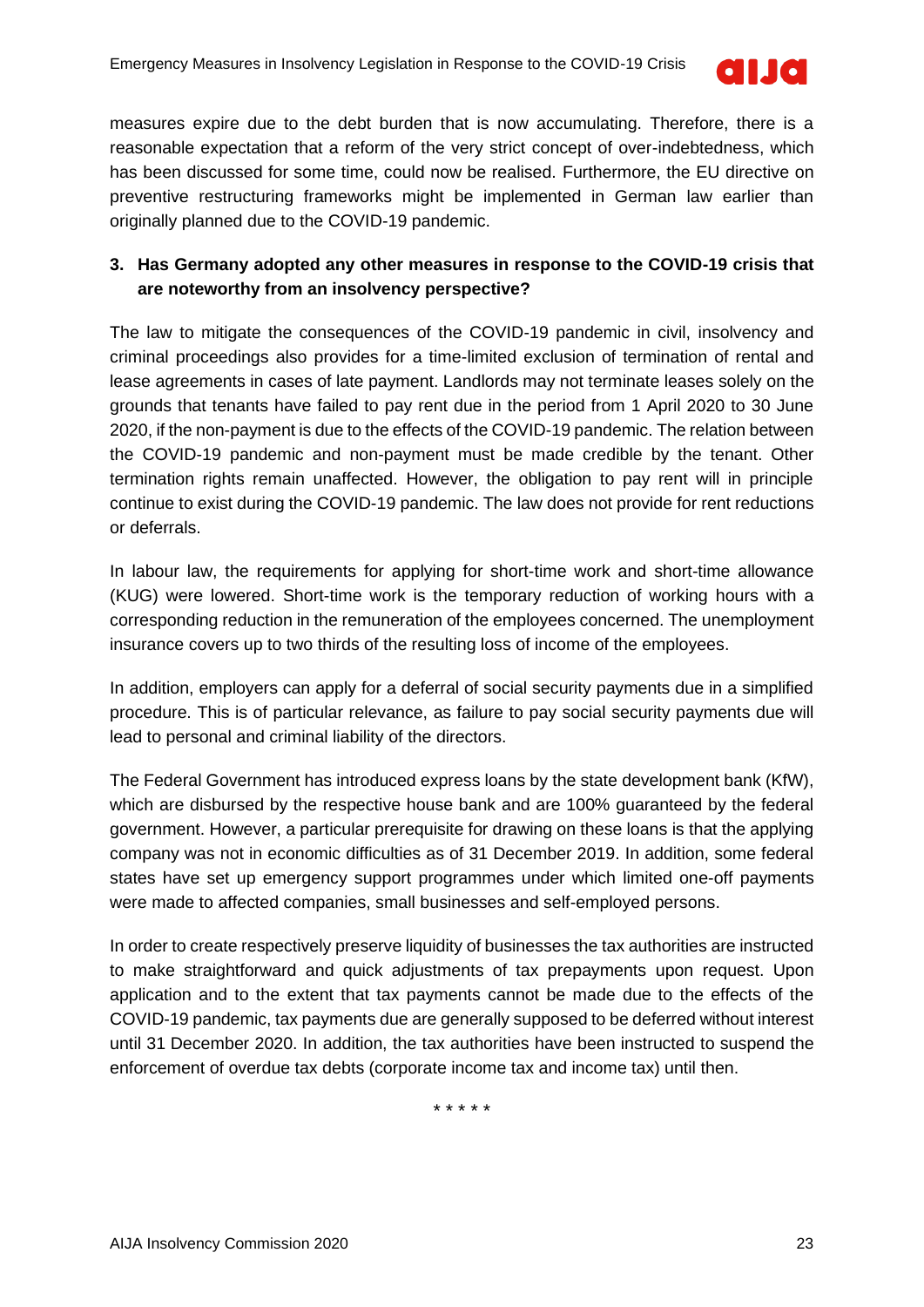

## <span id="page-23-0"></span>**GREECE** Eleni Skoufari & Olga Maria Kyritsi, Zepos & Yiannopoulos

### **1. What emergency measures in insolvency or restructuring legislation has Greece adopted to help businesses cope with the economic crisis caused by the COVID-19 pandemic?**

As a preliminary note, before the outbreak of the pandemic, Greece was under the process of introducing a new, revised Insolvency Code regulating the debt of both natural persons and legal entities, as well as the protection of the principal residence. The relevant law was to be passed no later than 30.04.2020, but the voting process was postponed as a result of COVID-19 pandemic and its impact in Greece. On 10.09.2020, the public consultation on the draft bill of the Ministry of Finance entitled: "Code of Debt Settlement and Provision of a Second Chance" was successfully completed and the submission of the relevant bill to the parliament is pending.

Greek Government did not take any measures in relation to insolvency and restructuring procedures in Greece. However, court hearings (with the exception of interim orders of urgent nature defined in the law) and all enforcement measures were suspended as of 13.03.2020 until 31.05.2020. Especially as regards interim measures, the relevant hearings concerning registration, release or amendment of prenotation of mortgage, provisional seizure and judicial sequestration were suspended until 28.04.2020. As a result, creditors had not been able to initiate any debt enforcement measures against debtors in Greece during the suspension period.

It is also noted that public auctions were suspended as of 13 March 2020 until 31 July 2020.

### **2. Do you expect these measures to have any lasting impact on Greece's insolvency legislation or court decisions after the COVID-19 crisis?**

The above measures were only adopted for a restricted period of time; most of them were lifted as of 1 June 2020 and did not have a lasting impact on Greece's insolvency legislation.

### **3. Has Greece adopted any other measures in response to the COVID-19 crisis that are noteworthy from an insolvency perspective?**

- − On 17 March 2020 the Hellenic Bank Association decided the suspension (until at least 30.09.2020) of the repayment of loan principal for business loans, provided that such loans were performing as of 31 December 2019 (the suspension is provided upon the borrower's request). Interest is payable during such period; On 7 July 2020 it was decided to extend the suspension until at least 31 December 2020. In particular, the Greek banks will proceed with the suspension of payment of any capital or interestbearing instalments for legal entities and individuals who have been affected by the pandemic until 31 December 2020.
- On 18 March 2020 the Greek Government announced the granting of a three months (i.e. April, May and June 2020) interest rate subsidy to SME businesses of the sectors of the economy that are directly affected by COVID-19. The subsidy was decided to be granted under the National Strategic Reference Framework 2014-2020 (in Greek: ESPA 2014–2020) financed by the Hellenic Republic and European Union. The subsidy is capped to Euro 800,000 per undertaking; On 22 June 2020, a two months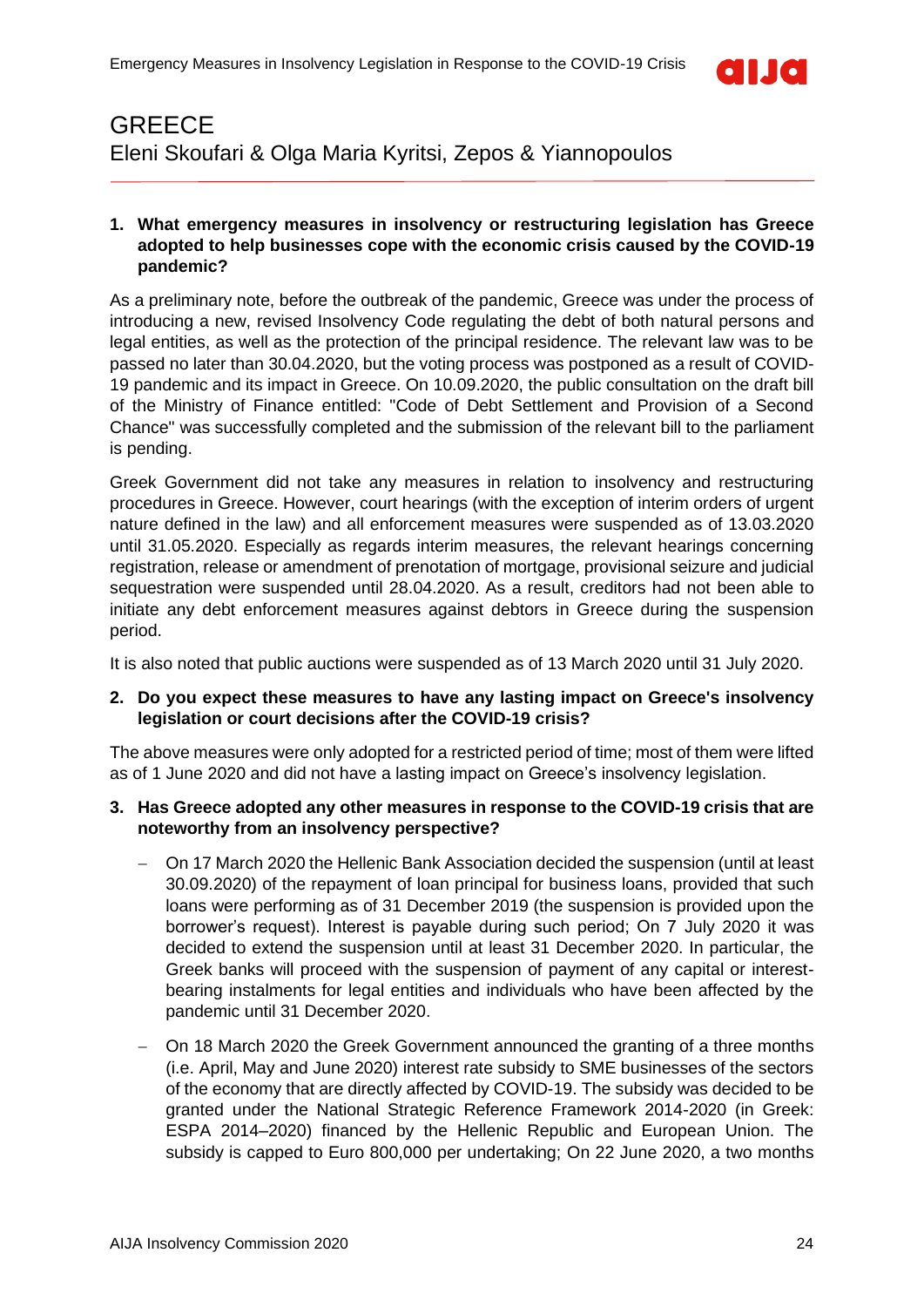

extension of the granting of the interest rate subsidy was decided (i.e. July and August 2020).

- − On 31 March 2020 the Greek Government announced the suspension of the time-limits for the submission, expiry and payment of cheques and other negotiable instruments issued by businesses which had suspended their operations or had been severely affected due to the spread of COVID-19, by setting a suspension of 75 days as of the relevant date referred to on the body of said negotiable instrument (thus clearly resolving also the issue of the 'post-dated cheques');
- − As of 3 April 2020 to 21 April 2020, either businesses (with 1 up to 500 employees) or businesses without employees which operate under specific business forms (i.e. partnerships, private companies (IKE) and limited liability companies) had the opportunity to apply in order to receive financing in the form of refundable advance payments of a total amount of EUR 1 billion with low interest rate and 5-year maturity; Οn 07.07.2020 the Ministry of Finance initiated a second programme of financing in the form of refundable advance payments for a total amount of EUR 1.4 billion. On 10.09.2020 a third programme was announced in order that businesses severely affected by COVID-19 receive financing in the form of refundable advance payments.
- − Payment of February, March and April social security businesses' contributions was extended until 30 September 2020, 31 October 2020 and 30 November 2020 respectively. During the suspension period, no interest and surcharges applied on social security contributions due.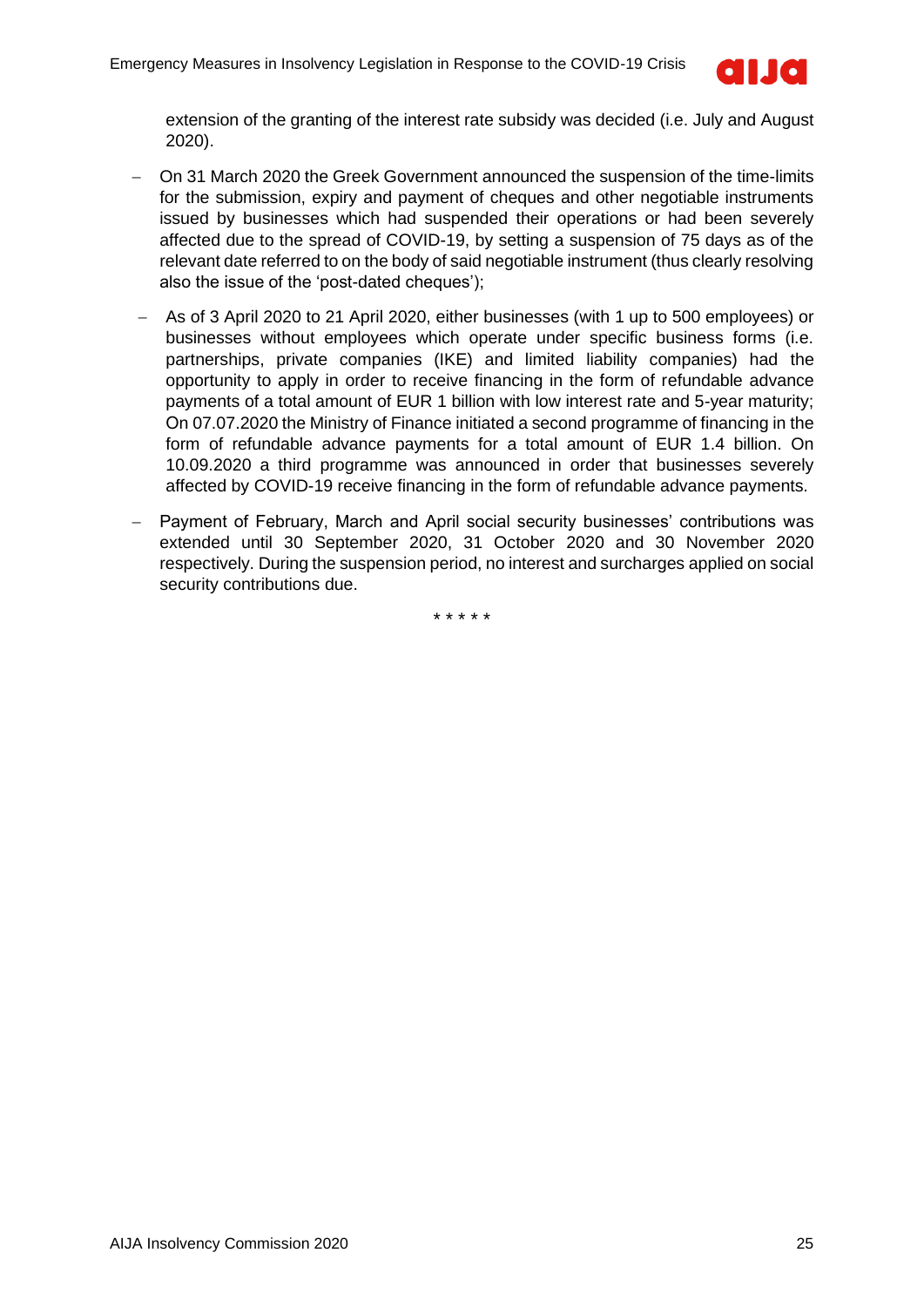

### <span id="page-25-0"></span>INDIA Arun Gupta, Factum legal

### **1. What emergency measures in insolvency or restructuring legislation has India adopted to help businesses cope with the economic crisis caused by the COVID-19 pandemic?**

The COVID-19 pandemic pronounced by the WHO has caused numerous troubles for organisations and people in doing their business exercises around the world, resultant of which several corporate borrowers found themselves in financial crises. The either possible way to resolve the situation is to enter a negotiation or restricting of debt financing. To support the borrower to revive itself and not to turn insolvent, the Government of India, has been announcing various measures, which are as described below:

- a. The Central Government on 24 March 2020 has amended section 4 of the IBC, which stipulate the minimum threshold for invoking Corporate Insolvency Resolution Process (CIRP), thereby the minimum limit of default shall be Rs. 1 Crore which was earlier Rs. 1 Lakh;
- b. The President of India on 5 June 2020 has promulgated the Insolvency and Bankruptcy Code (Amendment) Ordinance, 2020 vide its extended power under Article 123 of the Constitution of India in order to implement the relief measures which were announced by the Hon'ble Finance Minister on 17 May 2020. The insertion of Section 10A in Insolvency and Bankruptcy Code, 2016 (hereinafter referred as "IBC, 2016") were notified by Central Government dated 25 March 2020 to support corporate persons who are badly impacted by an unprecedented situations imposed by COVID-19 and then by mandatory lockdowns imposed by Central Government as well as by state governments. Accordingly, the newly inserted section 10A has practically suspended the applicability of section 7, 9 and 10 of the IBC, 2016 for initiation of fresh bankruptcy proceeding by financial creditors/ Operational Creditors/ Corporate debtors at least for six months, up to a maximum term of 1 year for those corporate person who are in default of payment of its debts due to COVID-19 distress w.e.f. 25 March 2020.
- c. The Finance Minister has announced on 17 May 2020, pronouncement of special framework dealing with the insolvency of Micro, Small, and Medium Enterprises (hereinafter referred as "MSME"). This is yet to be formalised.

### **2. Do you expect these measures to have any lasting impact on India's insolvency legislation or court decisions after the COVID-19 crisis?**

Yes, the measures that have been undertaken by the government of India, would ensure ease of doing business in India and revival of corporates from the financial distresses during prevailing situation of COVID-19. There are numerous reliefs as announced by government of India and Reserve Bank of India (RBI), however, the success of these reliefs is dependent upon; (a) preparedness of banks and financial institutions for effective implementation of changes; (b) execution by banks, regulatory authorities and businesses itself to reap all benefits aligned with these measures.

### **3. Has India adopted any other measures in response to the COVID-19 crisis that are noteworthy from an insolvency perspective?**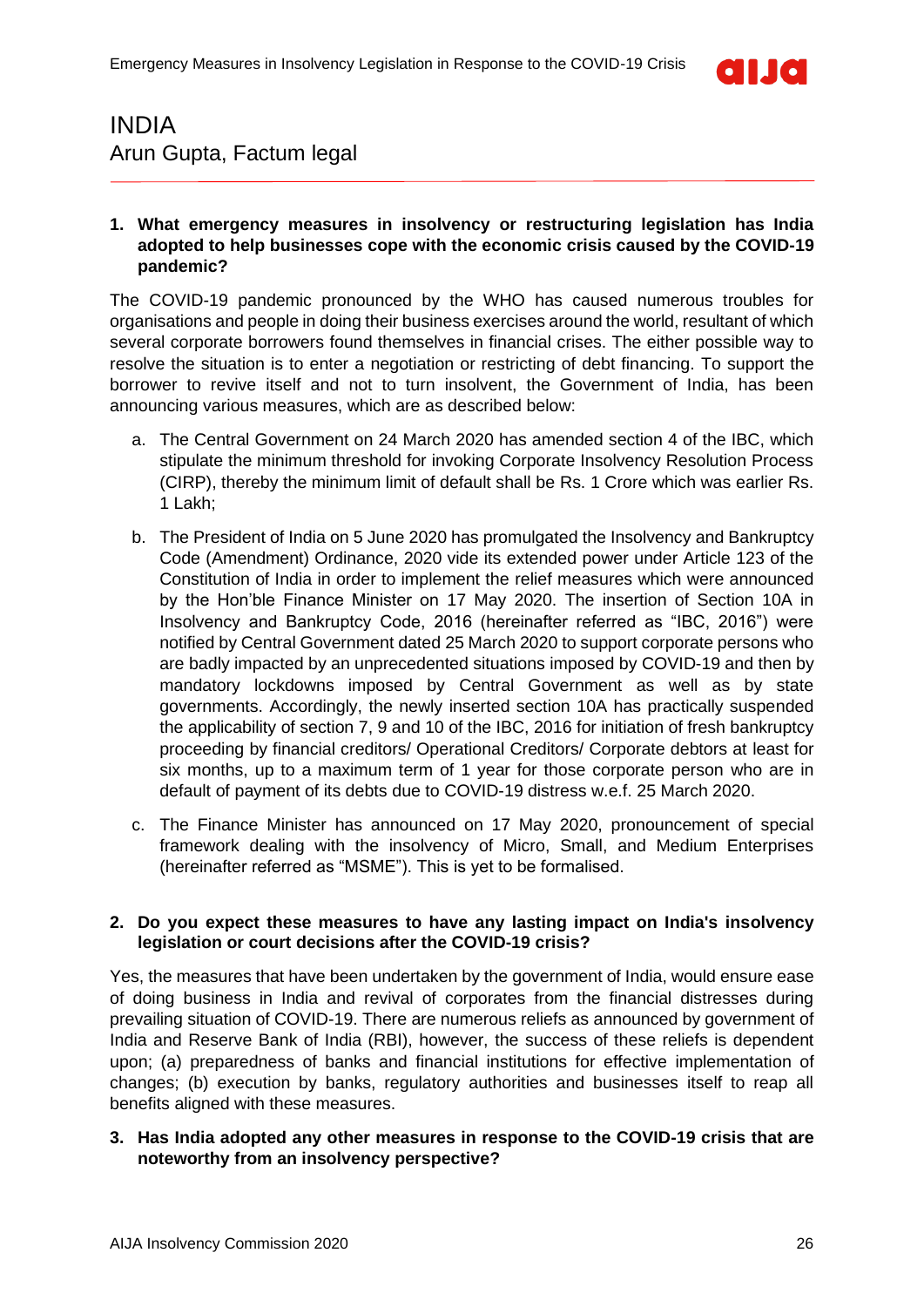

Apart from measures as delineated in above reply no.2 there are other some measures as announced by Government/RBI/judiciary, as mentioned hereinunder:

- a. Another significant announcement by the Finance Minister on 17 May 2020 was regarding introduction of pre-packaged insolvencies as a fast track resolution process under IBC as an alternative to detailed and time-consuming standard CIRP. The objectives which pre-packaged insolvency may serve include out-of-court resolution between parties, cost & time flexibility etc and mutual resolution of dispute regarding default in payment of debt. It is yet to be notified.
- b. RBI on 7 June 2019 had issued circular on Prudential Framework for Resolution of Stressed Assets which prescribed that any principal, interest or any other amount remained unpaid for 1 to 30 days, 31 to 60 days or 61 to 90 days would be termed as Special Mention Account-0, Special Mention Account-1 or Special Mention Account-2, respectively. If such default continues beyond 90 days that account would be termed as Non-Performing Assets (NPA), which triggers the lender to undergo review of account and plan for resolution, which is termed as Review Period of 30 days and Resolution Period of 180 days, respectively. Seeing situations as imposed by COVID-19, the RBI vide circular dated 23 May 2020 extended the timelines as prescribed under earlier circular dated 7 June 2019 whereby:
	- − Period from 1 March 2020 to 31 August 2020 would be excluded in respect of those account which were under review period as on 1 March 2020, the residual period would begin from 1 September 2020 and usual period of 180 days for resolution would be available upon completion of said 30 days;
	- − Additional 180 days would be available to those accounts for which 180 days has not been expired on 1 March 2020 which shall commence from the date on which an original 180 days were set to expire.
- c. Further, the RBI has issued a notification date 27 March 2020 & 17 April 2020, and 17 May 2020 prescribing provisions of "Moratorium of three months on payment of all instalments falling due between 1 March 2020 to 31 August 2020 to extend support to borrowers (including principal and/or interest thereon, bullet payment, credit cards dues, monthly instalments). Also, the said notification directed the existing banks to defer interest recovery on working capital loans during such period, provided the interest will continue to accrue during this period. Additionally, such moratorium period shall be excluded from calculation of the overdue period for asset classification and for the determination of status of borrower as per the provisions as prescribed under RBI Prudential Norms.
- d. Courts in India are granting temporary reliefs including enforcement of security, nondeclaration of loan accounts as non-performing assets (NPAs).
- e. The Finance Minister on 13 May 2020 has announced certain stimulus packages as a relief measures for those sectors which are immensely affected by the COVID-19, for instance MSME, workmen, businesses etc. which include; (a) Revision of Classification of MSME, as these entities are vested with many benefits including loans, compliance, tax exemptions etc; INR 3 Lakh crore collateral free automatic loan, one of the objectives was to protect MSME from becoming insolvent, hence to prevent initiation of CIRP of these small business players even after expiry of moratorium period.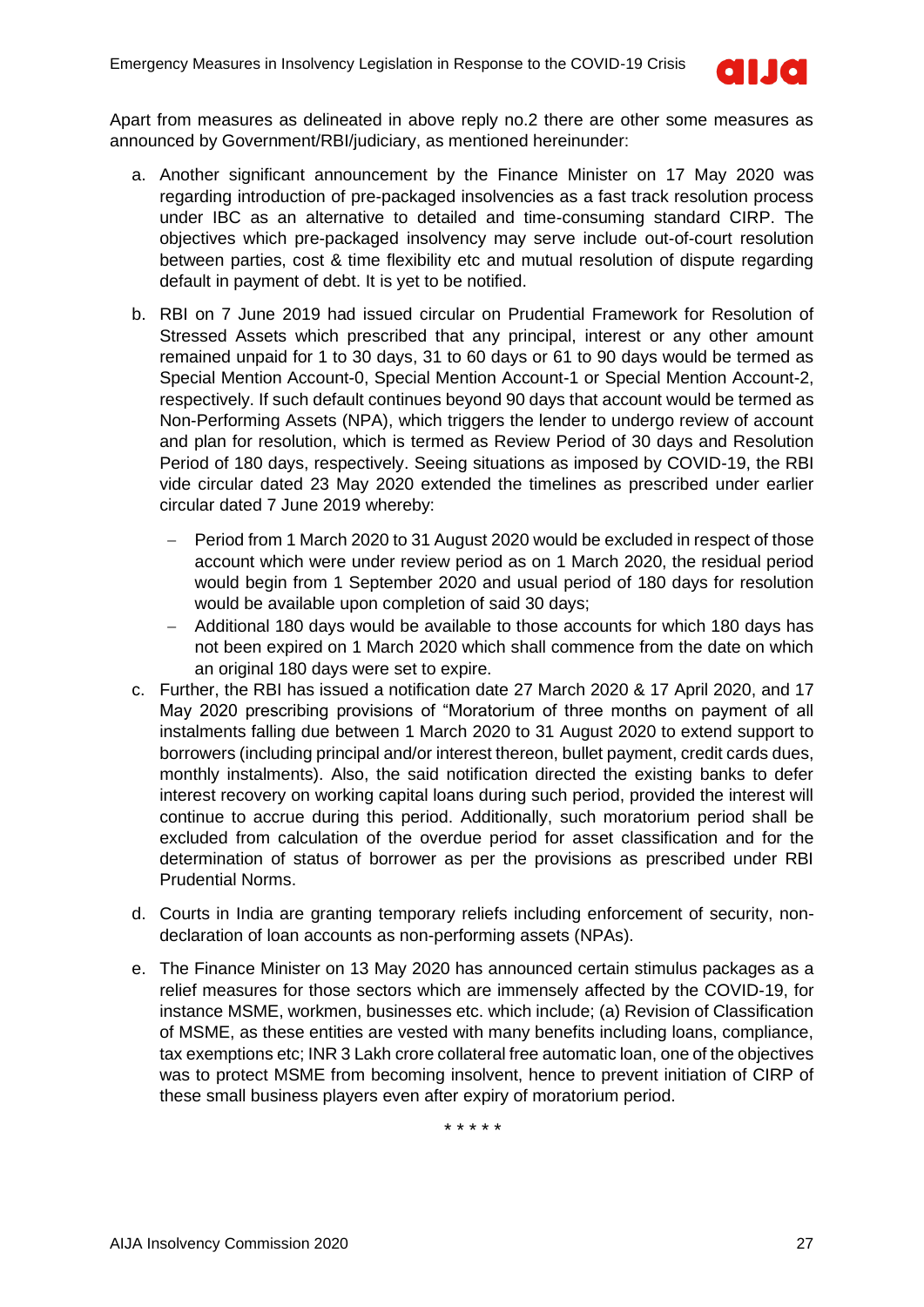

### <span id="page-27-0"></span>ISRAEL Adam Salkin, Herzog, Fox & Neeman

### **1. What emergency measures in insolvency or restructuring legislation has Israel adopted to help businesses cope with the economic crisis caused by the COVID-19 pandemic?**

The primary insolvency legislation in Israel is the recently enacted Insolvency and Rehabilitation Law 2018 (the "2018 Law"). At the current time, there have been no amendments to the 2018 Law as a result of COVID-19 crisis. However, we do note that the Israeli Ministry of Justice has prepared a non-public proposal for amending the 2018 Law, by which a new 'track' for dealing with outstanding debts would be created for companies that have suffered as a result of the crisis. This new track would reportedly provide companies with some protection from formal insolvency proceedings for a defined period of time in order to help them to come to a compromise with creditors. The proposal is at a very early stage and has not yet been published in public. In order to take effect, this proposal would need to be passed by Israel's parliament ('Knesset'), which may be more likely to happen now that a permanent government was sworn in to office in May 2020.

#### **2. Do you expect these measures to have any lasting impact on Israel's insolvency legislation or court decisions after the COVID-19 crisis?**

It's difficult to take a view on the lasting impact of these potential changes to the 2018 Law until the proposal has been made public.

### **3. Has Israel adopted any other measures in response to the COVID-19 crisis that are noteworthy from an insolvency perspective?**

We note that:

- The activities of the Israeli enforcement and collection authority ('Hotzaa'lpoel) (the "Enforcement Authority") were substantially reduced as a result of the wider emergency measures taken by the Israeli government during recent months. This meant that new files for the enforcement of debts were not being opened by the Enforcement Authority except in extraordinary circumstances. The Israeli government has now substantially pared back the emergency measures but there is still likely to be a backlog of new files, which may cause delays in the months to come;
- The Israeli Commissioner of the Israeli Banks ordered an easing of the restrictions on the bank accounts of customers whose cheques bounced as a result of the crisis;
- − The Israeli Commissioner for Credit Data Sharing at the Bank of Israel ordered credit providers to identify any negative data that is reported to the credit score systems as a result of the crisis. The idea being that credit providers should be able to make an informed view on the creditworthiness of borrowers by distinguishing between negative data deriving from the crisis and negative data that was pre-crisis.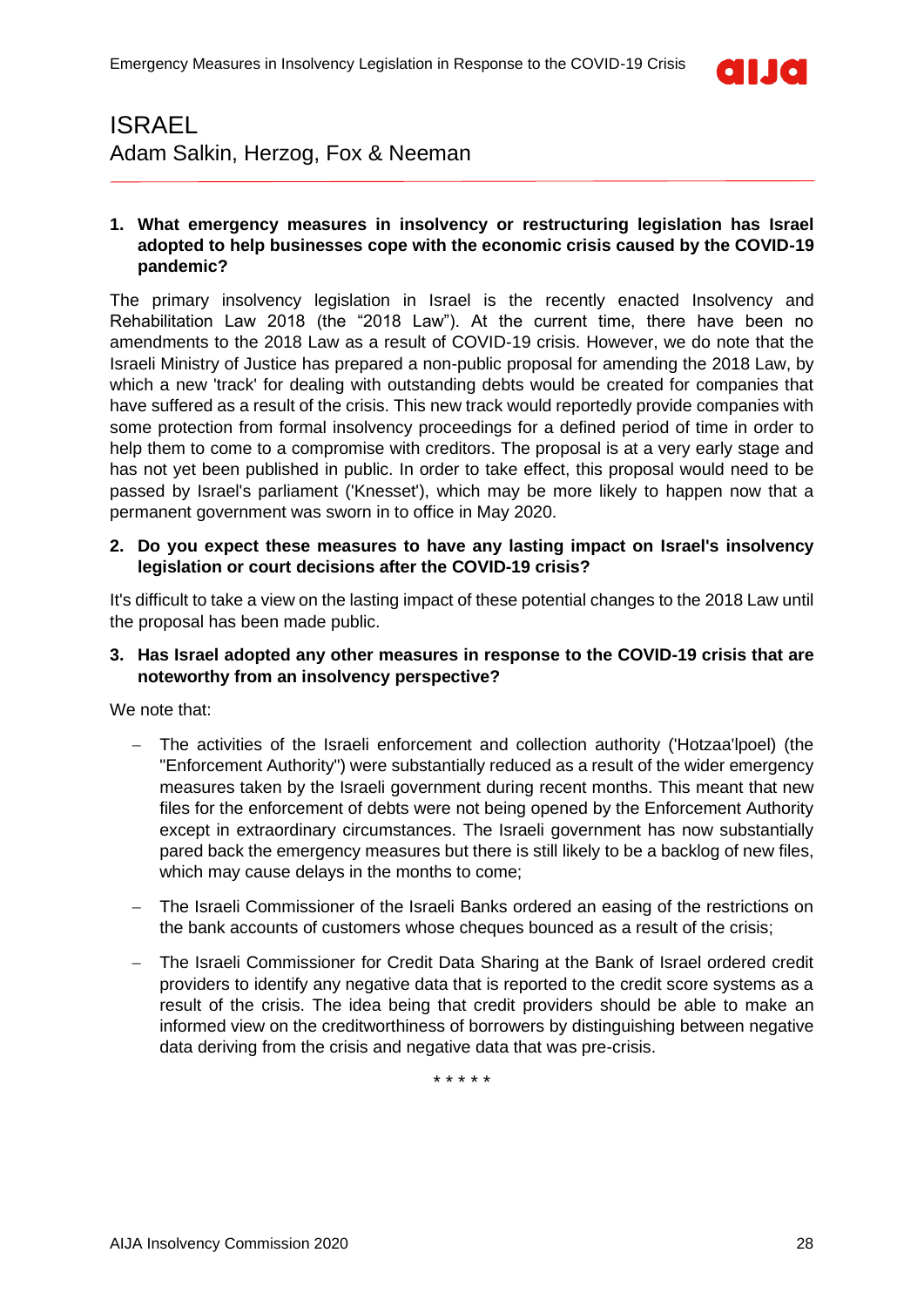

### <span id="page-28-0"></span>**ITALY** Armando Perna, Pozzi & Partners – Giuseppe Salsarulo, Donativi e Associati

#### **1. What emergency measures in insolvency or restructuring legislation has Italy adopted to help businesses cope with the economic crisis caused by the COVID-19 pandemic?**

Before the pandemic, a substantial reform of the Italian bankruptcy law (the new "Crisis and Insolvency Code") was scheduled to enter into force on 15 August 2020. Said new Code, already approved by the Italian Parliament, introduces new tools and procedures for preventing or restructuring economic crisis and introduces new duties for directors. One of the first urgency measures adopted by the Italian legislator has been to **postpone** the coming into effect of the new Code to 1 September 2021. The coming into effect of said reform during the current situation would have been not efficient in view of the unexpected upcoming crisis and would have caused a complicated coordination with the others urgent measures adopted in the meantime by the government for helping businesses.

By means of a Law Decree of 8 April 2020 (called "**Liquidity Decree**"), the Italian government has adopted several measures that directly affect the insolvency and restructuring legislation.

First of all, a **suspension** of insolvency procedures has been ordered. By means of article 10 of the Liquidity Decree all petitions for insolvency filed between 9 March 2020, and 30 June 2020, were **not admissible**. The only exemption was in case the Public Prosecutor filed the request for the declaration of insolvency along with the application of precautionary and protective measures.

As concerns composition with creditors and debt restructuring procedures, an automatic **sixmonth extension** of terms has been granted for the fulfilment of plans **already approved before the epidemic** (i.e. before 23 February 2020) and only for the plans expected to be closed within 31 December 2021. With reference to the restructuring and composition with creditors procedures that were not already approved before the epidemic and that are still pending for their approval, the Liquidity Decree has also provided for the possibility for the debtor to request a **new term** to the Court either to submit a **new plan of composition (**that takes into account the new economic situation) or to simply request a **delay of terms** for the fulfilment of the plan of composition.

In addition to the above, a temporary suspension of certain rules of corporate law related to the loss of liquidity. Pursuant to the Italian Civil Code, mandatory equity recapitalisation is provided for in case of losses that effect on the share capital. Moreover, when losses cause a reduction of the share capital below the minimum amount of capitalisation requested by the law, lacking a recapitalisation such a situation brings to **an automatic cause of liquidation** of the company. A **temporary suspension** of said rules of law has been adopted for the period between 8 April 2020, to 31 December 2020. Also, in order to allow the continuation of the business and preserves companies that were not distressed before the epidemic, by means of Article 7 of the Liquidity Decree companies may assume a situation of **business continuity** in their 2019 financial statement if such continuity occurred at the date of 23 February 2020.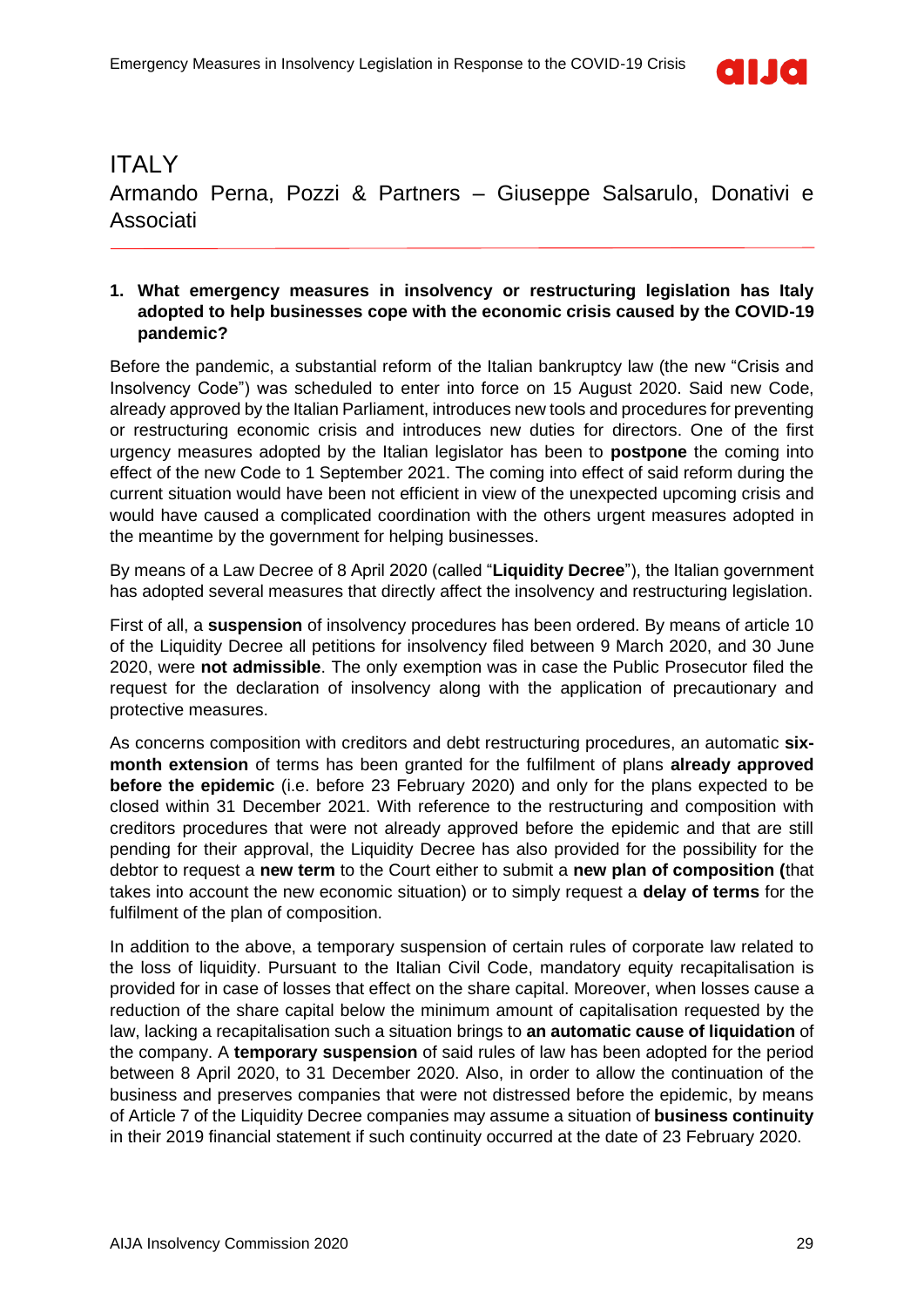

These measures relieve directors from their duty to declare the liquidation of a company if the capital loss is related to the current situation of crisis due to the pandemic and also avoid their personal liability for losses accrued by the company between 8 April 2020, to 31 December 2020.

### **2. Do you expect these measures to have any lasting impact on Italy's insolvency legislation or court decisions after the COVID-19 crisis?**

It is foreseeable that in a very first moment these measures will minimise the access to insolvency procedures and will allow companies to preserves their business during the current year. This notwithstanding said impact will probably be **temporary** if the other measures adopted by the government to help businesses to obtain financial aids or to be recapitalised will not be effective.

A lasting impact may come from the enforcement of other measures supposed to ease the recapitalisation of companies and the access to financial aids.

From the courts' perspective, given that the above-mentioned measures are temporary, if a new legislation does not occur and such measures are not extended, it is still probable that courts' decisions on insolvency proceedings will take into account the different general economic scenario and the effects of the pandemic on the companies (for example in terms of evaluation of the responsibilities of the directors and auditors). From another perspective, in insolvency litigation some decisions based (*inter alia*) on the effects of the COVID-19 crisis have already been given (*e.g.* concerning the in-bankruptcy composition) and we expect others to come in the nearest future.

#### **3. Has Italy adopted any other measures in response to the COVID-19 crisis that are noteworthy from an insolvency perspective?**

The Italian government adopted a wide range of measures aimed at helping enterprises of all sizes.

In order to encourage the capitalisation of companies, Article 7 of the Liquidity Decree suspended the provisions of articles 2467 e 2497 *quinquies* of the Italian Civil code. Therefore, shareholders' loans occurred 9 April 2020 and 31 December 2020 shall not be considered as low-ranking credits, but equated to ordinary unsecured credits.

As far as the debt securities (*e.g.* promissory notes, bills of exchange) - issued before 9 April 2020 - are concerned, the payment deadlines have been suspended between 3 March 2020 to 30 April 2020.

By means of the Liquidity Decree and a following last Law Decree of 19 May 2020, the government adopted further economic measures aimed at sustaining enterprises by **reducing costs** and **cutting taxes**.

Among them, article 26 of Law Decree of 19 May 2020, is interesting also under an insolvency law perspective given that it provides for **tax discounts in favour of shareholders** that subscribes capital injection in medium enterprise. This will facilitate the recapitalisation of companies and prevent their insolvency.

In addition, the massive application of a special regime of the Redundancy Fund for all companies (including the ones with only one employee) and the suspension of the dismissals for economic reasons are sustaining companies in order to prevent insolvency.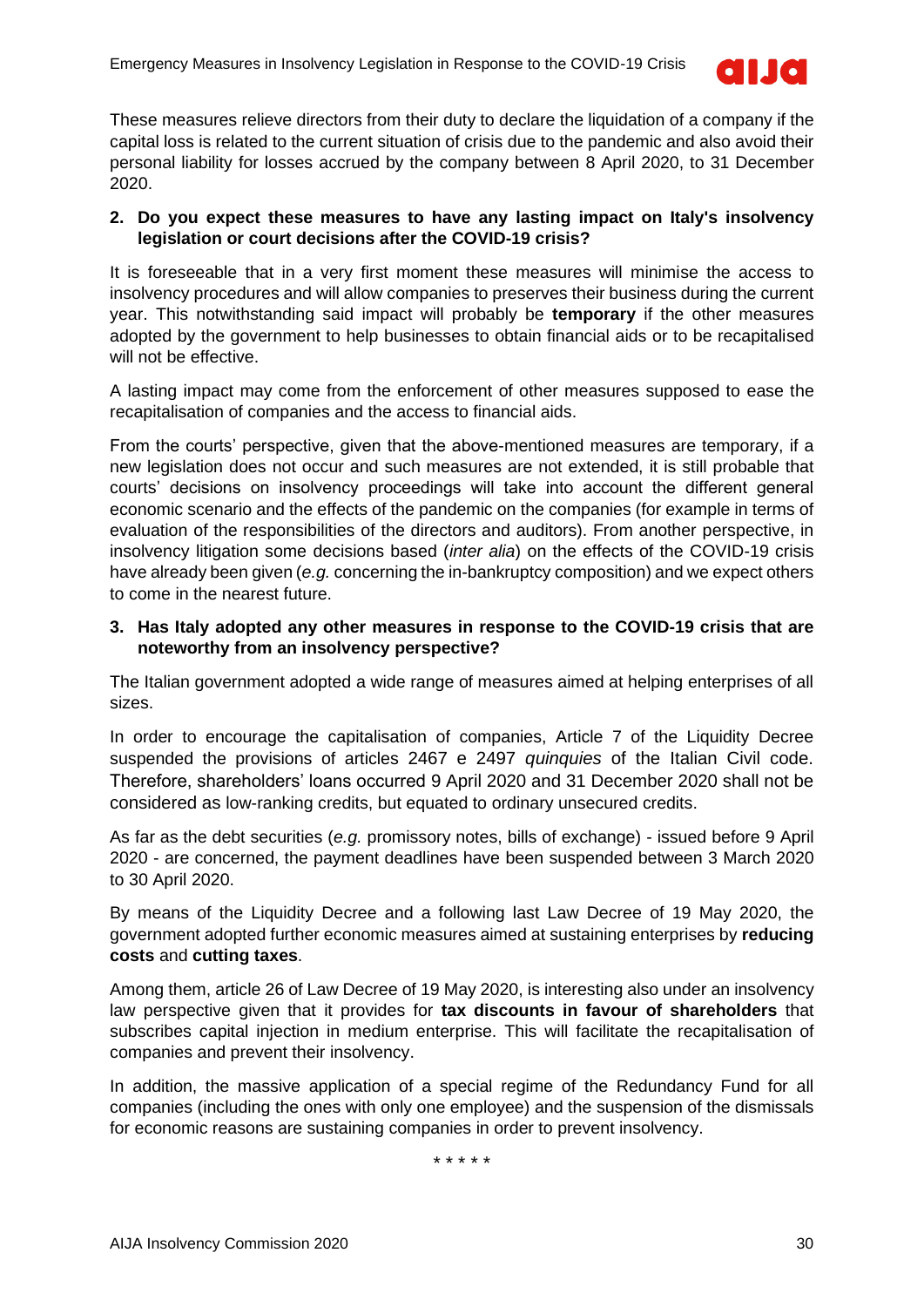

### <span id="page-30-0"></span>LATVIA Valters Diure, Ellex Klavins

### **1. What emergency measures in insolvency or restructuring legislation has Latvia adopted to help businesses cope with the economic crisis caused by the COVID-19 pandemic?**

The legislation in relation to COVID-19 was introduced in Latvia starting from 12 March 2020; and in relation to insolvency limitations have been introduced which prohibit creditors, until at least 1 September 2020, from filing a petition for insolvency of a company to the court. There are several preconditions stated in the Latvian Insolvency Act, which provide grounds when the insolvency proceedings can be initiated and the legislation in relation to COVID-19 has limited the following two legal preconditions (i) the debt obligations (principal amount of which exceeds €4,268 for limited liability companies or joint stock companies) are not settled, and (ii) the company has not paid the full salary to a single employee (including compensation for any damages or mandatory social insurance payments within two months).

### **2. Do you expect these measures to have any lasting impact on Latvian insolvency legislation or court decisions after the COVID-19 crisis?**

The legislation in relation to COVID-19 currently is in force until at least 1 September 2020; however, there remains a risk that these restrictions will be prolonged, or new restrictions will be introduced.

### **3. Has Latvia adopted any other measures in response to the COVID-19 crisis that are noteworthy from an insolvency perspective?**

Abovementioned restrictions are the main legislative novelties that have a direct impact on the spere of insolvency. Other related legislation measures are indirectly related to the sphere of insolvency. For example, the enforcement of the securities may be limited by legal restrictions introduced in response to the COVID-19 outbreak. For example, in Latvia a minimum term of 60 days has been set for commercial pledge and mortgage enforcement without court involvement and undisputed enforcement of obligations, meaning that proceedings for enforcement of commercial pledges and mortgages take twice as long time or longer than before the legal restrictions were introduced. These restrictions will also be in place until 1 September 2020. However, there remains a risk that these restrictions will be extended, or new restrictions will be introduced.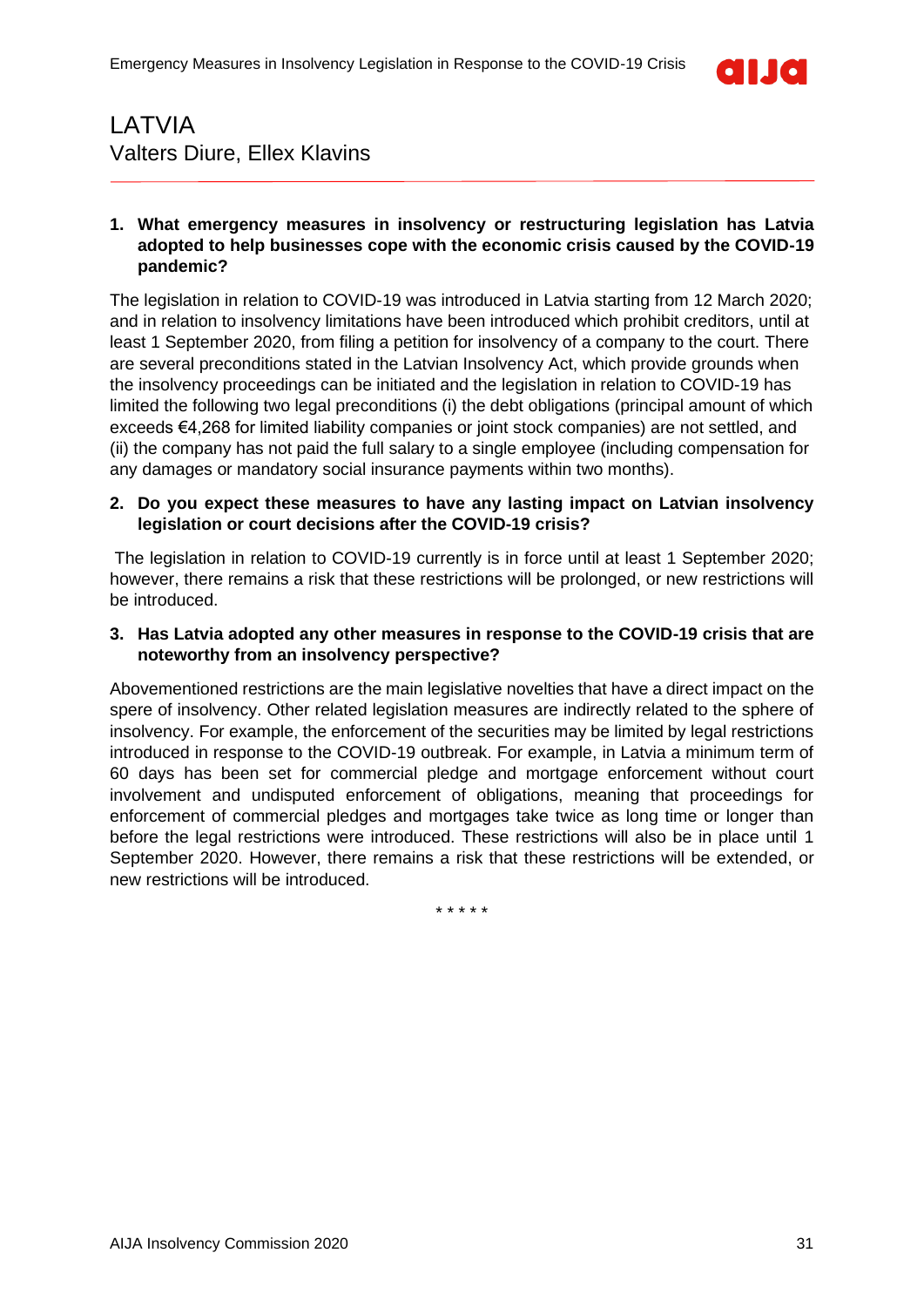

### <span id="page-31-0"></span>LITHUANIA Marius Devyžis, PR1MUS DERLING

### **1. What emergency measures in insolvency or restructuring legislation has Lithuania adopted to help businesses cope with the economic crisis caused by the COVID-19 pandemic?**

On 25 April 2020 the Law on consequences of the new coronavirus (COVID-19) on the application of the Law on Insolvency of the Republic of Lithuania (hereinafter, the Law on application of the Law on Insolvency) came into force. The main emergency measures established in this law are the following:

- The Law on application of the Law on Insolvency does not release the manager from the obligation to initiate insolvency procedure in general, however, the manager's obligation to apply to the court regarding initiation of restructuring or bankruptcy case is temporarily (during the quarantine and 3 months after its revocation) suspended. Thus, the manager of a legal entity still has the obligation to make a first step and initiate insolvency procedure, i.e. submit a notice to creditors and offer to conclude an agreement for financial aid (in Lithuanian: susitarimas dėl pagalbos), but after properly doing that the manager is able to make use of the emergency measures established in the Law on the application of the Law on Insolvency. Accordingly, deadline for concluding an agreement on financial aid is extended. Nevertheless, managers should still assess the situation and react appropriately even though the obligation to apply to the court regarding initiation of insolvency case is suspended. Managers still have the right to apply to the court and should not abuse the new regulation in cases where there are clear signs that the financial situation of a legal entity will not improve even after the quarantine or in cases where the manager does not intend to actively seek to restore the solvency of a legal entity or to negotiate fairly with creditors.
- The term for creditors, who intend to initiate insolvency case, to conclude an agreement on financial aid is extended for as long as the quarantine continues, i.e. the deadline for concluding an agreement on financial aid is extended.
- The Lithuanian law establishes several grounds for terminating restructuring proceedings, among them are situations if the restructuring plan is not properly implemented or if a legal entity fails to pay all or part of taxes due. Under the Law on application of the Law on Insolvency, the deadline after which the court should terminate legal entity's restructuring case if restructuring plan is not properly implemented or a legal entity fails to pay all or part of taxes, is extended by adding the quarantine period.

#### **2. Do you expect these measures to have any lasting impact on Lithuania 's insolvency legislation or court decisions after the COVID-19 crisis?**

The above described measures, such a s suspension period of a manager's obligation to apply to the court, will give companies the extended possibility to seek for solutions with their creditors as well as to recover without being threatened with a sudden insolvency case. At the same time, the adopted emergency measures will encourage managers of legal entities not to ignore their creditors and seek out-of-court settlements with them. The above-mentioned measures, however, are not expected to have any significant lasting impact on Lithuania's insolvency regulation or court decisions as they are clearly of a temporary nature and will cease to be implemented shortly after the quarantine is officially over.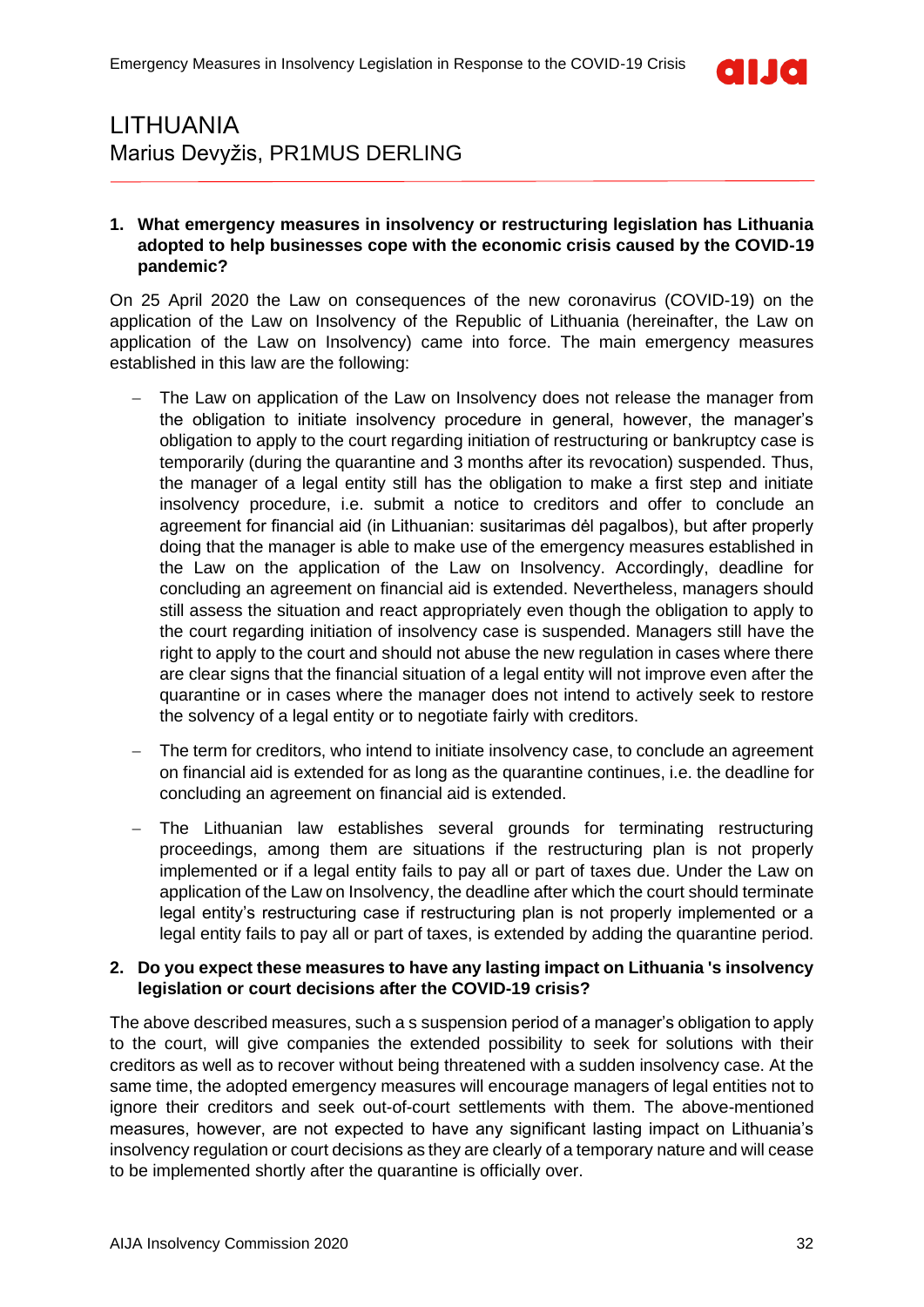

### **3. Has Lithuania adopted any other measures in response to the COVID-19 crisis that are noteworthy from an insolvency perspective?**

Lithuania has adopted several additional measures, such as possibility for small and mediumsized legal entities to apply to state authorised institution for compensation of loan interest and / or partial compensation of non-residential lease payments, possibility for small and mediumsized companies to apply for loans to cover running costs (e.g. to settle with suppliers all overdue amounts that were uncovered due to suspended activities. Also, small and mediumsized legal entities that have experienced difficulties with COVID-19 are able to apply for loans to maintain their liquidity. Moreover, in order to reduce economic impact of COVID-19, Lithuania has set up a Business Support Fund, which will help ensure the liquidity of small and medium-sized legal entities, their access to finance and their faster recovery from economic crisis.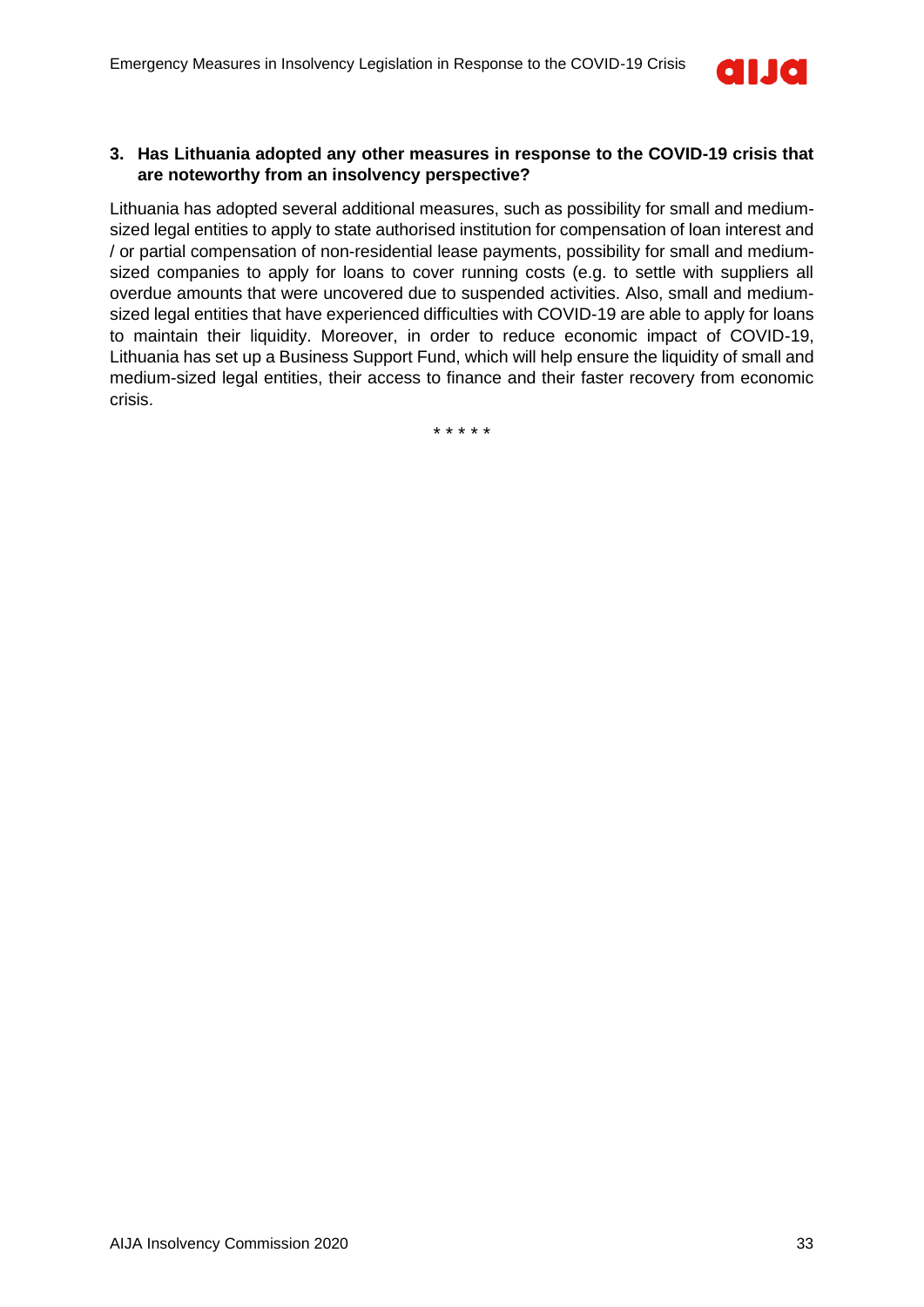

### <span id="page-33-0"></span>LUXEMBOURG Max Mailliet, E2M S.à r.l.

### **1. What emergency measures in insolvency or restructuring legislation has Luxembourg adopted to help businesses cope with the economic crisis caused by the COVID-19 pandemic?**

On 18 March 2020, the Luxembourg government declared a state of crisis by Grand-Ducal regulation and consequently put in place extraordinary measures to limit commercial activities in order to curb the spread of COVID-19.

In order to help businesses cope with the aftermath of such measures, the Luxembourg government, by Grand-Ducal Regulation of 25 March 2020 (hereinafter the "GDR"), announced the suspension of time limits in jurisdictional matters and the adaptation of certain other procedural modalities. Thus article 1 of the GDR notably suspended deadlines in judicial proceedings, including bankruptcy proceedings. In a second phase such suspension of deadlines was also extended in order to include petitions to have bankruptcy proceedings opened voluntarily. As a result, all debt collection cases and the serving of judgements which are subject to time limits were suspended until 24 April 2020.

Moreover, the Luxembourg Bar has also shown solidarity with the measures put in place by the government in order to cope with the economic fallout. In this regard, the President of the Luxembourg Bar Association by way of circular enjoined lawyers not to initiate cases that are not of an extremely urgent nature. However, the solidarity measures put in place by the Luxembourg bar have, in the meantime, been lifted.

By law of 20 June 2020, and in light of the state of crisis coming to an end on 24 June 2020, certain procedural modalities in line with the measures already taken during the state of crisis by means of GDR were introduced. More specifically, regarding the deadlines for initiating proceedings, any time limits which expired during the state of crisis were postponed by two months and the deadlines for submitting petitions to have bankruptcy proceedings opened voluntarily have been suspended for six months.

As the deadlines regarding admission of bankruptcy will likely run again by the end of the sixmonth suspension, business owners subject to such deadlines will have to be weary of taking into account the days of the deadline that accrued prior to the GDR and the law of 20 June 2020.

Finally, the Luxembourg government has introduced a number of economic measures to help businesses in distress, ranging from subsidies to pay employees over non-refundable small aids in case of severe hardship, to the participation of the Luxembourg State in the financing of consulting for companies that have been hit by the economic consequences of the crisis.

### **2. Do you expect these measures to have any lasting impact on Luxembourg's insolvency legislation or court decisions after the COVID-19 crisis?**

We extend our deepest hopes that the crisis will have a positive impact on insolvency proceedings, predominantly in light of the modernisation project of the judicial system whose aim is to achieve a fully digital justice system, and thus a more efficient justice system with shorter procedural delays. But, sadly, the outlook in this area is rather dim for the time being.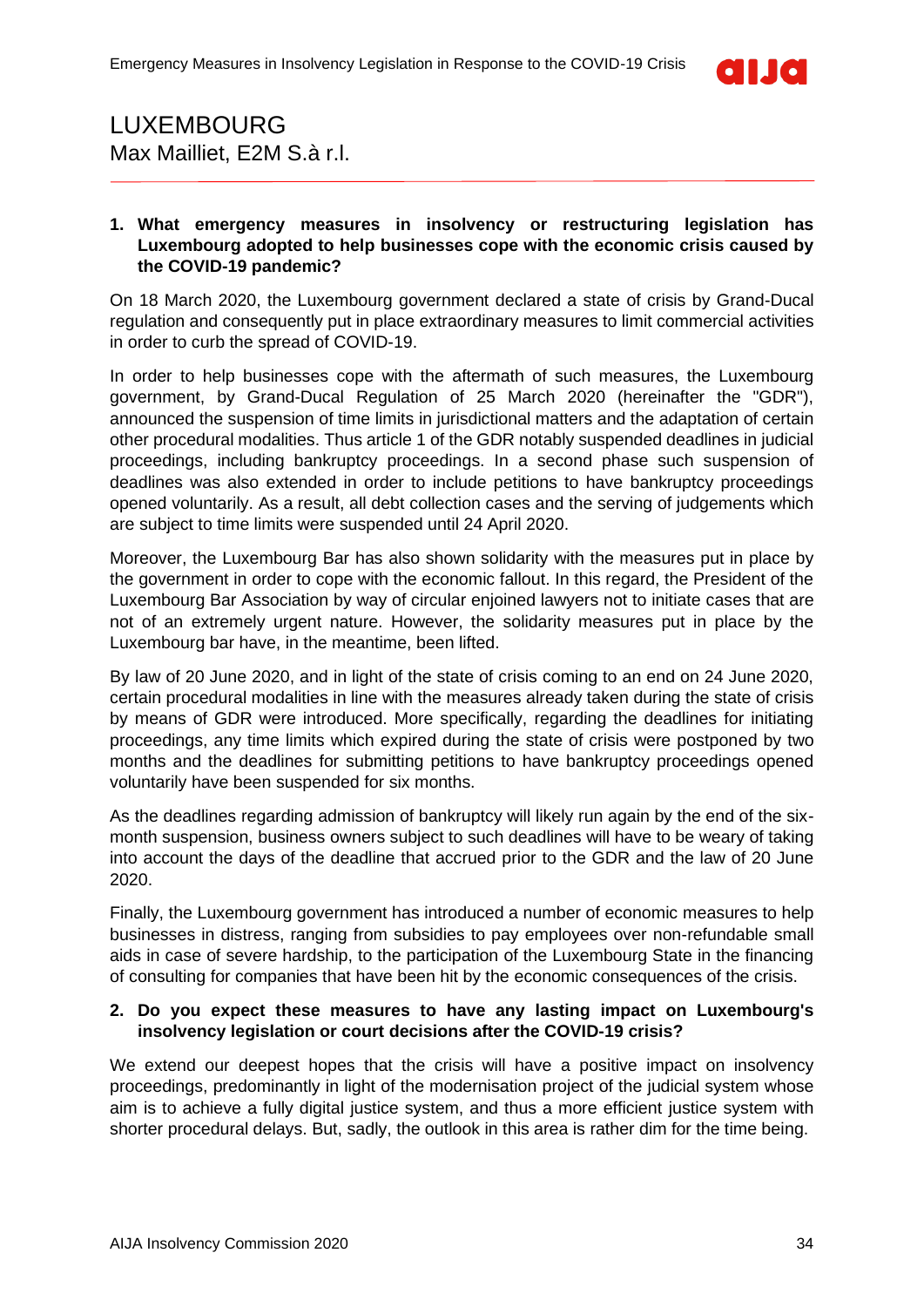

We have however observed a positive development in that the commercial court has been a bit more digitised, making it possible, for the time being, to file petitions for voluntary bankruptcy remotely and without the presence of the parties.

### **3. Has Luxembourg adopted any other measures in response to the COVID-19 crisis that are noteworthy from an insolvency perspective?**

Apart from the State aid mechanism described in short above, no real measures have been adopted. Despite the urgent need to put into place high quality legislation to protect and restructure distressed companies, no changes have been made in that area, meaning that the older tools, which have become useless, are the only tools available.

The aftermath of the state of crisis may be an opportunity to revive protective measures such as the suspension of payments, controlled management or the scheme of composition with creditors to prevent bankruptcy.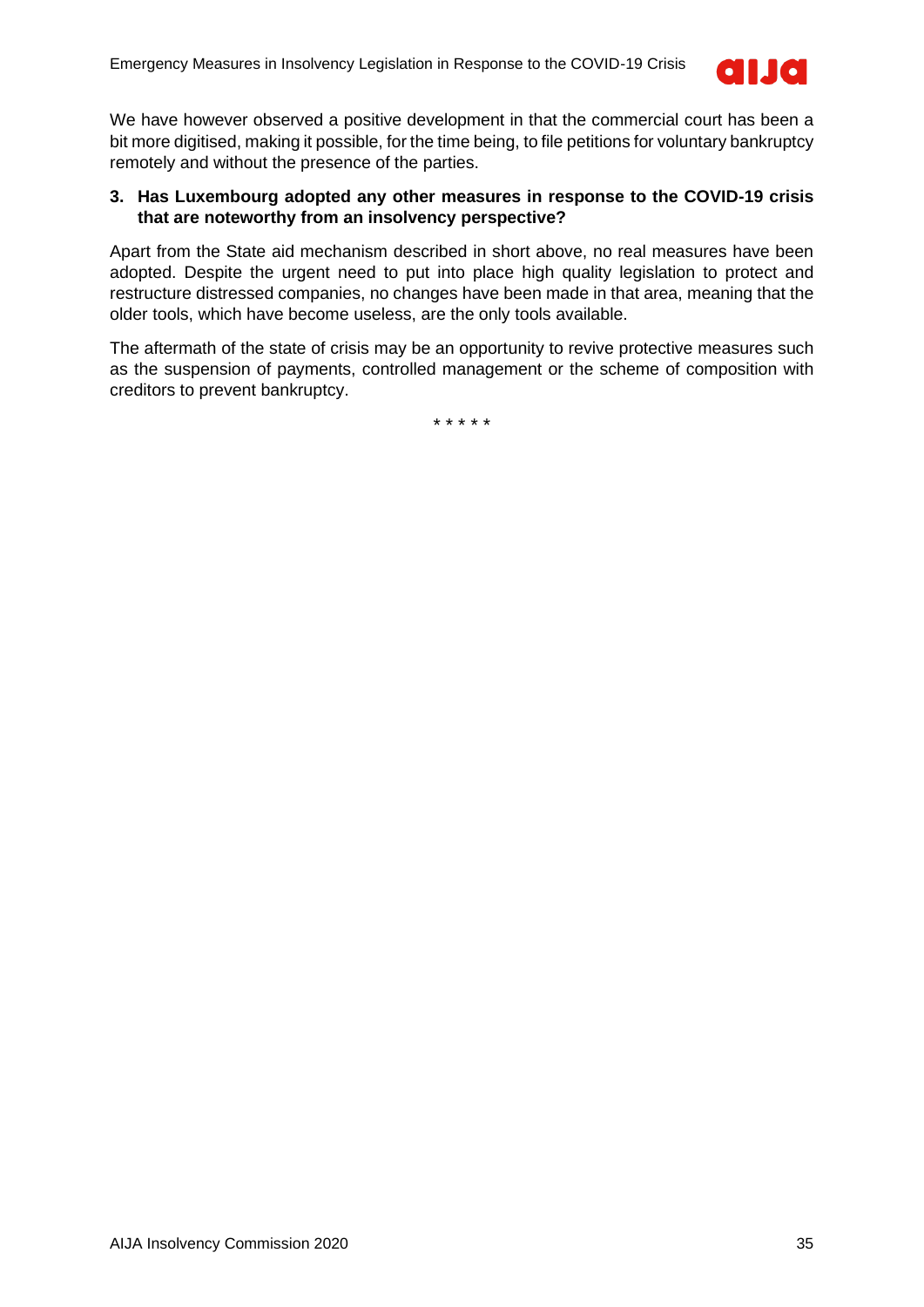

### <span id="page-35-0"></span>MALAYSIA Daniel J. Albert, Edmond Chek & Nicholas Yap, Daniel & Wong

### **1. What emergency measures in insolvency or restructuring legislation has Malaysia adopted to help businesses cope with the economic crisis caused by the COVID-19 pandemic?**

In April 2020, the Malaysian Government had raised the threshold of indebtedness (i.e. the prescribed amount for a statutory demand) from RM 10,000.00 to RM50,000 as well as extended the period for companies to respond to statutory demands from 21 days to 6 months, before the commencement of winding up proceedings. These measures were directed at staving off the commencement of winding up proceedings against distressed businesses and providing additional time to such businesses to manage cash flow issues.

Separately, the Central Bank of Malaysia (Bank Negara Malaysia) announced that all licensed banking institutions in Malaysia will provide small & medium sized enterprises and individuals a six months moratorium for repayment of loans with effect from 1 April 2020 (subject to certain stipulated requirements being met). This was directed at helping small & medium sized businesses and individuals mitigate the financial impact of COVID-19.

The Central Bank of Malaysia also directed all financial institutions to consider requests by companies to defer or restructure their loans in a way that will allow financially viable companies to swiftly resume business and mitigate the financial impact of COVID-19.

In August, the Temporary Measures for Reducing the Impact of Coronavirus Disease 2019 (COVID-19) Bill 2020 was tabled and passed by the House of Representatives of the Malaysian Parliament ("**Bill**"). The measures introduced vide the Bill include amongst others relief for inability to perform certain contractual obligations, extension of the limitation period to sue under specified legislation, greater protection on indebtedness under the Malaysian Insolvency Act 1967 [raises the threshold of personal indebtedness from RM 50,000 (currently) to RM 100,000.00 in order for a bankruptcy petition to be commenced], a temporary suspension of rights to repossessed goods for hire-purchase agreements and for warrants of distress by landlords who are owed rent in arrears. The Bill provides that these measures shall only be applicable for a period of 2 years. The Bill is currently awaiting approval by the Senate of the Malaysian Parliament. It will thereafter be presented for Royal Assent and become law once published in the Malaysian Government Gazette.

### **2. Do you expect these measures to have any lasting impact on Malaysia's insolvency legislation or court decisions after the COVID-19 crisis?**

The measures at this stage remain temporary in nature and of limited impact.

The moratorium for repayment of loans are only for a period of 6 months and are not automatically applicable to large corporate entities. Such larger entities require the consent of their banking institutions to restructure their facilities or to obtain extensions of repayments.

It is also noteworthy that the measures above do not prevent other forms of legal proceedings from being commenced against distressed businesses such as civil proceedings for contractual breaches.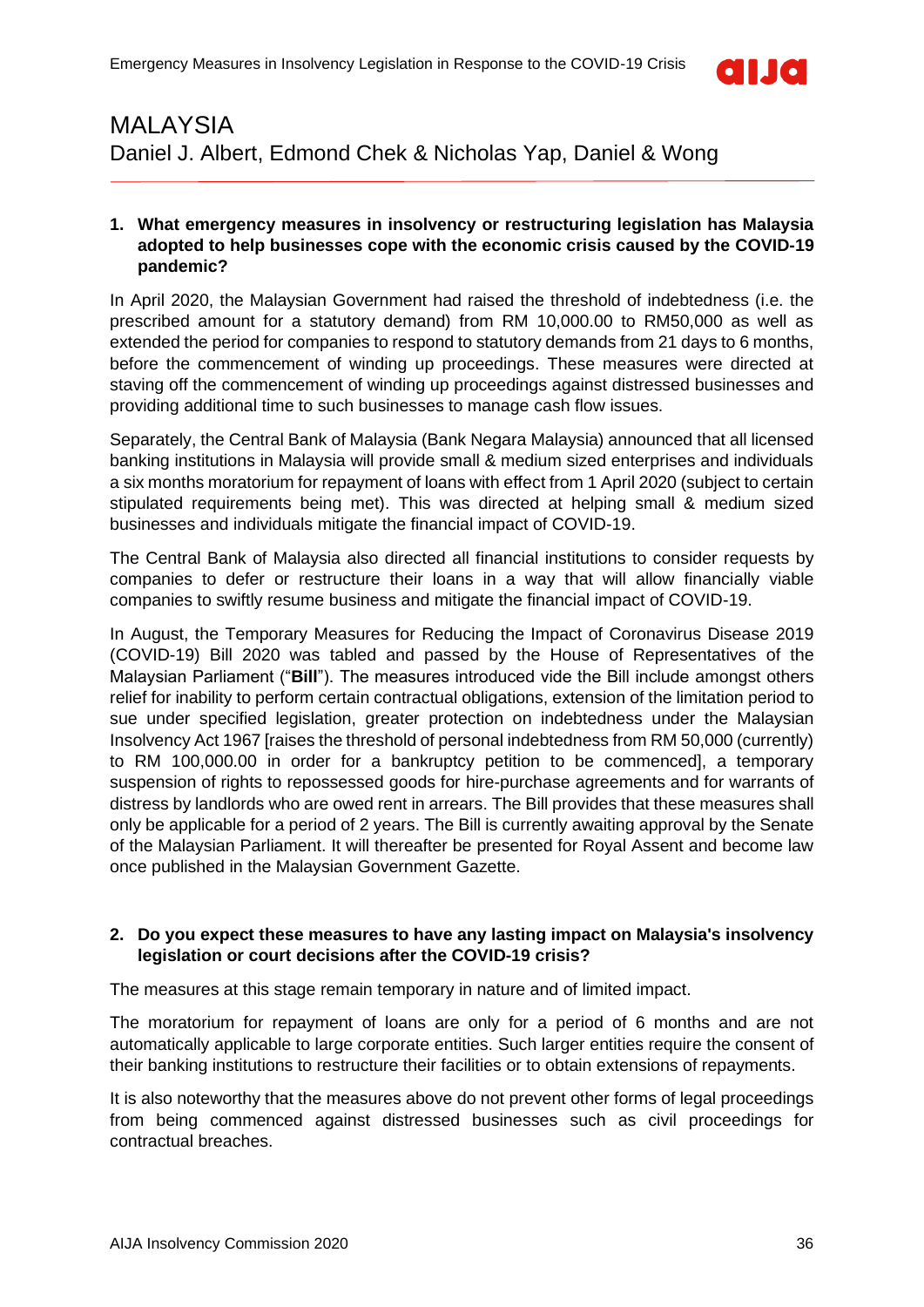

#### **3. Has Malaysia adopted any other measures in response to the COVID-19 crisis that are noteworthy from an insolvency perspective?**

The Malaysian Government has, amongst others, announced a Special Relief Facility ("SRF Fund") to help alleviate short-term cash flow issues plaguing small & medium sized businesses affected by the COVID-19 crisis. The SRF Fund allows eligible businesses to obtain financing of up to RM 1 million for a tenure of up to 5.5 years at a favorably low fixed interest rate.

The Malaysian Government has also allocated funds to provide small & medium sized businesses with loan guarantees through a government guarantee scheme. This is to assist businesses that are unable to obtain loans from financial institutions as a result of insufficient collateral.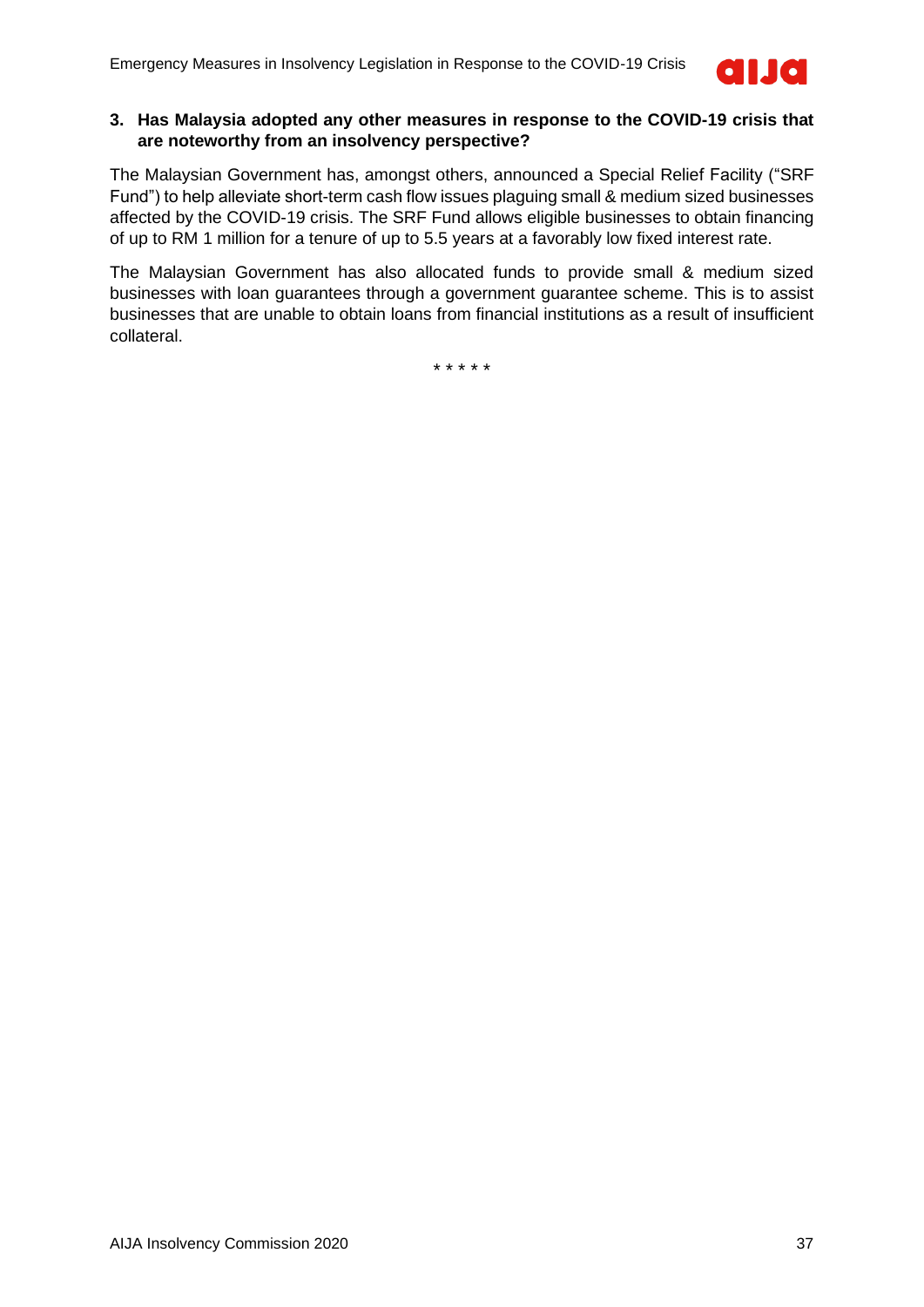

### <span id="page-37-0"></span>MALTA George Bugeja, Ganado Advocates

### **1. What emergency measures in insolvency or restructuring legislation has Malta adopted to help businesses cope with the economic crisis caused by the COVID-19 pandemic?**

The main focus of the Government of Malta in the immediate months following the COVID-19 outbreak has been that of seeking to assist businesses by providing cash grants and by introducing certain tax deferrals in hope that businesses will keep their workers employed without facing insolvency.

#### Suspension and Interruption of Time Periods

As from the 2 April 2020 regulations issued under the Legal and Other Time Periods (Suspension and Interruption) Act, interrupted the running of time:

- a. Under any substantive or procedural law, including any period of prescription and any peremptory period;
- b. Decreed or otherwise ordered by any court, government department, government agency or public authority;
- c. Established in any agreement (whether a private or a public deed), including any time period for the performance of any obligation set out in such agreement, and if and to the extent that the closure of the Courts of Justice has a direct effect on the ability of any party to exercise its rights or to perform its obligations in terms of the same agreement.

The suspensions and interruptions introduced by this Act were gradually eased and repealed throughout the months of May and June 2020.

### Amendments to Insolvency Related Laws

Following on Bill 128 of 2020 published on the 13 May 2020, new regulations were issued on the 15 September 2020 entitled the *Companies Act (Suspension of Filing for Dissolution and Winding Up) Regulations, 2020* (the "**Regulations**"). These Regulations introduce the following amendments to Maltese law:

- a. The Regulations suspend the rights of creditors and debenture-holders to file for the dissolution of their debtor companies, with this suspension lasting until 40 days following an order to be issued by the Minister to lift the suspension established by the Regulations. Nevertheless, if a Court is satisfied (on a *prima facie* basis) that the alleged ground for dissolution arose prior to 16 March 2020, then the Court can allow the filing of a winding-up application.
- b. The Regulations introduce the possibility of establishing a date of "*deemed dissolution*" during the suspension for the benefit of creditors and debenture-holders given that these are prohibited from filing a winding-up application (as mentioned in (a) above). Creditors or debenture holders may therefore still file a judicial letter in Court against their debtor company informing it of the grounds for dissolution (typically being an inability to pay debts). Should a winding-up order eventually be successful, the company will be deemed to have been dissolved as at the date of the first judicial letter filed by the creditor/ debenture holder.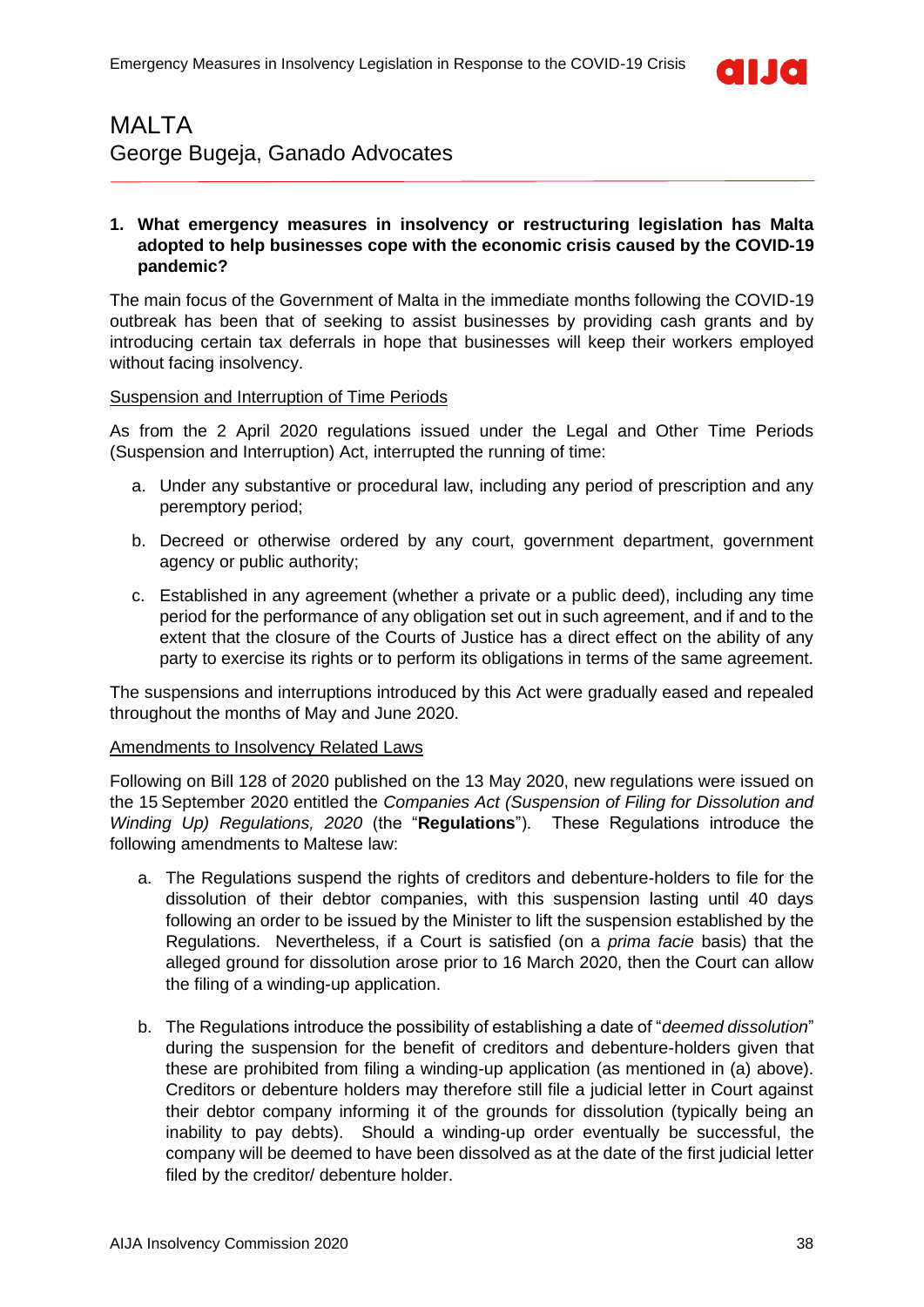

- c. The Regulations impose a stay on any pending dissolution proceedings filed by a creditor or debenture holder that were instituted by an application filed in Court on or after the 16 March 2020, which suspension is to last until 40 days following an order to be issued by the Minister to lift the suspension established by the Regulations. If a Court is however satisfied (on a *prima facie* basis) that the causes underlying the request for dissolution arose prior to 16 March 2020, then the Court has discretion to allow the hearing of the application.
- d. The right of a liquidator of a dissolved company to bring an action against one of the company's directors for wrongful trading has also been suspended with retroactive effect (as from 16 March 2020) until 40 days following the lifting of the suspension established by the Regulations. The Regulations also establish that directors will not be expected to have taken certain steps to minimise potential losses to creditors during this suspensive period, including (i) filing an application to dissolve the company of which they are a director; or (ii) incurring debts in good faith on behalf of the company; unless it is shown that such actions or omissions were deliberately intended to prejudice the prior *pari passu* ranking of creditors of the company.

### **2. Do you expect these measures to have any lasting impact on Malta's insolvency legislation or court decisions after the COVID-19 crisis?**

The aforementioned measures are specifically linked to the COVID-19 crisis.

Nevertheless these amendments come at a time when Malta needs to introduce certain amendments to its insolvency laws as a result of Directive (EU) 2019/1023 of the European Parliament and of the Council of 20 June 2019 on preventive restructuring frameworks, on discharge of debt and disqualifications, and on measures to increase the efficiency of procedures concerning restructuring, insolvency and discharge of debt.

### **3. Has Malta adopted any other measures in response to the COVID-19 crisis that are noteworthy from an insolvency perspective?**

The Government of Malta has established a number of schemes providing cash grants (and wage supplements) and possibilities for tax deferral (especially for those companies which were directly hit by the COVID-19 crisis).

A COVID-19 Guarantee Scheme was also set up in order for the Government to guarantee loans granted by commercial banks to businesses in Malta facing a sudden acute liquidity shortage as a result of the COVID-19 outbreak.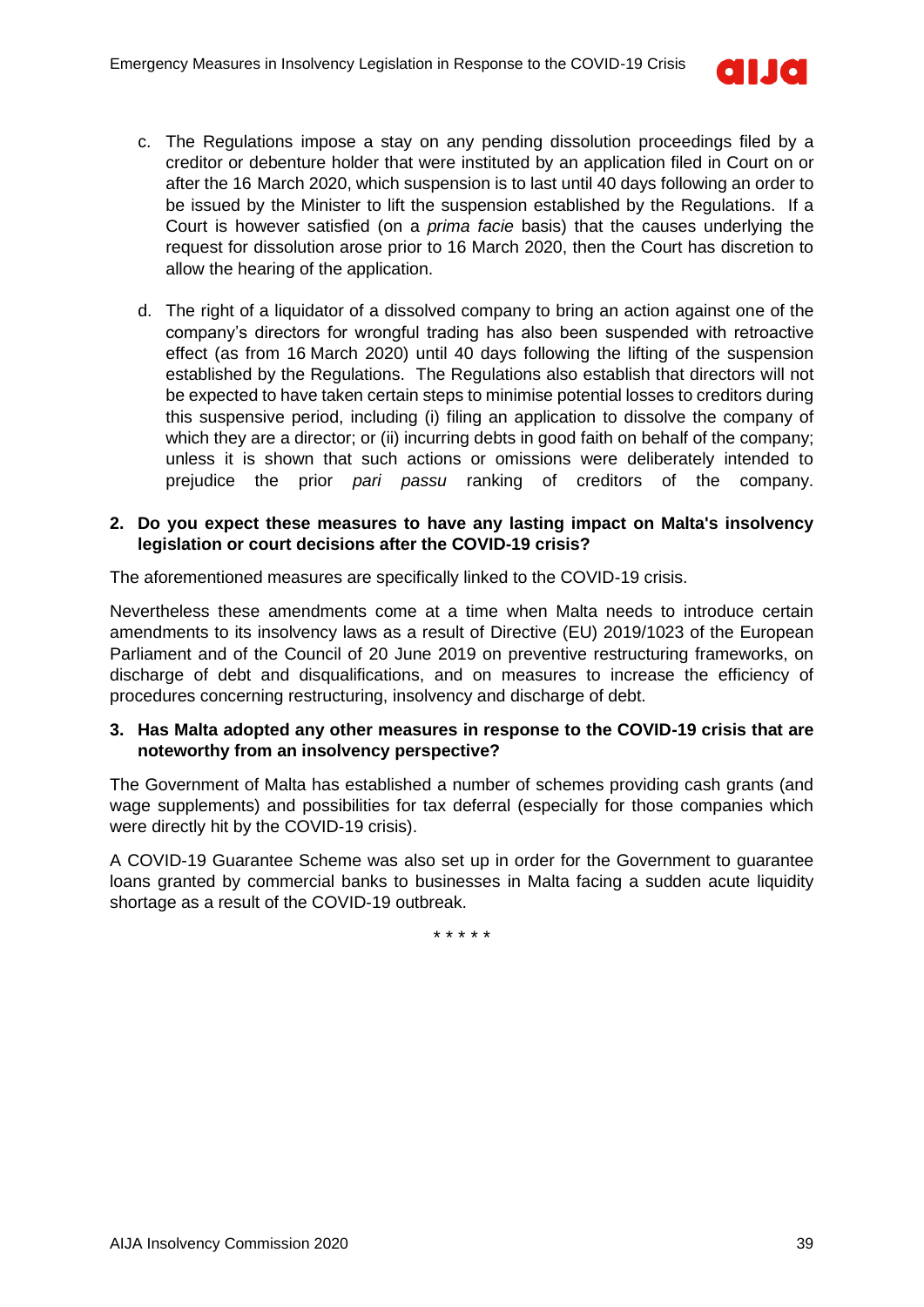

## <span id="page-39-0"></span>NETHERLANDS Frans Crul, Dentons Amsterdam

### **1. What emergency measures in insolvency or restructuring legislation has the Netherlands adopted to help businesses cope with the economic crisis caused by the COVID-19 pandemic?**

Dutch government has not enacted specific insolvency or restructuring legislation for the sole purpose of helping businesses cope with the economic crisis caused by the COVID-19 pandemic.

However, on Tuesday 26 May 2020 the Dutch lower house voted in favour of the introduction of a 'Dutch Scheme of Arrangement' (Dutch acronym**, WHOA**). The legislative process with regard to WHOA as adopted has been underway since mid-2019. At the beginning of the outbreak of COVID-19 in the Netherlands, the Ministry of Justice marked the bill as urgent.

Simply put, the WHOA enables debtors outside bankruptcy to offer a (binding) tailor-made restructuring plan on their creditors. This means that a minority of opposing parties can be bound to accept a discount on their claims. Moreover, under circumstances, WHOA offers the possibility - in extreme cases - to terminate agreements prematurely. As such, the WHOA can be compared to the English scheme of arrangement or the 'Chapter 11 procedures' in the United States.

WHOA will provide for a dual-track approach. A plan can be offered through a public procedure which is available for debtors having its centre of main interest (**COMI**) in the Netherlands; or a private procedure that is also open to debtors with a branch in the Netherlands or another 'sufficient connection' to the Netherlands. Plans offered and executed through a public procedure will automatically be recognised within the EU.

The WHOA is currently dealt with in the Dutch senate. It is expected that the senate will vote on WHOA in the coming months and that WHOA will enter into force ultimately 1 January 2021.

In addition, the Dutch courts published temporary alternative rules of procedure with regard to insolvency proceedings. The most notable change is that, in principle, physical hearings will not take place and all hearings will be through audio or video conference or in writing. All courts will take into account that protection of rights and protection against abuse of rights remain of great importance, especially in insolvency proceedings. Consequently, we observe that courts are still hesitant to declare bankruptcy at creditor's requests.

On 4 June 2020, the Ministry of Justice submitted a draft bill for public inspection that should protect debtors against creditors requesting its bankruptcy or enforcing its debts if the debtor can provide 'prima facie' evidence that its inability to pay is caused by COVID-19 related measures ('Temporary Payment Deferral Act 2020'). The consultation period ended on 11 June 2020. The current status of the bill is unclear and is unknown whether the bill is still expected to enter into force, as it was envisaged that the Act would only apply until 31 October 2020.

### **2. Do you expect these measures to have any lasting impact on Dutch insolvency legislation or court decisions after the COVID-19 crisis?**

We expect WHOA, as it is not specifically designed with regard to COVID-19, to have a great impact on Dutch and international insolvencies and restructurings. Since WHOA is available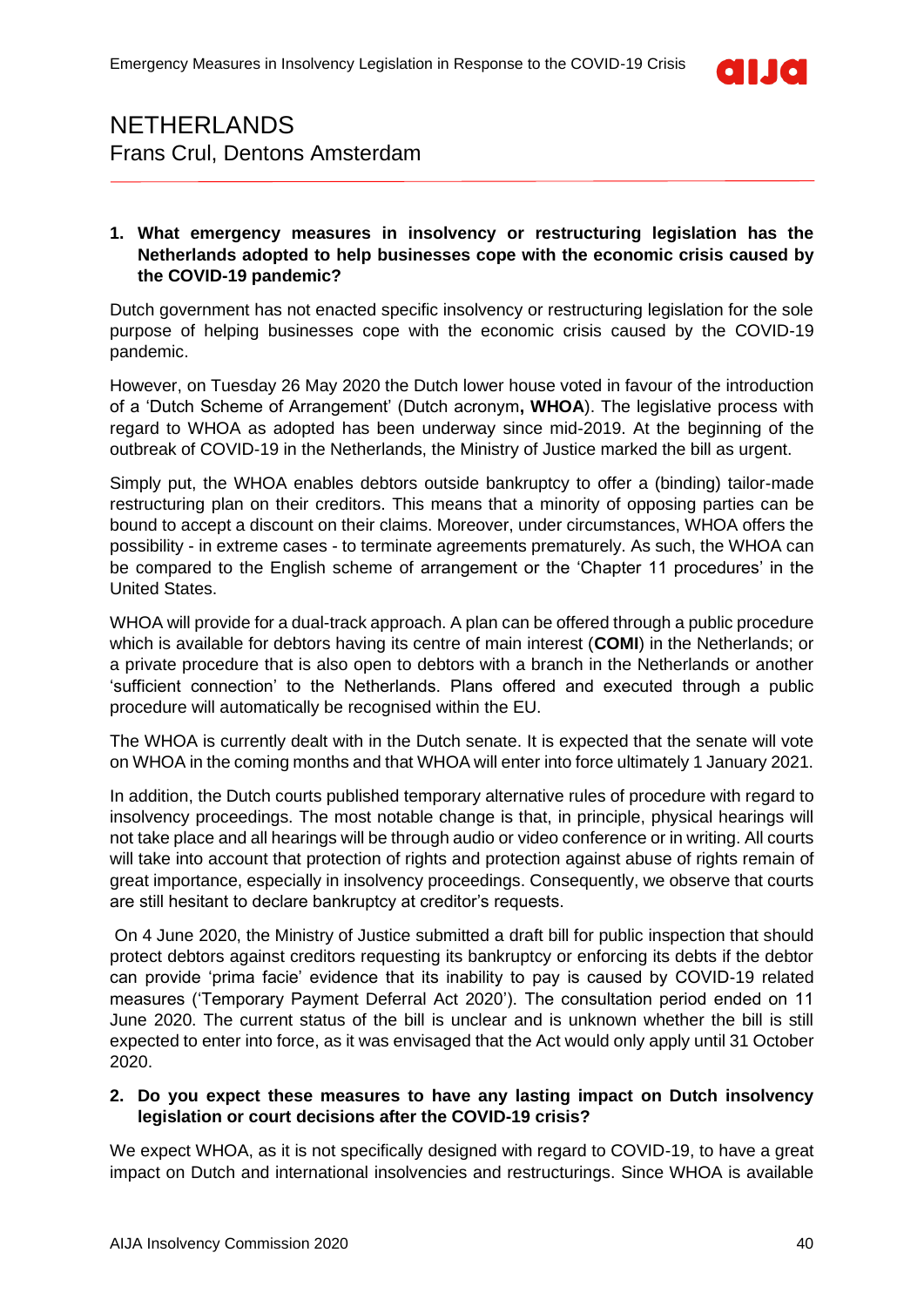

for all debtors with sufficient connection to the Netherlands and as such can also have a lasting impact on international restructuring, especially taking into account Brexit making it less likely that English schemes will easily be recognised within the EU.

### **3. Has the Netherlands adopted any other measures in response to the COVID-19 crisis that are noteworthy from an insolvency perspective?**

In order to mitigate the economic consequences of the COVID-19 pandemic, the Dutch government presented a substantial aid package on Tuesday 17 March 2020. The main purpose of these aid measures was to limit acute liquidity issues in affected companies as much as possible. This concerned, for example, the possibility to temporarily suspend payment of (turnover) tax or the extension of the Business Finance Guarantee Scheme and the SME Credit Guarantee Scheme. Meanwhile, five major Dutch banks have also announced that they will give companies a six-month break on repaying their loans.

Except for the Temporary Emergency Bridging Measure to Preserve Employment (*Noodmaatregel Overbrugging voor Werkbehoud*, Dutch acronym: **NOW**), which temporarily replaces the short-time working arrangements, the measures in principle do not reduce the indebtedness of companies. It can be expected that these measures postpone insolvency of companies until the end of the aid package.

Recently, the Dutch government presented its third aid package (NOW-3), which mainly builds on the first and second aid package and runs until 1 July 2021. The newly presented aid package also allows (and to some extent forces) companies to adjust to the 'new normal' as the allowances under NOW-3 will gradually decrease over the nine-month period. Another notable measure, is that the Dutch government reinsures the risks for credit insurance companies up to 100% for 2020. Consequently, credit insurers can continue to provide full coverage and normal trade worth EUR 200 billion can continue without interruption. It may be expected that this measure will effectively limit bankruptcies of companies as a consequence of defaulting trading partners.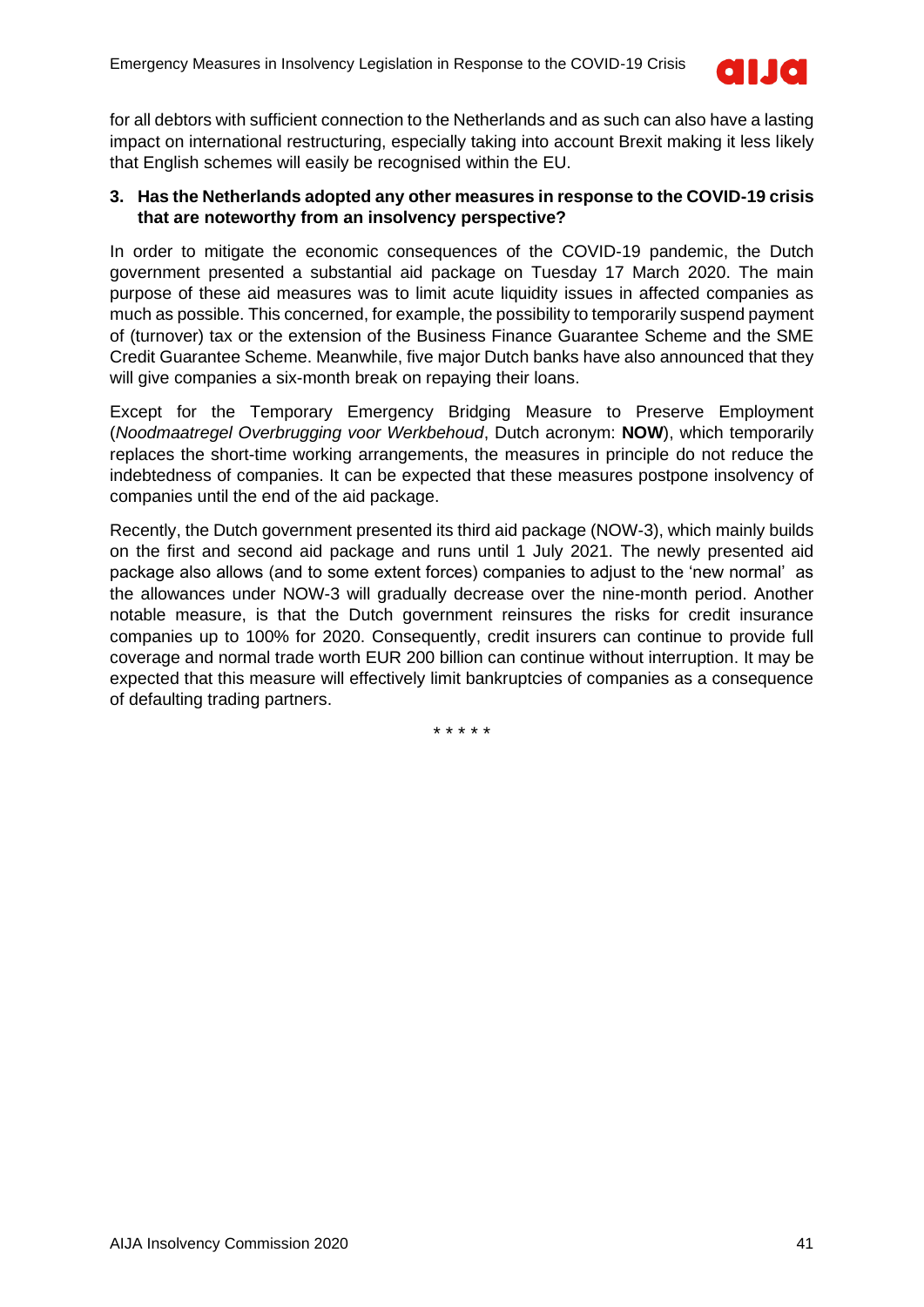

### <span id="page-41-0"></span>NIGERIA Abimbola M. Adekoya, Lagos

### **1. What emergency measures in insolvency or restructuring legislation has Nigeria adopted to help businesses cope with the economic crisis caused by the COVID-19 pandemic?**

Nigeria has not introduced or adopted any new insolvency rules or legislation to help businesses cope with the economic crises caused by Covid-19 pandemic.

Businesses will have to rely on the existing laws that govern insolvency and restructuring in Nigeria. The legislations that primarily deal with insolvency and restructuring include the Companies and Allied Matters Act 2020 ("CAMA"); Company Winding-up Rules 2012; the Federal Competition and Consumer Protection Act, 2018 ("FCCPC"); the Investment and Securities Act 2007; the Asset Management Corporation Act 2010 (as amended in 2015) etc.

Even though none of these laws specifically provide for the incidence of a pandemic such as the Covid-19. However, there were calls for the amendment of the insolvency provisions in the Companies and Allied Matters Act 1990 (the "Repealed Act") a major legislation on restructuring and insolvency in Nigeria, to cushion the effect of the pandemic and adequately protect companies from winding-up actions in these challenging times. Fortunately, on the 7 of August, 2020 the President of Nigeria signed into law the Companies and Allied Matters Act 2020 ("CAMA 2020") an act which repeals and replaces the Repealed Act to change the general outlook of doing business in Nigeria.

CAMA 2020 introduces an extensive insolvency regime applicable to the changing times as follows:

- a. The financial threshold for deeming that a company is unable to pay its debt has been increased to N 200,000 (\$513 Dollars) from N2000 (\$5 Dollars). Similarly, for unregistered companies, the threshold is now N100,000 (\$256 Dollars) against the previous threshold of N1000 (3 Dollars) provided in the Repealed Act.
- b. CAMA 2020 creates an avenue for prioritising and exploring business rescue options before receivership and involuntary liquidation. These options are:
	- − Company Voluntary Arrangement: This arrangement allows the directors of a financially distressed company (or a company on the verge of financial distress) to make a proposal to its creditors for a composition in satisfaction of its debts or a scheme of arrangement for its debt. This rescue mechanism serves to allow an insolvent entity to continue to carry on its business.
	- − Appointment of an Administrator: Before commencement of receivership and involuntary liquidation, CAMA 2020 now allows for the appointment of an administrator in order to rescue a financially distressed company, the whole or any part of its undertaking, as a going concern; and in order to achieve a better result for the company's creditors as a whole than would be likely, if the company were wound up, without first being in administration.
- c. Moratorium on creditors voluntary winding up in a scheme of arrangement: CAMA 2020 prohibits winding up petition or enforcement action by a creditor (secured or unsecured) against any company or its assets that has commenced a process of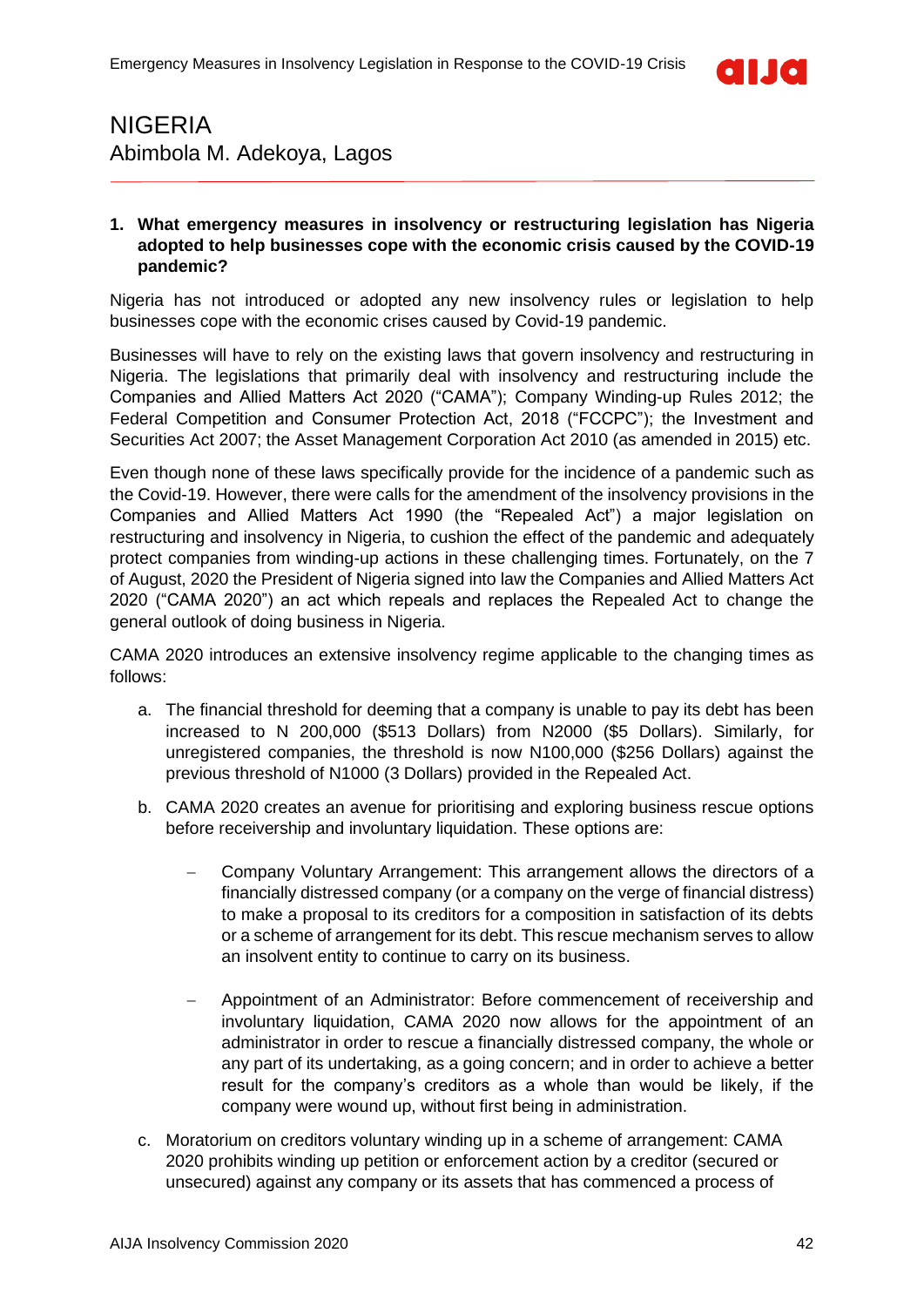

arrangement and compromise with its creditors for 6 months from the time that the relevant company, by way of affidavit, provides all the requisite documents for such arrangement or compromise, to the Court. However, a creditor may apply to the court to discharge the 6 months' moratorium if certain prescribed conditions are met.

### **2. Do you expect these measures to have any lasting impact on Nigeria's insolvency legislation or court decisions after the COVID-19 crisis?**

The above amendments to the insolvency provisions in the Repealed Act even though yet to take full effect will have lasting impact on insolvency practice and court decisions in Nigeria after the Covid-19 crises. The introduction of business rescue provisions in CAMA 2020 is commendable as it will provide succour for companies in distress and fend off potential avalanche of insolvencies that may arise as a result of the pandemic.

### **3. Has Nigeria adopted any other measures in response to the COVID-19 crisis that are noteworthy from an insolvency perspective?**

The Nigerian federal government adopted several further emergency measures aimed at cushioning the adverse effects of the COVID-19 pandemic on Nigerian businesses. The Nigerian government through the Central Bank of Nigeria, (apex regulatory authority of the Nigerian financial system) ("CBN") introduced emergency measures to help businesses cope which include:

- − Extension of moratorium period for all CBN intervention facilities by 1 (one) year effective, 1 March 2020;
- − Reduction of interest rate from 9% to 5% on all CBN intervention facilities;
- − Granting regulatory forbearance to banks to restructure tenor and terms of facilities for businesses and household most affected by the outbreak of Covid-19;
- − Granting 3 (three) month repayment moratorium for the beneficiaries of the Government Enterprise and Empowerment Programme (GEEP), an initiative designed to help petty traders expand their trade through the provision of collateral free loans (also known as "TraderMoni", "MarketMoni" and "FarmerMoni" loans), Federal Government funded loans, and Federal Government funded loans issued by Nigeria's Bank of Industry, Bank of Agriculture and the Nigeria Export Import Bank.

Also, a N50 Billion Naira (\$131 Million Dollars) Targeted Credit Facility was created. This facility was created to provide support to target sectors of the economy, particularly households and the micro, small and medium-sized enterprises ("MSMEs") with verifiable evidence of livelihood, business activities or bankable plans, that are particularly affected by the COVID-19 outbreak. The credit facility, established through the NIRSAL Microfinance Bank (a national Microfinance bank), is also open to other vulnerable entrepreneurs including hoteliers, airline service providers and healthcare merchants.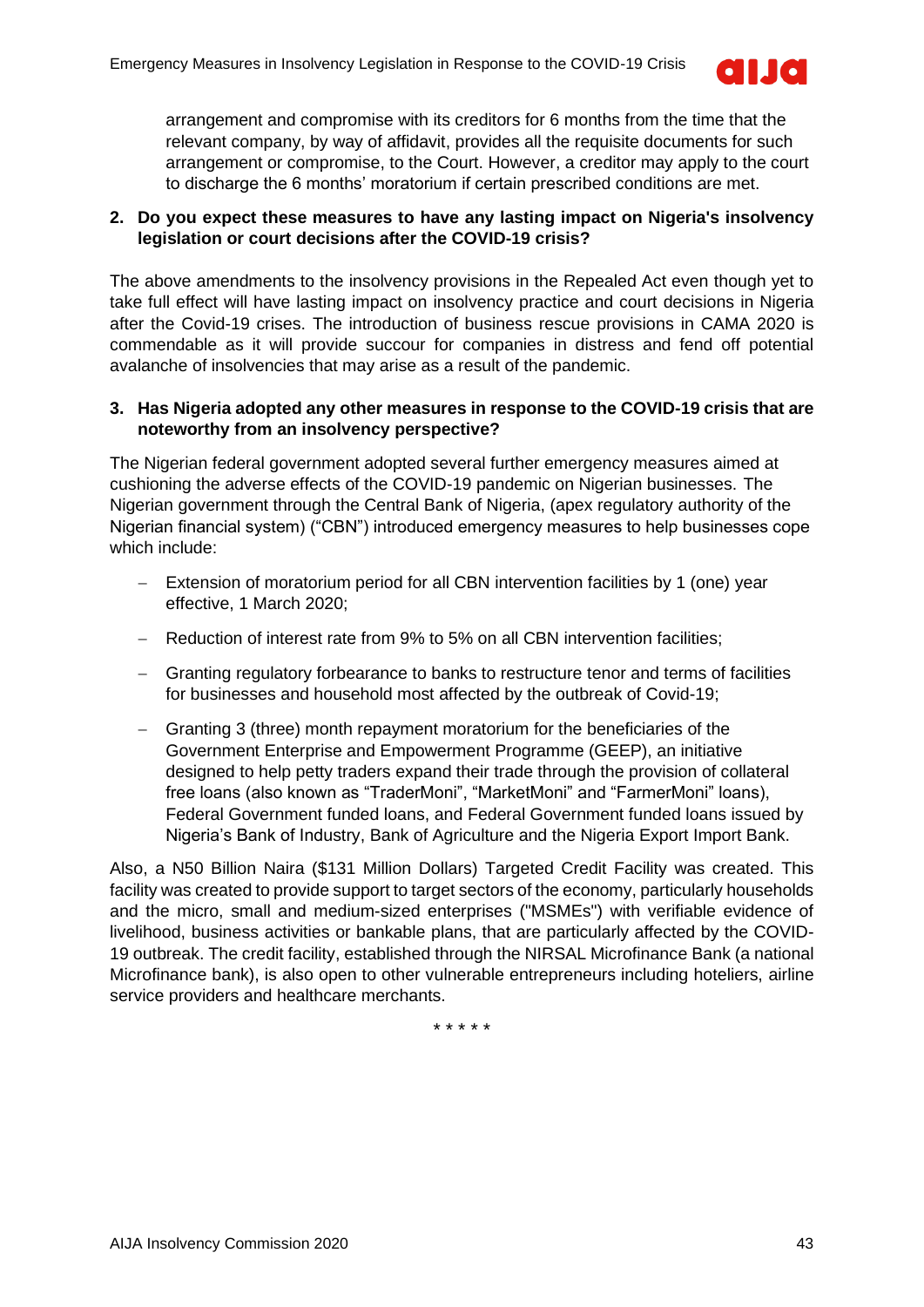

### <span id="page-43-0"></span>NORWAY Øyvind Dehli, Advokatfirmaet Thommessen AS, Oslo

### **1. What emergency measures in insolvency or restructuring legislation has Norway adopted to help businesses cope with the economic crisis caused by the COVID-19 pandemic?**

No changes to bankruptcy (liquidation) proceedings pursuant to the Norwegian Bankruptcy Act of 8 June 1984 No. 58. However, Part 1 of the Bankruptcy Act, pertaining to voluntary and compulsory debt settlement proceedings, has been replaced by a provisional Reconstruction Act.

The new provisional Reconstruction Act's (of 7 May 2020, effective as of 11 May 2020 and until 1 January 2022) (the "Act") objective is to mitigate financial difficulties resulting from the COVID-19 outbreak. The Act replaces Part 1 of the Bankruptcy Act for as long as the Act remains in effect.

The main objective of the Act is to reduce the risk of unnecessary bankruptcy of viable businesses that have suffered a sudden loss of revenues as the result of the COVID-19 outbreak and is available for debtors that "is encountering, or will in the foreseeable future encounter, severe financial difficulties" and includes inter alia:

- − Debtor in possession proceedings, under supervision of court appointed reconstructor/ reconstruction committee.
- − Simplified procedural provisions.
- − An automatic bankruptcy/enforcement protection throughout the proceedings.
- − A freeze (stay) of service of pre-petition debt.
- − "DIP" financing on super priority
- − Voluntary/compulsory reconstruction, which includes i.a. moratorium, reduction of debt, conversion of debt to equity (with a simple majority (>50%) at the general meeting) and a sale of the business.
- − Compulsory reconstruction requires a simple majority (>50% by debt) among creditors.

There is also, by administrative regulations, provided a temporary exemption (limited to COVID-19) from the statutory priority of corporation tax claims and VAT claims. Further, there is also new administrative regulations pertaining to smaller businesses which includes simplified procedures and the possibility of pre-pack proceedings.

#### **2. Do you expect these measures to have any lasting impact on Norway's insolvency legislation or court decisions after the COVID-19 crisis?**

Yes, as the Act is based on a proposal for new legislation from 2016 and was adopted in an accelerated process following the outbreak of COVID-19, it is provided that the Act will be replaced by a new permanent Act no later than 1 January 2022. It is stated in the preparatory works of the Act that the long-term focus should be on developing permanent restructuring provisions, which will be based on, and refine, the solutions in the Act, that on a permanent basis will replace Part 1 of the Bankruptcy Act.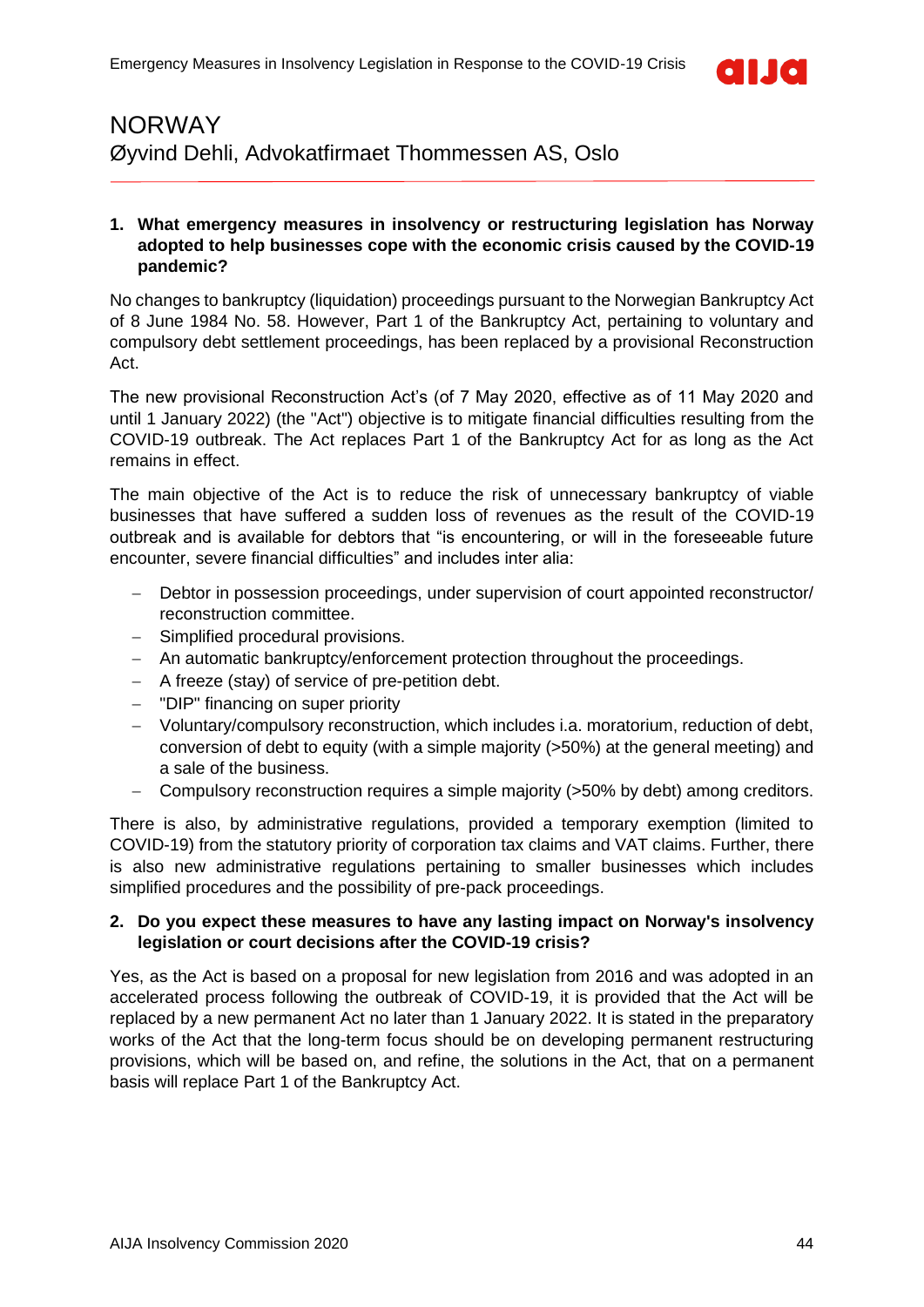

### **3. Has Norway adopted any other measures in response to the COVID-19 crisis that are noteworthy from an insolvency perspective?**

Several governmental packages to support the industry and commerce, both directed towards specific industries (e.g. the oil and gas industry) and more generic measures to cover the losses/costs of different kind of industries. This includes economic packages to establishments within culture, sport and also self-employed.

There are also implemented several governmental guarantee and loan schemes in order to improve the liquidity of Norwegian companies, inter alia for the airline industry.

The governmental support also includes postponed deadlines for payment of several taxes and changes to the temporary lay-off regulations where the government provides for a larger part of the payment to the employees (being temporary laid-off).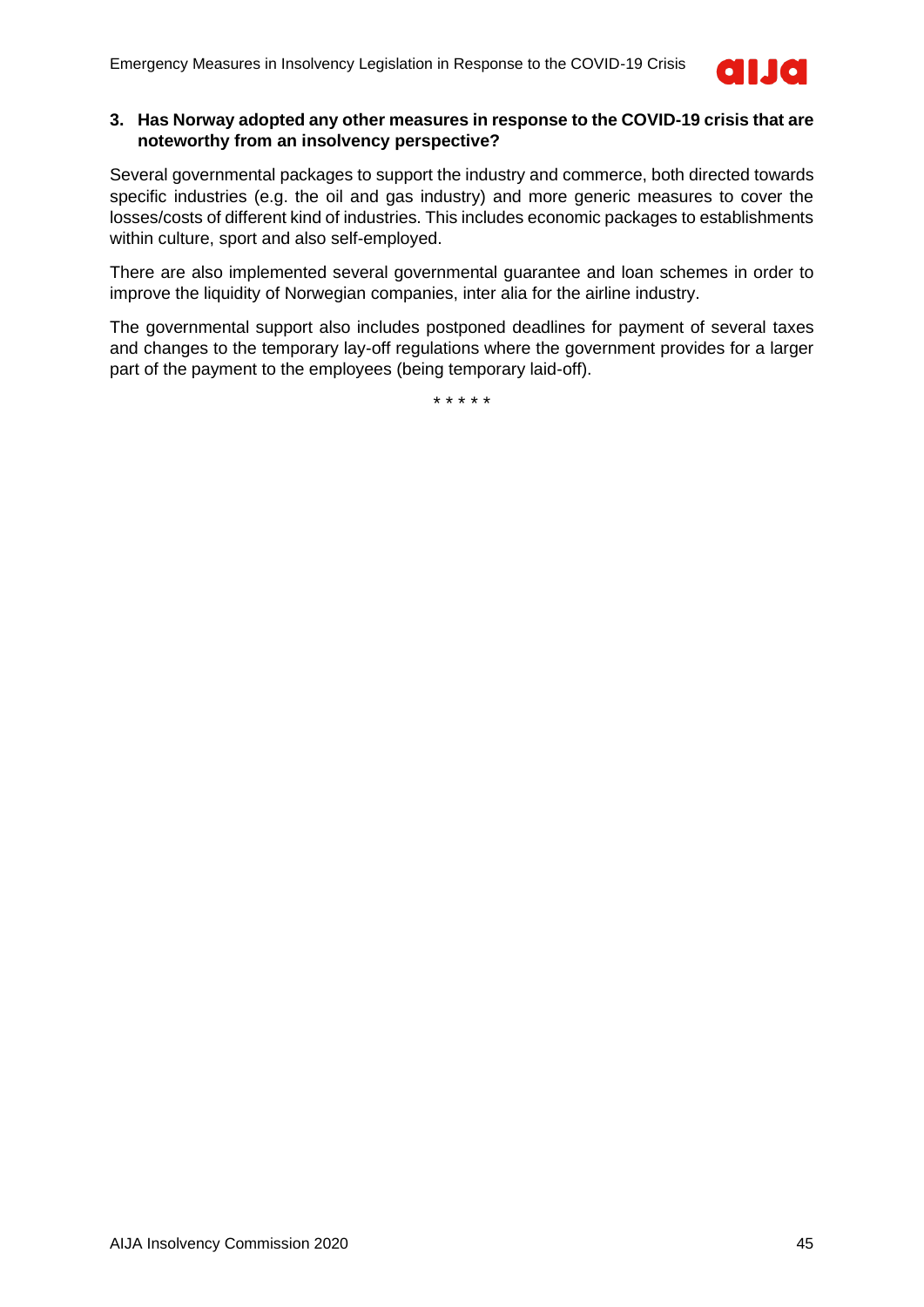

### <span id="page-45-0"></span>POLAND Anna Czornik, Olesiński & Wspólnicy, Cracow

### **1. What emergency measures in insolvency or restructuring legislation has Poland adopted to help businesses cope with the economic crisis caused by the COVID-19 pandemic?**

In the first Polish COVID-19 legislations (so called anti-crisis shields), there were no regulations strictly meant for insolvency or restructuring legislation. The first measures occurred roughly in the anti-crisis shield 2.0 (The Act of 16 April 2020 on Special Support Measures In Response to the SARS-CoV-2 Outbreak; further as: anti-crisis shield 2.0 Act). This anti-crisis shield 2.0 Act suspended the obligation to file for bankruptcy until the end of the COVID-19 epidemic. According to the new Article 15zzra(1) introduced by the anti-crisis shield 2.0 Act, during the state of the epidemic emergency (i.e. as of March 14, 2020) or state of epidemic (i.e. as of March 20, 2020), both introduced because of COVID-19, the deadlines for filing for bankruptcy do not start and the deadlines, which already started to run are interrupted. This means that, for insolvent undertakings which meet certain conditions (see below), the start of the regular 30-day deadline for filing for bankruptcy is postponed and will only start afresh when the states of the emergency or epidemic are recalled.

In order to take advantage of the possibility to file for bankruptcy at a later date, the following must be met:

- − The grounds for insolvency must have arisen during the period of the epidemic emergency state or epidemic state announced because of COVID-19, i.e. 14 March 2020 at the earliest (date of introduction of the state of the epidemic emergency);
- − Insolvency must have arisen because of COVID-19 there was a legal presumption introduced, which implies that if the insolvency occurred during the state of the epidemic emergency or state of epidemic declared because of COVID-19, it is presumed to have occurred because of COVID-19.

In a situation where the financial problems are not related to COVID-19 or existed earlier, a motion for bankruptcy should be submitted on a regular basis. It is therefore important to accurately assess the real causes of insolvency and determine whether they were related to COVID-19.

The anti-crisis shield 2.0 Act does not modify the very grounds for insolvency.

The provision of the anti-crisis shield 2.0 Act related to insolvency entered into force retroactively as of 13 April 2020, thus suspending the obligation for all undertakings that meet the above mentioned conditions.

The anti-crisis shield 2.0 Act also regulates deadlines for calculating terms of e.g. ineffectiveness of actions undertaken by the debtor. Thus, if the deadline for filing for bankruptcy postponed to the end of the epidemic (in accordance with the abovementioned provisions) and the bankruptcy motion is filed by the debtor within this shifted deadline with no previous bankruptcy motion, the deadlines set out in the provisions of the Polish Bankruptcy Law Act related to actions for the calculation of which the date of filing for bankruptcy is relevant, shall be extended by the number of days between the date of filing for bankruptcy and the last day when the motion should be filed pursuant to the regular deadlines resulting from the Bankruptcy Law Act.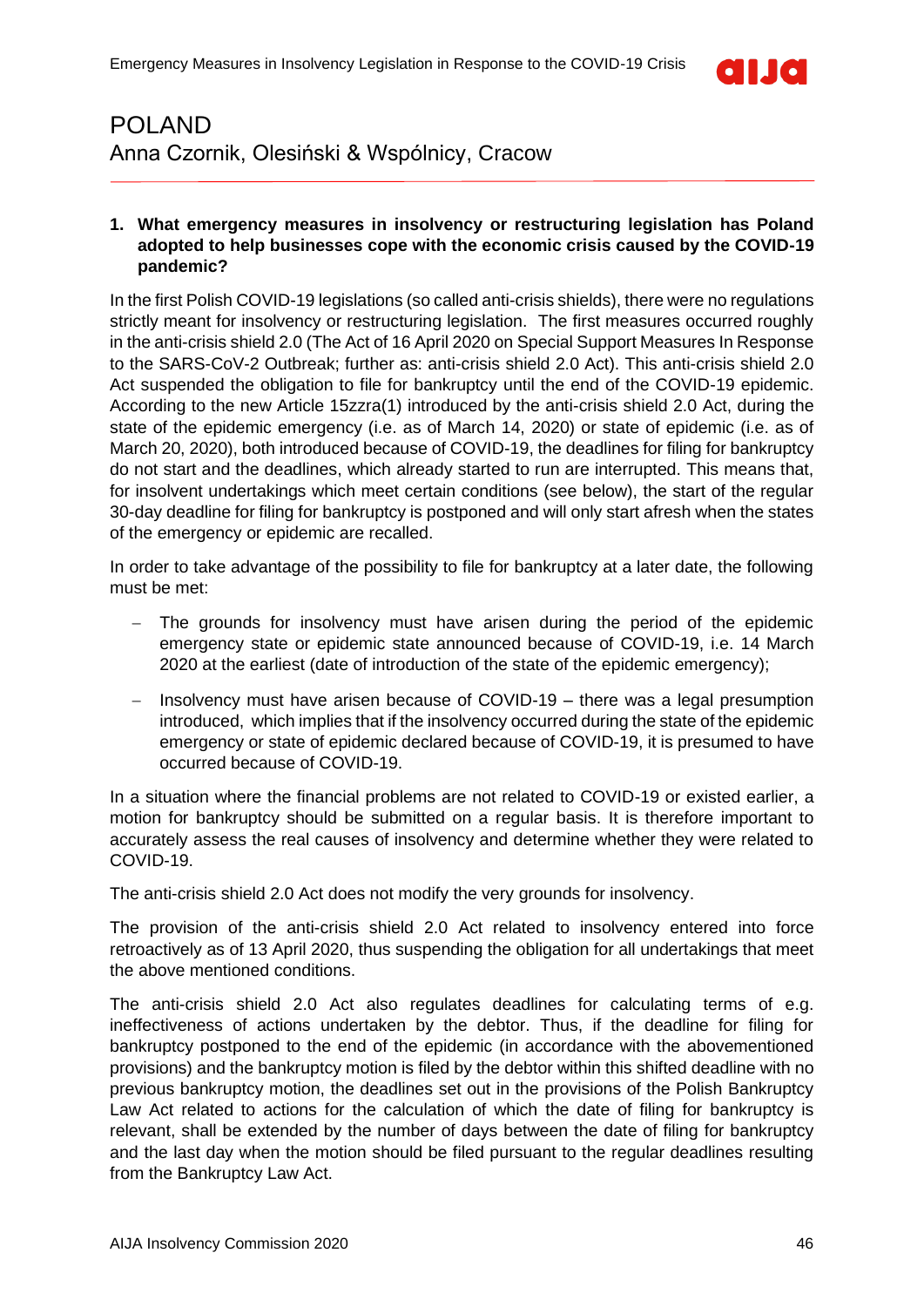

There is also a separate Act On Granting Public Aid For Rescuing Or Restructuring Businesses. In accordance with the Act, the businesses are able to apply for financial support in three forms of aid:

- a. to rescue the business at the stage of developing a restructuring or liquidation plan and carrying out the necessary analyses (rescue aid),
- b. for the time necessary to implement restructuring measures (temporary restructuring aid for the business – only for SME),
- c. to ensure the implementation of the restructuring plan (restructuring aid).

The basic form of aid envisaged by the Act is a loan, however, a number of additional solutions are provided for entities applying for restructuring aid (e.g. taking up shares in the increased share capital, taking up bonds, relief from administrative fines).

Moreover additional regulations on Simplified Restructuring Proceedings were introduced to the Polish legal framework. Under the simplified restructuring procedure there is no need to obtain a court's consent to open arrangements with creditors, as well as start the restructuring and recovery procedures. Restructuring proceedings are to be commenced only once two conditions are met - the debtor concludes an agreement with a restructuring advisor (who will act as the supervisor of the arrangement with creditors) and an announcement is published in the Court and Economic Journal (Monitor Sądowy i Gospodarczy). The initiation of restructuring proceedings by the business is to suspend the enforcement of liabilities, up to a maximum of four months and for the time of the court approval of the arrangement to be concluded with the creditors. During this period, the creditors will not be able to terminate agreements important for the enterprise, e.g. the lease agreement or real estate lease. On the other hand, the debtor will not be able to take more serious property actions without the consent of the restructuring advisor.

### **2. Do you expect these measures to have any lasting impact on Poland's insolvency legislation or court decisions after the COVID-19 crisis?**

The abovementioned anti-crisis shields regulations are temporary and introduced specifically for the time of the epidemic emergency state or epidemic state. There are no signals or possibilities for the abovementioned regulations to be maintained.

At the same time, the Act On Granting Public Aid For Rescuing Or Restructuring Businesses, the legislative processing of which has in a way gained momentum during the COVID-19 crisis, has a chance to constitute real and permanent financial aid for undertakings facing financial crisis.

The regulations of the Act On Simplified Restructuring Proceedings are valid until 30.06.2021.

### **3. Has Poland adopted any other measures in response to the COVID-19 crisis that are noteworthy from an insolvency perspective?**

According to the anti-crisis legislations during the epidemic emergency state or epidemic state announced because of COVID-19 until 16 May 2020, procedural and judicial deadlines shall not start and shall be suspended for that period. The suspension did not concern "urgent cases". In the course of the legislative changes, restructuring proceedings were first included as urgent cases (from 18.04), later also bankruptcy proceedings were added (from 14.05). These cases were however, not on the list of urgent cases from the beginning, so that many restructuring and bankruptcy proceedings could not be proceeded.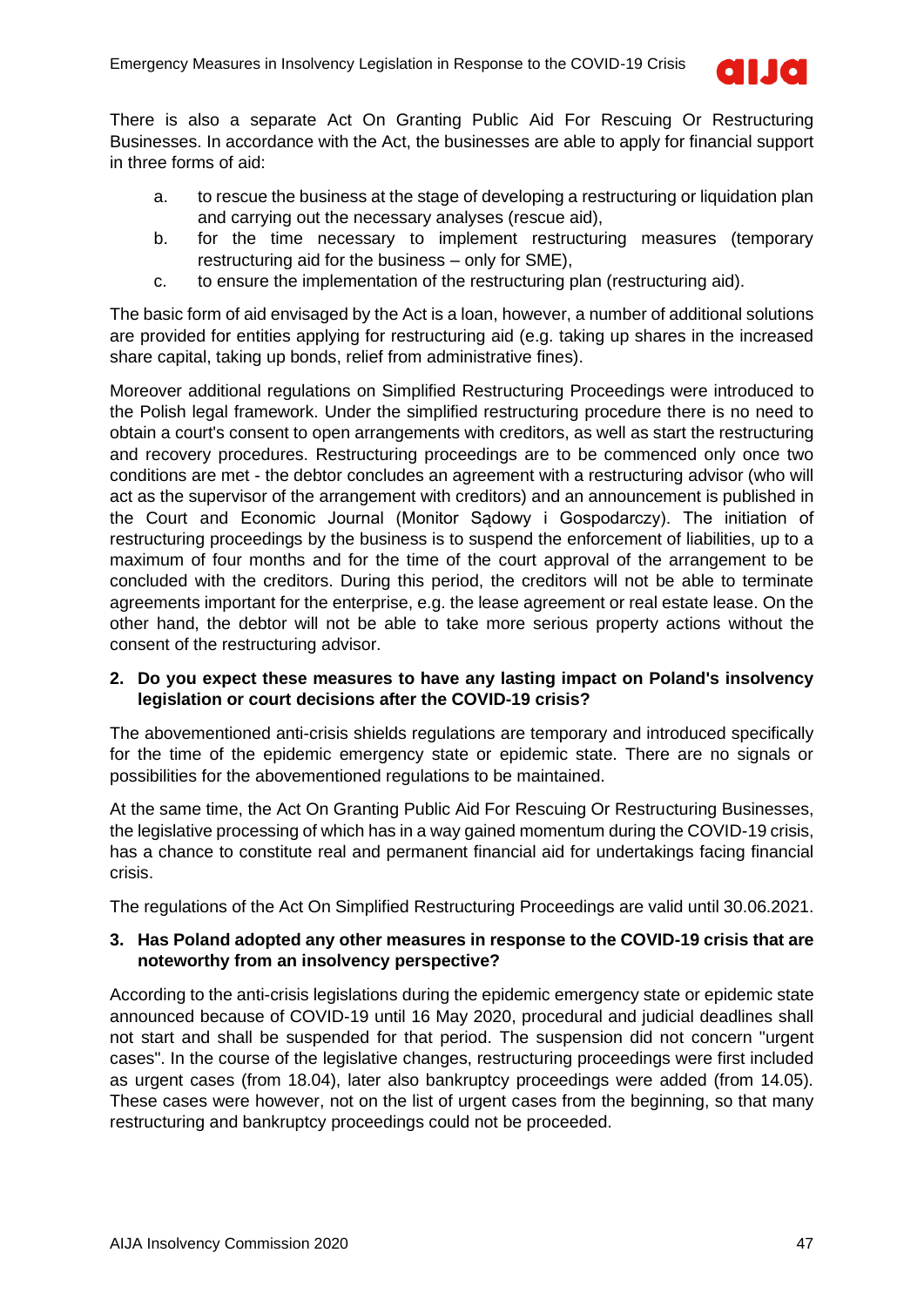

It is also worth noting, that the beneficiary of all legal measures introduced by the anti-crisis shield 2.0 Act which were aimed at stimulating financial liquidity of businesses, could not be an enterprise facing insolvency. The anti-crisis shield 2.0 Act did not apply to businesses that have been declared bankrupt and businesses that have been subject to restructuring proceedings. In the case of undertakings with respect to which motions were submitted in the relevant proceedings, the procedure for granting support specified in the anti-crisis shield 2.0 Act were to be suspended until they were legally decided. However, the aim of the mentioned measures was also to stimulate financial liquidity, i.e. prevent the loss of liquidity as one of the grounds for insolvency. The anti-crisis shields legislation offered, among others, liquidity financing (loans, bonds, guarantees or purchase of receivables), preferential financing (with possible debt reliefs), leasing programmes (refinancing of lease contracts), working capital loans, subsidies to employee salaries and more.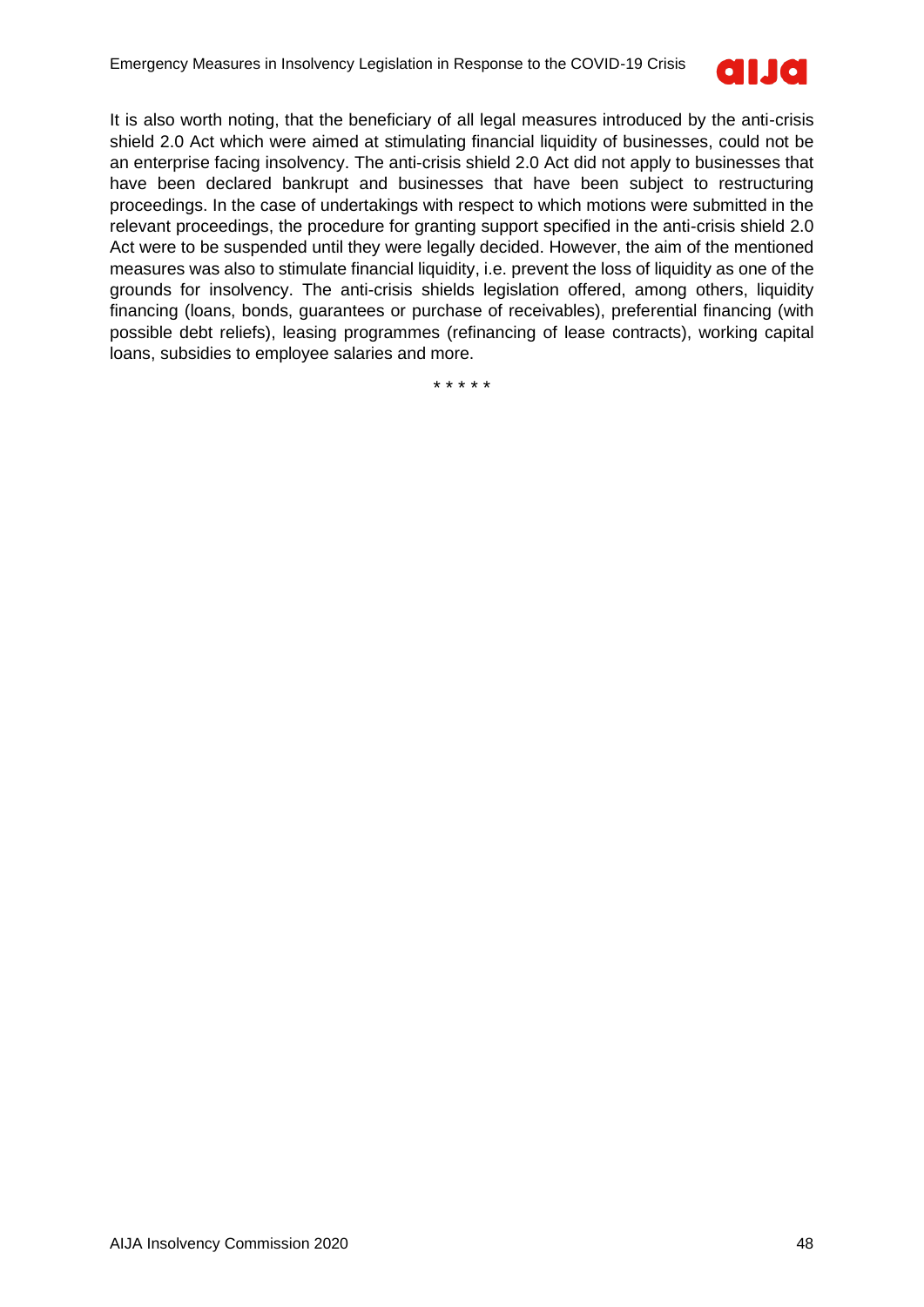

### <span id="page-48-0"></span>ROMANIA Paul Banzea, Marieta Avram, Bucharest

### **1. What emergency measures in insolvency or restructuring legislation has Romania adopted to help businesses cope with the economic crisis caused by the COVID-19 pandemic?**

In Romania the state of emergency has been declared on 16 April 2020, by Presidential Decree and has been replaced by the state of alert on 15 May, 2020, through the Government Decision No. 24/2020. Similarly to other countries in the region and in the world, Romania has also experienced a powerful economical backlash from the measures applied by the governing bodies in order to prevent the spread of the SARS-CoV2 virus.

**The postponement of payments for rents.** In an attempt to meet the business environment half-way, the Romanian legislator has created the possibility for business enterprises to opt for postponing payment of rents, without any penalties or interest. Law no. 62/2020 provides that the business enterprises which cannot carry on providing goods and services as a result of the COVID-19 pandemic and/or the measures taken in order to prevent the spread of the virus, suffering from a drop of income of at least 15% in March, 2020, in comparison with the average income for the previous 12 months, may postpone on demand, without any penalties for late payment or interest, the payment of rent for spaces used as main headquarters or branch offices. The postponement is possible until 31 December 2020, the longest. If the conditions established by the law are met, the authorities may also perform payment to the tenants, upon request.

**The postponement of payments for bank loans.** Seeing that many enterprises fall short of their financial objectives as a result of obligations towards the banks (in the case of bank loans or other banking services), the Government has adopted Emergency Ordinance no. 37/2020 which allows for companies having contracted bank loans to postpone payment of due monthly instalments, upon request, for a period of up to nine months, without any penalties.

**Technical unemployment.** According to Emergency Ordinance no. 32/2020, during the state of emergency (and the state of alert) period, the State offers support to local companies by paying the income of the employees forced into technical unemployment due to the economical complications caused by the SARS-CoV2 pandemic. The State covers 75% of the gross average income.

**IMM Invest.** Romanian authorities have made it possible through the Guiding Rules for the Emergency Ordinance no. 110/2017 for small and medium size businesses to opt for State guaranteed loans, in the highly debated project known as "IMM INVEST". This project has the objective of allowing the grant of preferential bank loans to medium and small businesses (referred to as "beneficiaries") guaranteed by the State, in a transparent and indiscriminatory way. Such loans are not possible for debtors with late payments for credit loans.

**Law no. 55/2020.** Debtors in a state of insolvency have the obligation to file a request for insolvency before the Tribunal. Pending the state of urgency/alert, this obligation became an option. In other words, for a debtor in a state of insolvency it is no longer mandatory to file for insolvency during the state of emergency/alert.

The law also provides that if the state of insolvency is a result of the COVID-19 pandemic or of the measures taken in order to prevent the spread of the virus, should the debtor file for insolvency, the debtor will have to prove the prior attempt to renegotiate payment conditions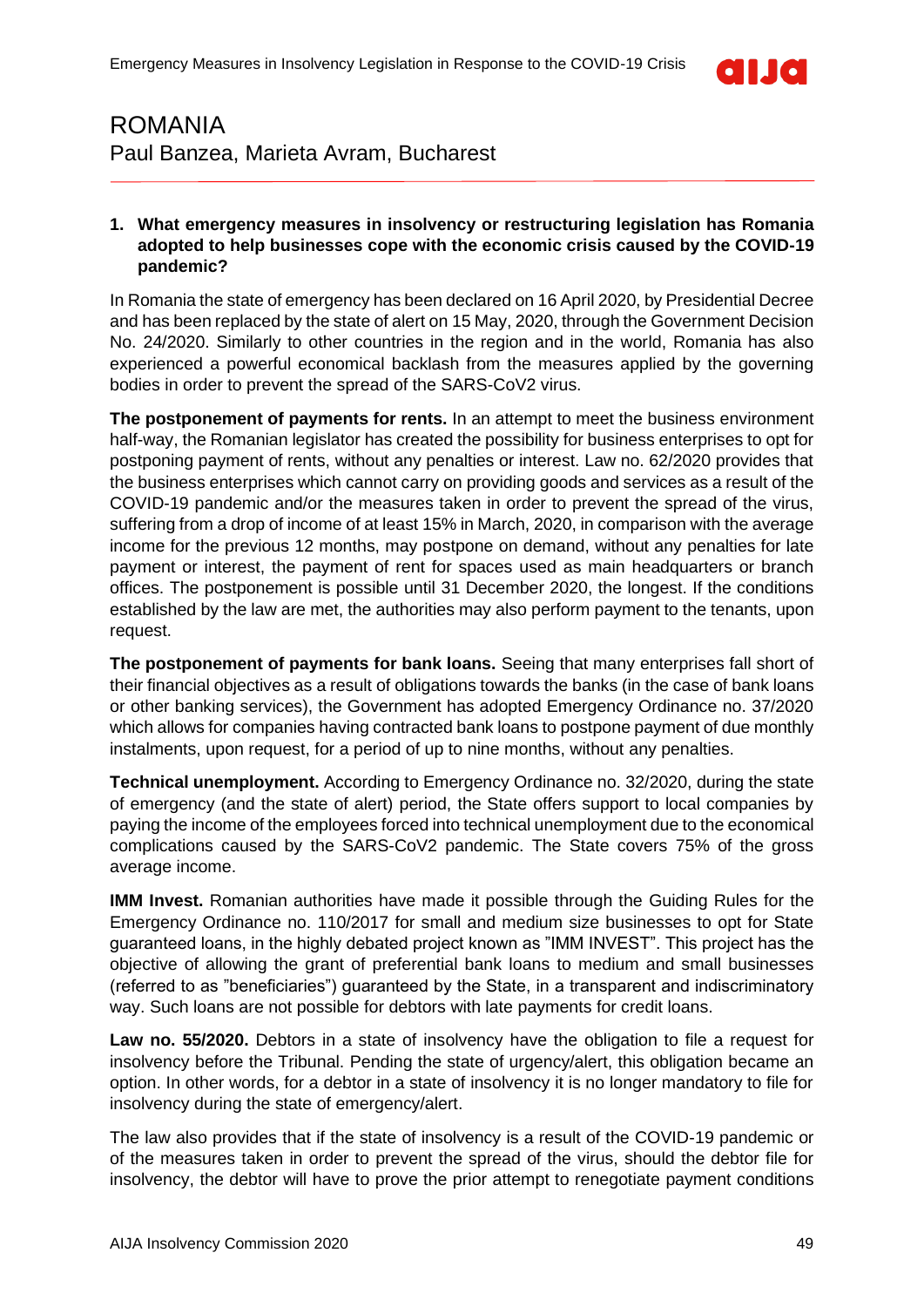

with creditors. Last but not least, the law extends certain time periods in favour of debtors, such as the time limit for the observation period and the time limits for the reorganisation period.

### **2. Do you expect these measures to have any lasting impact on Romania's insolvency legislation or court decisions after the COVID-19 crisis?**

At a glance, the measures are meant to be temporary, for the time of the emergency and alert periods. However, long term effects may be expected considering that many debtor companies may be caught unprepared when all the postponed payments will become payable at once. The same can be said for the moment when all employers will have to start paying all employees in technical unemployment. It remains to be determined if the governing authorities will establish any further facilities in order to prevent such effects.

### **3. Has Romania adopted any other measures in response to the COVID-19 crisis that are noteworthy from an insolvency perspective?**

It is worth mentioning that through the Presidential Decree of 16 March, all judicial court proceedings which do not classify as urgent have been stayed, pending the state of emergency (which ended on 14 May 2020). Court terms in insolvency procedures do not fall under the umbrella of urgent matters, which means that all Court measures necessary in pending insolvency procedures had also been stayed. However, because the Presidential Decree did not refer to the management of the insolvency procedures between Court hearings, by the insolvency professionals, many extra judiciary insolvency matters have been carried out in cases where Court intervention was not mandatory. We also refer to the impossibility of starting new forced enforcement proceedings during the state of emergency period, seeing that in Romania forced enforcement starts with a court order (which did not classify as an urgent matter). Although this has stalled in many cases certain extra judiciary insolvency measures, this limitation is no longer applicable in the state of alert period.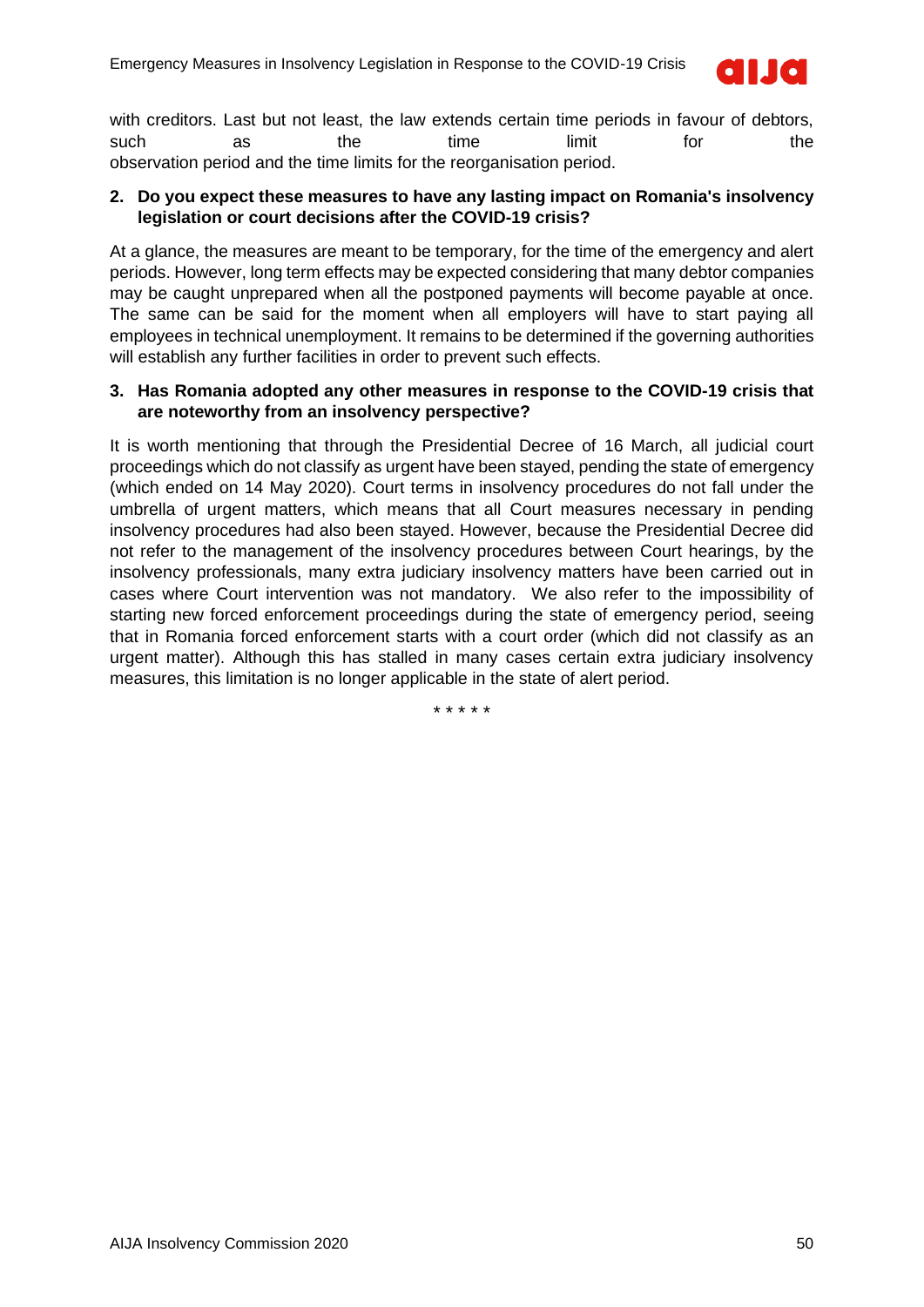

### <span id="page-50-0"></span>RUSSIA Sergey Klimenko, Avangard, Moscow

### **1. What emergency measures in insolvency or restructuring legislation has Russia adopted to help businesses cope with the economic crisis caused by the COVID-19 pandemic?**

Main measures in insolvency legislation resulted in amendments to Insolvency Ordinance and introduction of a new type of insolvency moratorium for businesses recognised as suffered of COVID-19 or specifically defined by Russian federal government.

When company or sole entrepreneur falls within lists issued by Russian federal government the following types of restrictions and regulations are applicable:

- − Regarding shareholdings: dividend payments, profit distribution or withdrawal from the company and payment of the real value of a shareholder's (member's) stake in company shall be prohibited;
- In respect of debt recovery the following is prohibited:
	- a. insolvency claim proceedings initiation against the debtor and enforcement against its assets;
	- b. charging debtor with sanctions, including ones for delayed performance of financial obligations;
	- c. any enforcement against assets of the debtor shall be suspended (seizure and other restriction on disposal of assets is preserved);
	- d. foreclosure;
	- e. any set-off to avoid any disruptions in the priority of creditors' claims.
- − Company's officer duty to file petition on company's insolvency due to overindebtedness suspended for moratorium period;
- Limitation periods for transactions that are subject to scrutiny and challenge in insolvency proceedings to be extended for moratorium period;
- − Right to apply for approval of a judicial instalment plan for repayment of debt. Usual timeframe such repayment is 1 year, in case of decrease in the debtor's income by 50% or more - 2 years, and if the debtor belongs to strategic enterprises and organisations - 3 years. Debtor has an obligation to provide extra securities for approval of instalment plan by the court.

Measures mentioned above are applicable on sectoral basis in accordance with a number of lists issued by Russian federal government. Such lists cover systematic companies, strategic companies and types of business activities suffered the most from COVID-19 (COVID-19 List). The latest is subject to amendments as certain types of business actually suffered from COVID-19 do not fall within the list and moratorium is not applicable to them.

Company can opt-out from moratorium if it does not want to be limited, more than 800 businesses have done so up to the end of August 2020.

Special programmes on debt restructuring were adopted by Russian Federal Government to help banks to restructure credits and to back part of credit's interest for six months. Such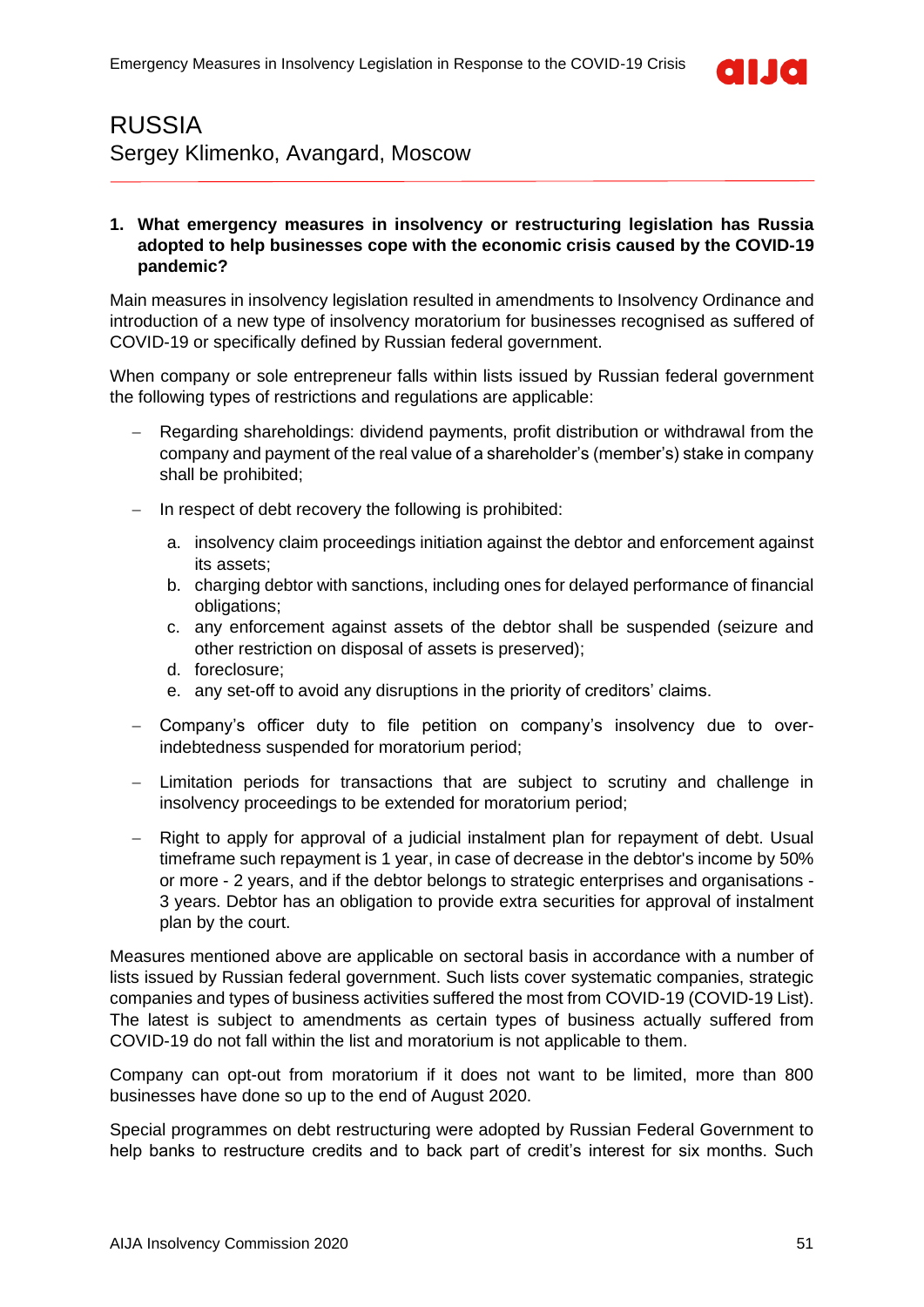

programmes cover businesses from lists of Russian federal government along with businesses and citizens suffered of COVID-19 and met specific criteria.

New type of out-of-court insolvency procedure appeared for small insolvency proceedings with total of debt not exceeding fixed amount (around USD 7000). For other cases judicial insolvency proceedings order is applicable.

### **2. Do you expect these measures to have any lasting impact on Russia's insolvency legislation or court decisions after the COVID-19 crisis?**

Highly likely such legislation will remain and might be used in future as a universal tool in emergency cases. Efficiency of moratorium and other measures value for economy to be considered lately and relevant amendments to be made to improve them to apply in future.

Moratorium on bankruptcy proceedings against COVID-19 List companies already highlighted absence of unified approach on initiation of bankruptcy proceedings. Force majeure and other issues on restructuring and renegotiation of agreements are yet to be considered by the courts.

Some businesses definitely will try to take advantage of COVID-19 by way of support from federal and regional governments. Court will have to decide upcoming disputes on losses shifting from one companies to another, to regional and federal budgets to keep business activity balanced and curtail any abuse.

### **3. Has Russia adopted any other measures in response to the COVID-19 crisis that are noteworthy from an insolvency perspective?**

There is a number of other regulations helping businesses such as self-employed income tax return programme, extension of deadlines for filing of finance reports and tax payments, suspension of tenancy payments to all state-owned landlords were and other efforts to help business on federal and regional levels.

Specific COVID-19 Ordinance came into force in June 2020. Along with regulation of different social, health and other issues amendments to tenancy regulation for small and medium business were made, tenants suffered from COVID-19 in some cases have a right of unilateral cancellation of agreement without sanctions when landlord is inflexible on reconsideration of agreement. Some amendments to insolvency regulation are intended to provide debtor with a right to seek for court approval of debt restructure under specific circumstances.

Due to controversies in COVID-19 crisis regulations Supreme Court of Russian Federation issued several legislative reviews explaining relevant law enforcement during COVID-19 situation which is very helpful for courts to deal with on-line court hearings.

Russian commercial courts started to practice on-line remote hearings what brings more efficiency to costs in the proceedings, including complex insolvency proceedings. Hopefully trend towards e-filing and electronic case management will help practitioners to improve costs efficiency and judicial system to gain new level in administering justice.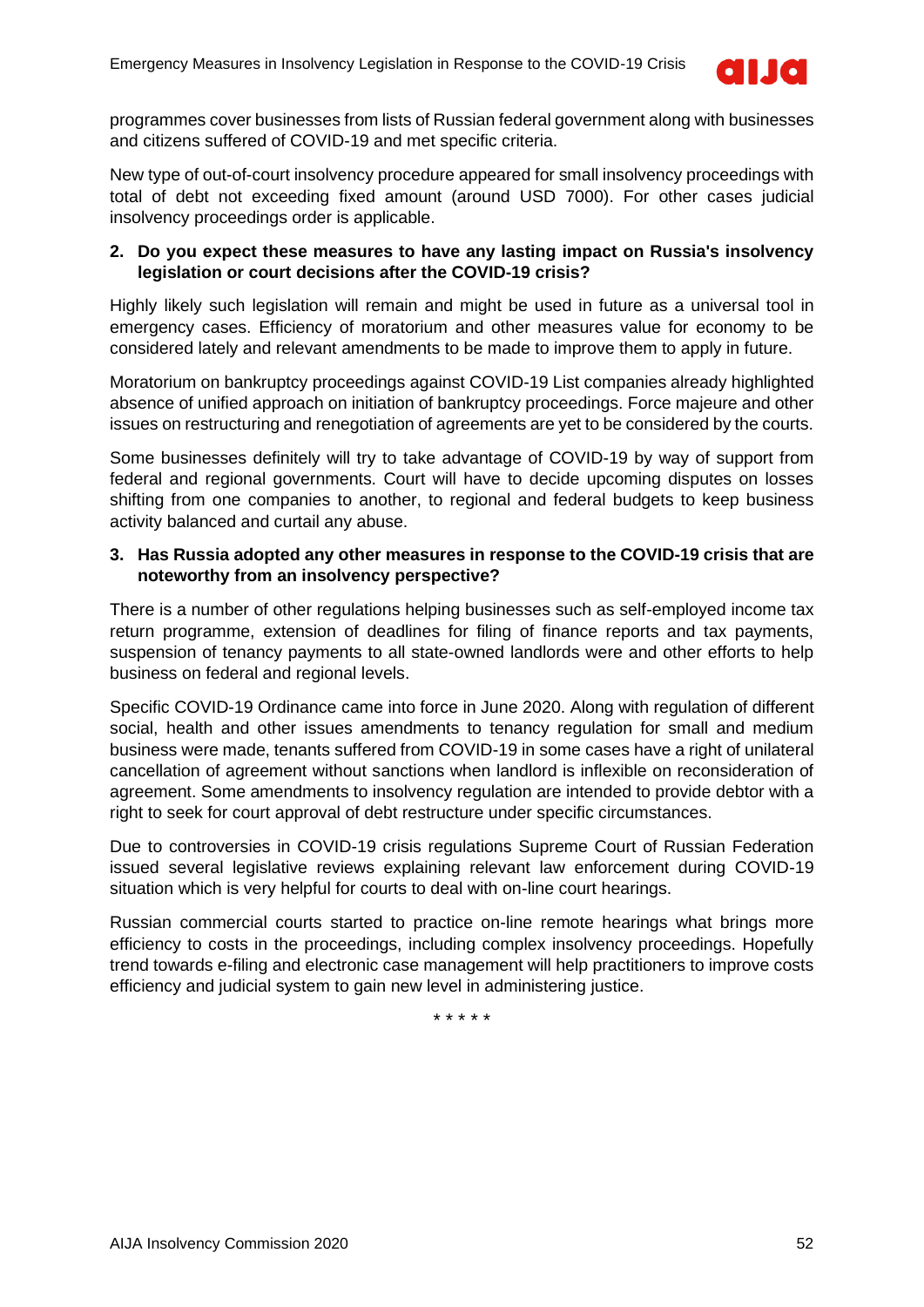

### <span id="page-52-0"></span>**SERBIA** Natalija J Popovic-Maksimovic, Popovic Popovic & Partners, Belgrade

### **1. What emergency measures in insolvency or restructuring legislation has Serbia adopted to help businesses cope with the economic crisis caused by the COVID-19 pandemic?**

First, the National bank of Serbia on 17 March 2020 adopted decisions on moratorium on loan and leasing repayments. It concerns all debtors that apply for it and provides a moratorium in payment of liabilities that cannot be shorter than 90 days or term of state of emergency introduced due to a pandemic of Covid-19 virus. In this period, the debtors are not obliged to settle their liabilities stemming from the loan or leasing but were free to do so if able. During the term of state of emergency (that ended on 6 May 2020), the bank or leasing company could not calculate default interest on due but unsettled liabilities nor initiate enforcement collection procedure or any other legal measure for collecting of receivables from the clients.

Second, on 9 April 2020 the National Bank of Serbia cut the key policy rate from 1.75% to 1.5% in order to alleviate the negative effects of the coronavirus (Covid-19) on economic activity, while at the same time ensuring that inflation remains within the bounds of the target in the medium term.

Third, The Government of Serbia brought a Decree that entered into force on 16 April 2020, on Establishment of a Guarantee Scheme as a Measure of Support to the Economy to Mitigate the Impact of the Covid-19 Disease Pandemic Caused by the Sars-Cov-2 Virus. The purpose of loans secured by a guarantee is to finance liquidity and working capital.

The maturity of the loan is limited to a period of 36 months.

Loans cannot be used for refinancing and early repayment of outstanding instalments of existing loans in a bank's portfolio, or for refinancing loans with other banks.

The loans are intended to entities incorporated in Serbia (including farms), registered with the Serbian Business Registers Agency: entrepreneurs, or micro, small and medium-sized enterprises in accordance with accounting legislation. Also, to any person who has been granted a new loan or renewal of an existing loan in accordance with the bank's credit policy, for which the Republic of Serbia may guarantee the bank in accordance with the Decree.

The above leads to conclusion that large legal enterprises are not beneficiaries of these loans. Certain entities are not entitled to the loan benefits, for example: entities in difficulties as of 31.12. 2019; entities in default status per regulations of the National Bank of Serbia as of 29.02.2020; entities in tax default in Serbia; entities with in more than 50% of ownership of the Rep. Serbia.

Fourth, Serbian Government has rendered a Programme of Financial Aid to Commercial Entities for Maintenance of Liquidity and Current Assets Stemming from COVID-19 Pandemic that are to be implemented in cooperation with Development Fund of Serbia. The goal of the Programme is to support financing of current assets and maintaining of liquidity for the purpose of settlement of liabilities towards business partners, employees and the state.

Funds from the Programme may be used by: entrepreneurs, certain Cooperatives, micro, small and medium enterprises that are in majority private or cooperative ownership and that perform production, service, trade and agricultural activities.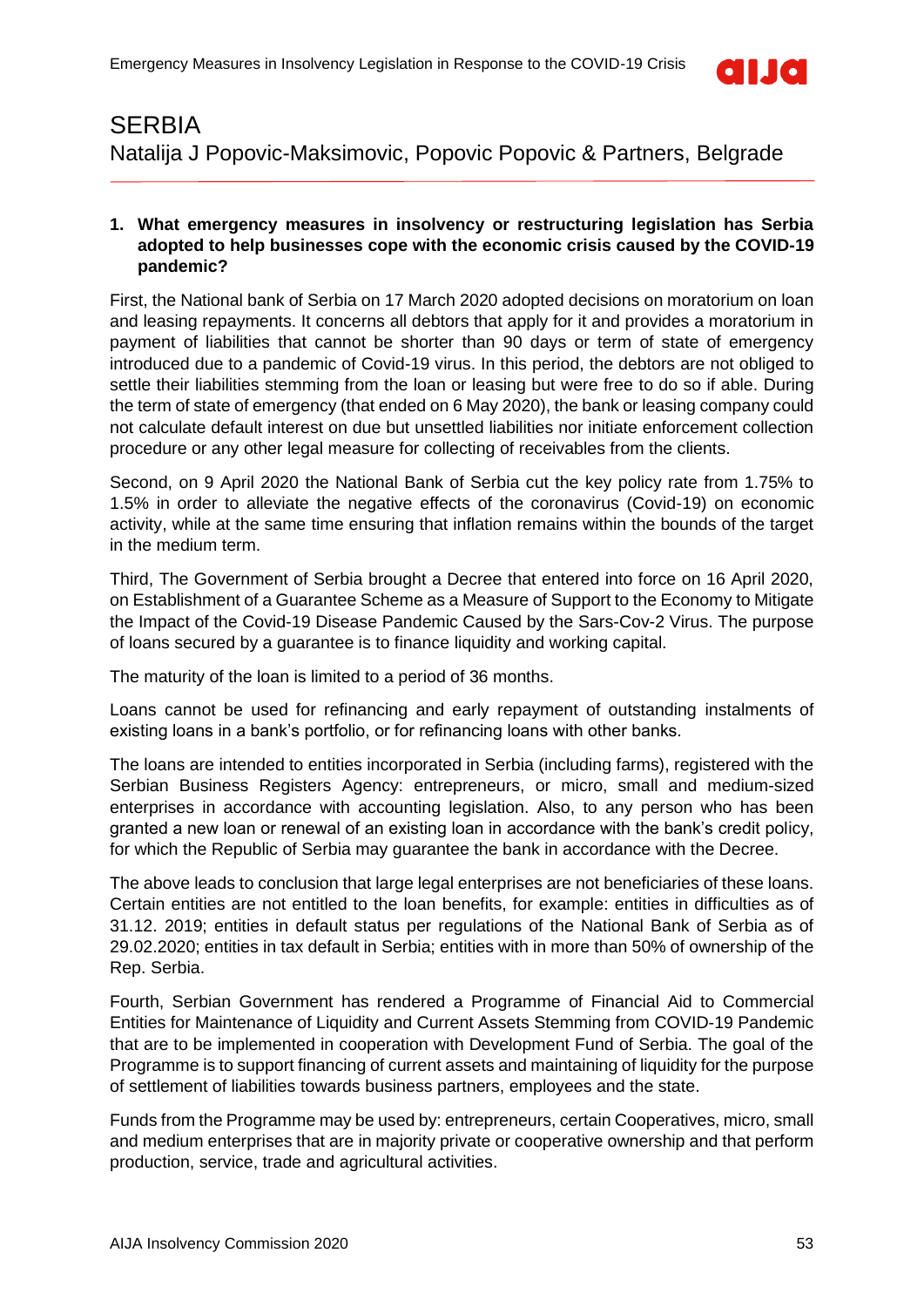

Funds cannot be used for certain activities, like for organising games of chance, trade of oil.

The main condition for these loans is the retention of the number of employees. Up to 10% deviation is accepted until the date of application and during the use of the loan.

Additional conditions are: that they are not in difficulty, bankruptcy proceedings have not been initiated against them, that they are not subject to the procedure for the pre-prepared reorganisation plan or that measures from the pre-prepared reorganisation plan are not in force, that it is not subject to a reorganisation plan or that no measures from the reorganisation plan, financial restructuring or liquidation procedure are in force.

The Programme provides the following terms: the annual interest rate is 1%, repayment period of up to 36 months (which includes a grace period of up to twelve months), loans are approved and repaid in dinars, repayment of the loan will be made in monthly annuities, within the grace period, interest is calculated and credited to the principal debt.

### **2. Do you expect these measures to have any lasting impact on Serbia's insolvency legislation or court decisions after the COVID-19 crisis?**

Many companies have applied for the programme. 93% of the legal entities have applied for moratorium. Around 89% of micro and small enterprises and 11% of the medium enterprises have applied for the loan. The results are yet to be evaluated and judged. Tourism is most affected so far. The tourist sector considers that the measures are not sufficient for their needs.

#### **3. Has Serbia adopted any other measures in response to the COVID-19 crisis that are noteworthy from an insolvency perspective?**

On 11 April, 2020, the Government of Serbia brought a Decree on Fiscal Benefits and Direct Payments to Commercial Entities in Private Sector and Monetary Support to the Citizens for the Purpose of Mitigating the Economic Consequences Stemming from COVID-19. The fiscal benefits are:

- − Deferral of payment of salary tax and contributions for March, April and May 2020, or for April, May and June (on the choice of taxpayers); advance CIT payments due on 15 April, 15 May and 15 June 2020 until submission of final CIT return for FY 2020; advance payment of tax and contributions for entrepreneurs' profit tax in a same manner as for CIT payments. These taxes and contributions are due for payment as of 4.1.2021 in 24 monthly instalments without interest;
- − Direct payments: Private micro, small or medium enterprises may exercise the right for monthly non-refundable payment in the amount of minimal net salary for March 2020 per full time employee, from May until July. For large enterprises, the amount is 50% of minimal net salary.
- On 30 July 2020, the government of the Republic of Serbia adopted a conclusion regarding direct and fiscal benefits to economic entities in the private sector, which refers to the second aid package for the economy to mitigate economic consequences of COVID-19. This package includes the payment of 60% of the minimum wage twice, as well as the postponement of taxes and contributions on wages for one month.
- The condition for the use of measures is that employers are obliged not to reduce the number of employees by more than 10 percent in the period of three months from the payment of the last direct benefit, i.e., by the end of the year.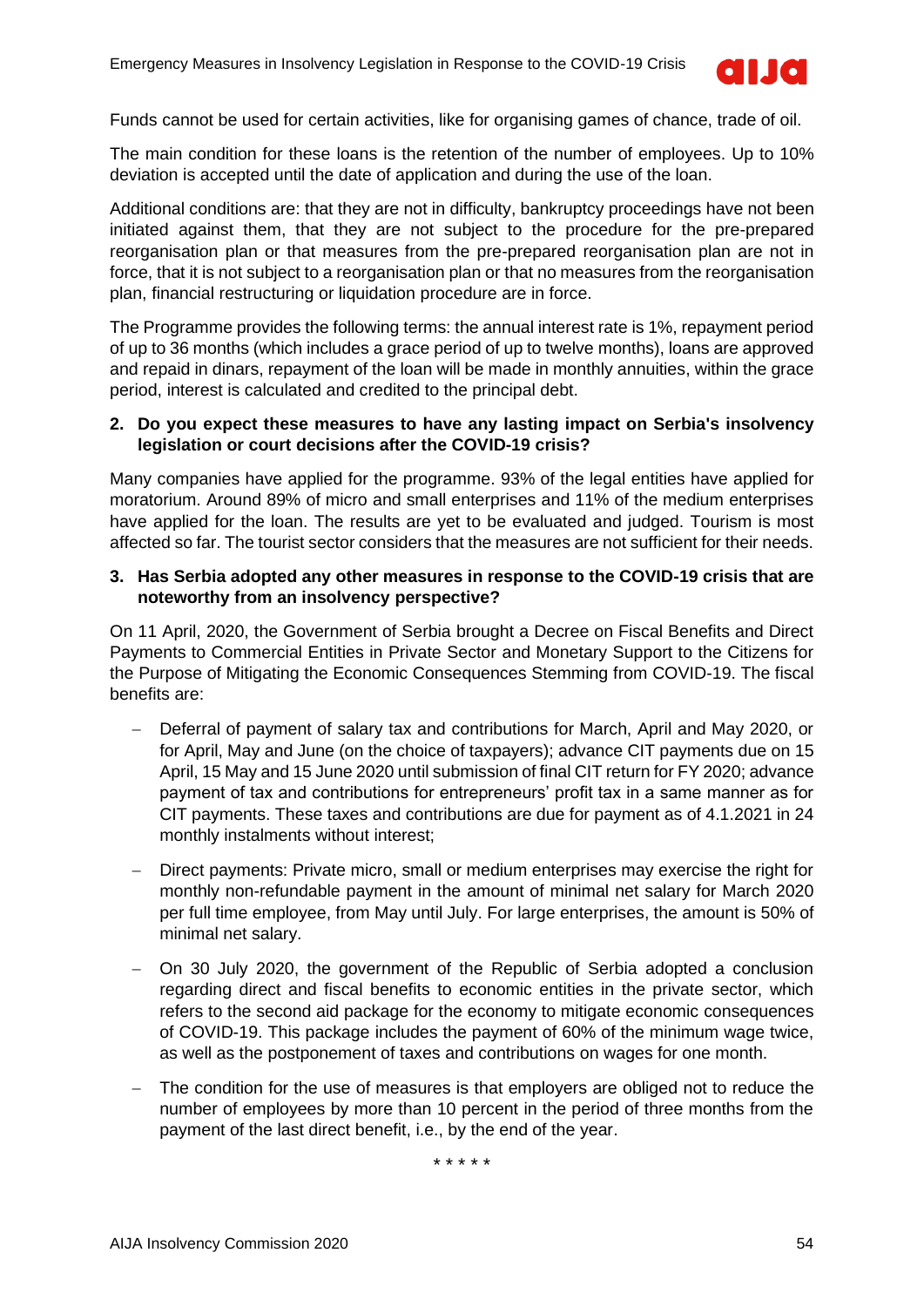

# <span id="page-54-0"></span>**SLOVENIA** Urh Šuštar, Rojs, Peljhan, Prelesnik & Partners, Ljubljana

### **1. What emergency measures in insolvency or restructuring legislation has Slovenia adopted to help businesses cope with the economic crisis caused by the COVID-19 pandemic?**

In Slovenia, the bulk of COVID-19 related measures that directly influence the Financial Operations, Insolvency Proceedings, and Compulsory Dissolution Act (**Insolvency Act**) was enacted by the Act Determining the Intervention Measures to Contain the COVID-19 Epidemic and Mitigate its Consequences for Citizens and the Economy (**Intervention Measures Act**), which amends the substantial aspects of the Insolvency Act, and by the Act on provisional measures for judicial, administrative and other public matters to cope with the spread of infectious disease SARS-CoV-2 (COVID-19) (**Provisional Measures Act**), which temporarily amended the procedural aspects of the Insolvency Act. A short overview of the measures that directly influenced the Insolvency Act is the following.

First, the Provisional Measures Act enacted a comprehensive suspension of time limits, i.e. in addition to limitation periods (likely) suspended under the Obligations Code, it introduced suspension of substantial law time limits for exercising of rights of creditors, and procedural time limits in non-essential judicial matters. Thereafter, on 31 March 2020, all bankruptcy proceedings, compulsory settlement proceedings and preventive restructuring proceedings were stayed and the courts undertook no action in relation to such proceedings. These proceedings partially continued on 5 May 2010, whereas the stay ceased on 1 June 2020.

Second, the Intervention Measures Act provided for an exception to the obligation of the directors (management) to file a request for opening of bankruptcy procedure and/or compulsory settlement procedure in case they establish that the company became insolvent because of the reasons connected to the epidemic. This measure continues to be valid for 3 months after the epidemic ends.

Third, the same act also doubled the period (from 2 to 4 months) for which the court may defer ruling on creditor's request for opening of the insolvency proceedings, in case the insolvent company requests deferral to have its share capital increased or to otherwise remedy the insolvency, which is a consequence of the epidemic. Also this measure continues to be valid for 3 months after the epidemic ends.

Fourth, another measure that affects the insolvency legislation is the obligation of the Slovenian banks to grant a 12-month moratorium on repayment of loans, if so requested by the company.

The enacted measures focus on rescue of the companies with the aim to avoid a wave of bankruptcy proceedings, such as the one that followed the 2009 financial crisis. However, the measures listed above are available to the companies only if they meet various conditions, among others, the condition that they were not in financial difficulties and/or insolvent as of 31 December 2019. Moreover, the Intervention Measures Act provides for an additional irrebuttable presumption that a company is insolvent, if it is in default with payment of salaries (and contributions) for 1 month after receiving the state subsidy for the salaries. Although the measures are a welcome assistance to many companies during the epidemics, several limitations as to the eligibility raise concern if the measures will help the companies that need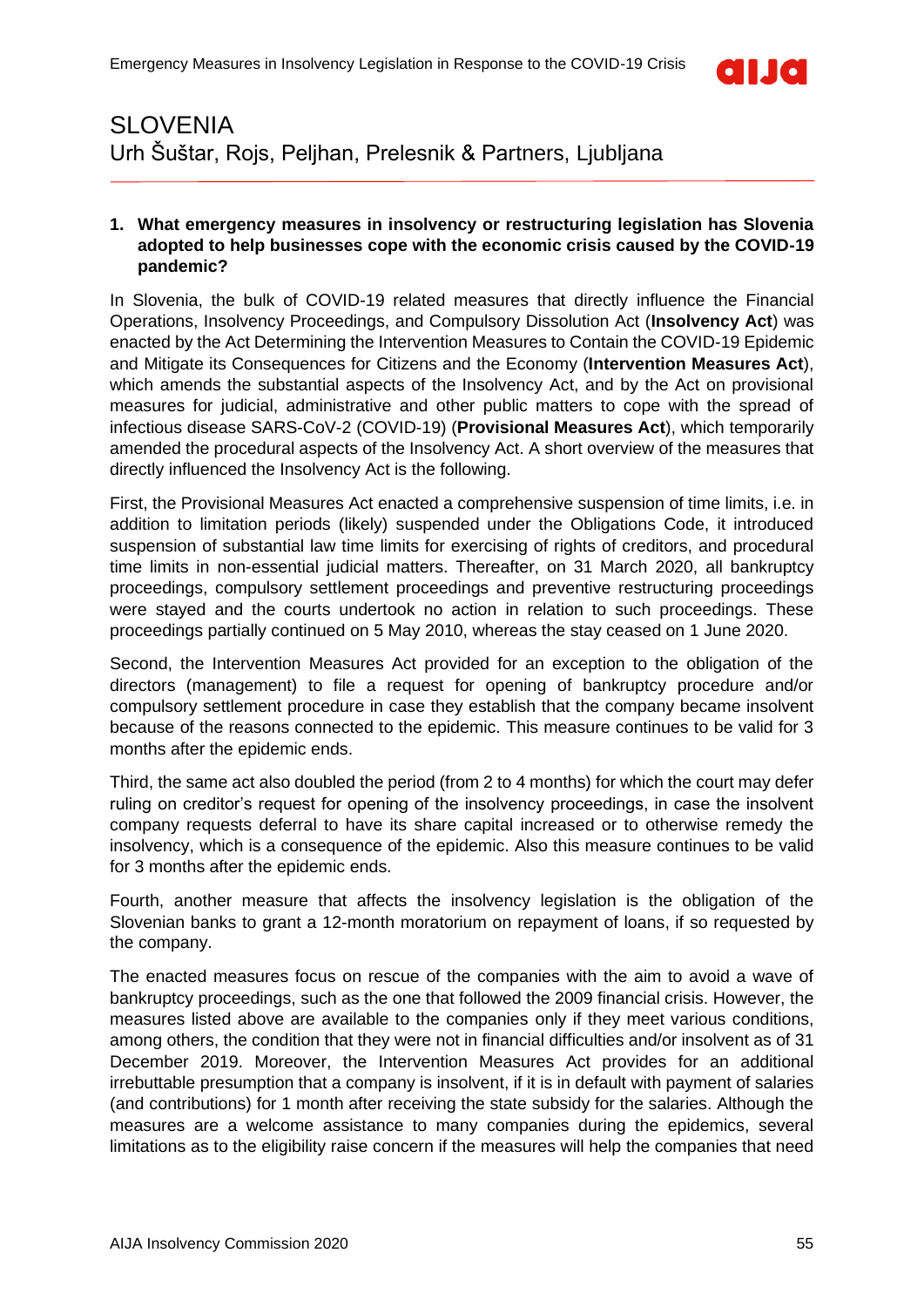

the assistance most. It is expected that the efficiency of the proposed measures will be put to the test after the end of epidemics when the market conditions start to normalise.

### **2. Do you expect these measures to have any lasting impact on Slovenia 's insolvency legislation or court decisions after the COVID-19 crisis?**

The above measures aimed at avoiding insolvency were implemented as a part of emergency legislation package following the reduced business activity connected with the efforts to contain the spread of the virus. Therefore, the majority of the measures is temporary in their nature (such as suspension of time limits) and the measures ceased or are expected to cease within a few months after the end of epidemic. That being said, the above-described temporary measures show the (renewed) rescue focus of the legislator with regard to the insolvency legislation. Whether or not this will result in any further amendments of the Insolvency Act to facilitate timely turnaround, it remains to be seen.

### **3. Has Slovenia adopted any other measures in response to the COVID-19 crisis that are noteworthy from an insolvency perspective?**

Apart from the measures that directly amend the Insolvency Act, the Slovenian parliament adopted several measures to increase the liquidity of the companies, such as purchasing of claims against Slovenian companies, suspending the prepayment of corporate income tax and the payment of self-employment income tax, reducing deadlines for payments to private suppliers in the public sector, redirecting unused ESF funds, and a state guarantee for up to 80% of a new loan, the purpose of which is financing of new investments or finalising ongoing investments, capex, or refinancing of debt from loan agreements entered into after 12 March 2020.

Moreover, the parliament adopted several measures aimed at job preservation, which mainly include a new scheme for co-financing wage compensations, rewarding the persons employed and activated in critical sectors during the epidemic, sick pay and additional funds for already subsidised employments.

Furthermore, several additional measures to stimulate the economy (especially tourism) and to preserve jobs by subsidising reduced work-hours arrangements are expected to come into force early June.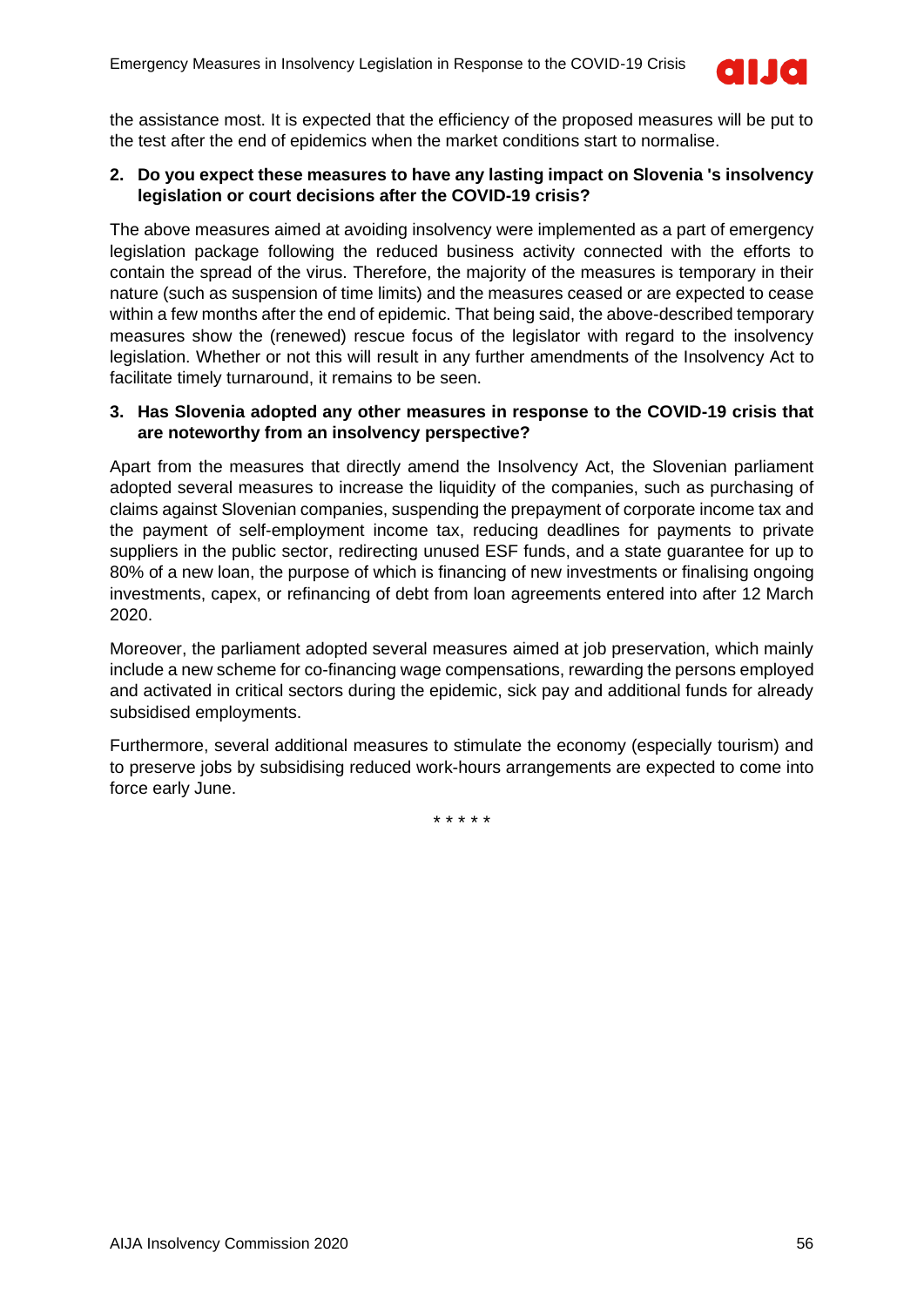

### <span id="page-56-0"></span>SPAIN Héctor Sbert, Lawants, Barcelona

### **1. What emergency measures in insolvency or restructuring legislation has Spain adopted to help businesses cope with the economic crisis caused by the COVID-19 pandemic?**

On 30 April 2020, new emergency measures on insolvency law came into force, in response to the serious crisis of COVID-19.

These measures are mainly directed to address the most likely increase of insolvency proceedings as a result of the health and economic crisis, and to avoid the liquidation of businesses facing critical situations.

The most important measures are:

- The suspension until 31 December 2020 of the obligation of the debtor to apply for voluntary insolvency, in the event of current or imminent insolvency, even if the debtor has already communicated to the Court that negotiations with creditors were being carried out to reach a preventive, restructuring agreement;
- − Courts will not admit petitions filed by creditors for mandatory insolvency until 31 December 2020. The voluntary insolvency petitions filed by the debtor prior to 31 December 2020 will be processed with priority over the creditor's petitions, even if the latter have been previously filed;
- The debtor will be able to request the renegotiation of creditors', restructuring and outof-court agreements reached, instead of being forced to apply for mandatory liquidation in case of risk of default. In addition, the petitions of the creditors regarding noncompliance of such agreements will also be suspended;
- − Measures aimed at reducing the length or complexity of insolvency proceedings currently pending or initiated have also been enacted.

Moreover, on 7 May 2020, the Spanish Insolvency Act Recast was published in the Spanish Official Gazette; it will enter into force on 1 September 2020. Thus, both the emergency measures referred to above and the Recast will coexist for some time.

Finally, Spain has to transpose, before 17 July 2021, the Directive (EU) 2019/2013 on restructuring and insolvency. The transposition of this Directive will mean new reforms of Spanish insolvency law.

### **2. Do you expect these measures to have any lasting impact on Spain's insolvency legislation or court decisions after the COVID-19 crisis?**

Some of the measures mentioned above will be applicable way beyond the state of emergency currently in force.

For example, the right of the debtor to request the renegotiation of creditors', restructuring and out-of-court agreements reached will be in force up until one year after the declaration of the state of emergency.

In addition, within nine months from the state of emergency, the petitions of the creditors regarding non-compliance of such agreements will also be suspended.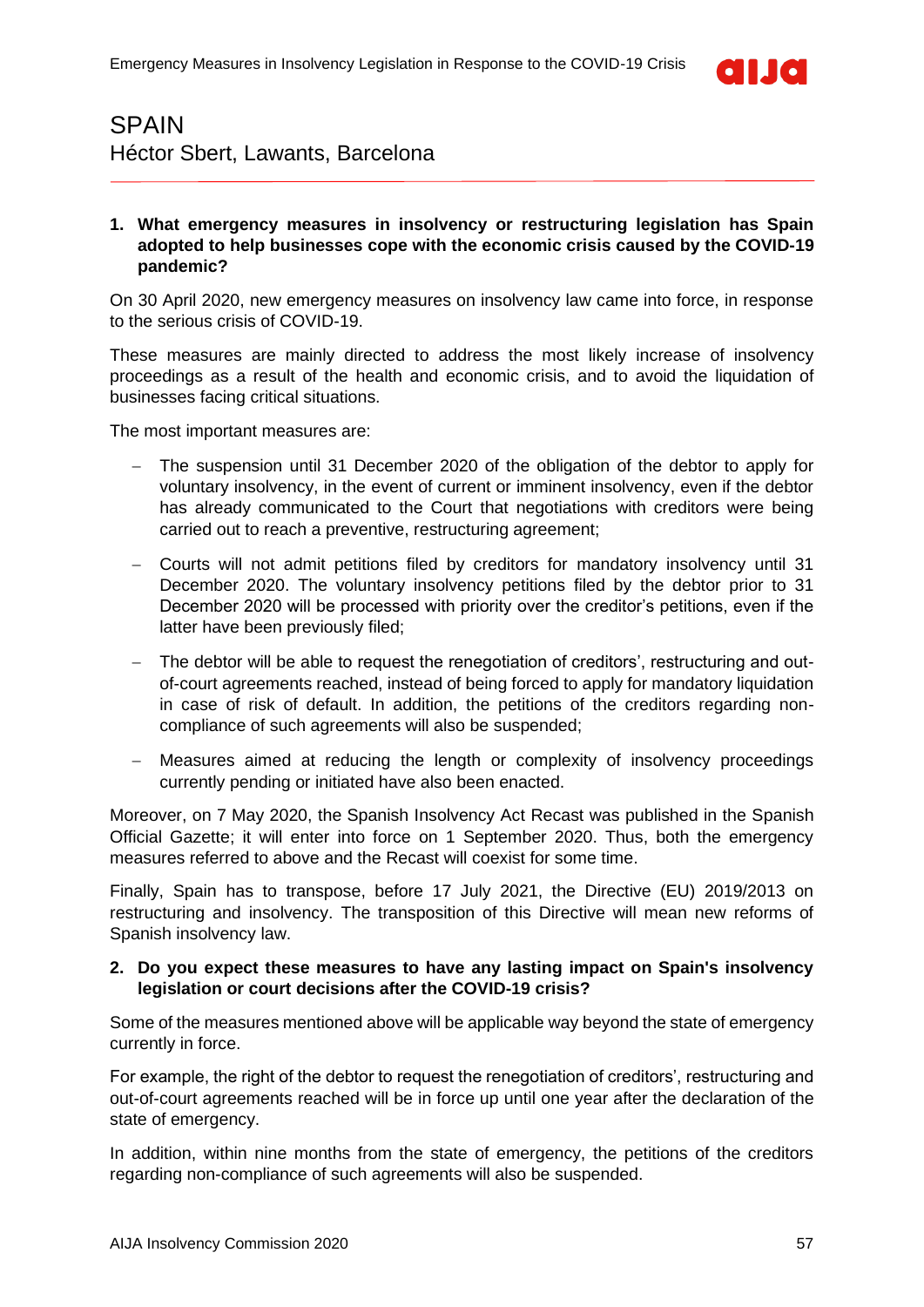

Also, the enacted measures to reduce the length or complexity of insolvency proceedings currently pending or initiated will be in force up until two years after the declaration of the state of emergency.

Furthermore, one can expect that the suspension, until 31 December 2020, of the obligation of the debtor to apply for voluntary insolvency will have an impact on the workload of insolvency courts as from 1 January 2021, as the number of insolvencies will likely increase from that date onwards, unless companies have been able to deal with their financial issues prior to that date.

### **3. Has Spain adopted any other measures in response to the COVID-19 crisis that are noteworthy from an insolvency perspective?**

A significant measure of company law that has been introduced is that of not considering the potential losses for the financial year 2020 for the purposes of determining whether a company incurs in a winding-up cause, applicable when the company's net assets are reduced below half of the share capital due to said losses.

This, combined with the suspension of the obligation of the debtor to file for insolvency, will have a positive, relieving impact on the legal sphere companies' directors suffering financial losses. Indeed, directors will be spared from being held personally liable for their company's financial obligations during the financial year 2020, whether the company becomes technically insolvent as a result or not.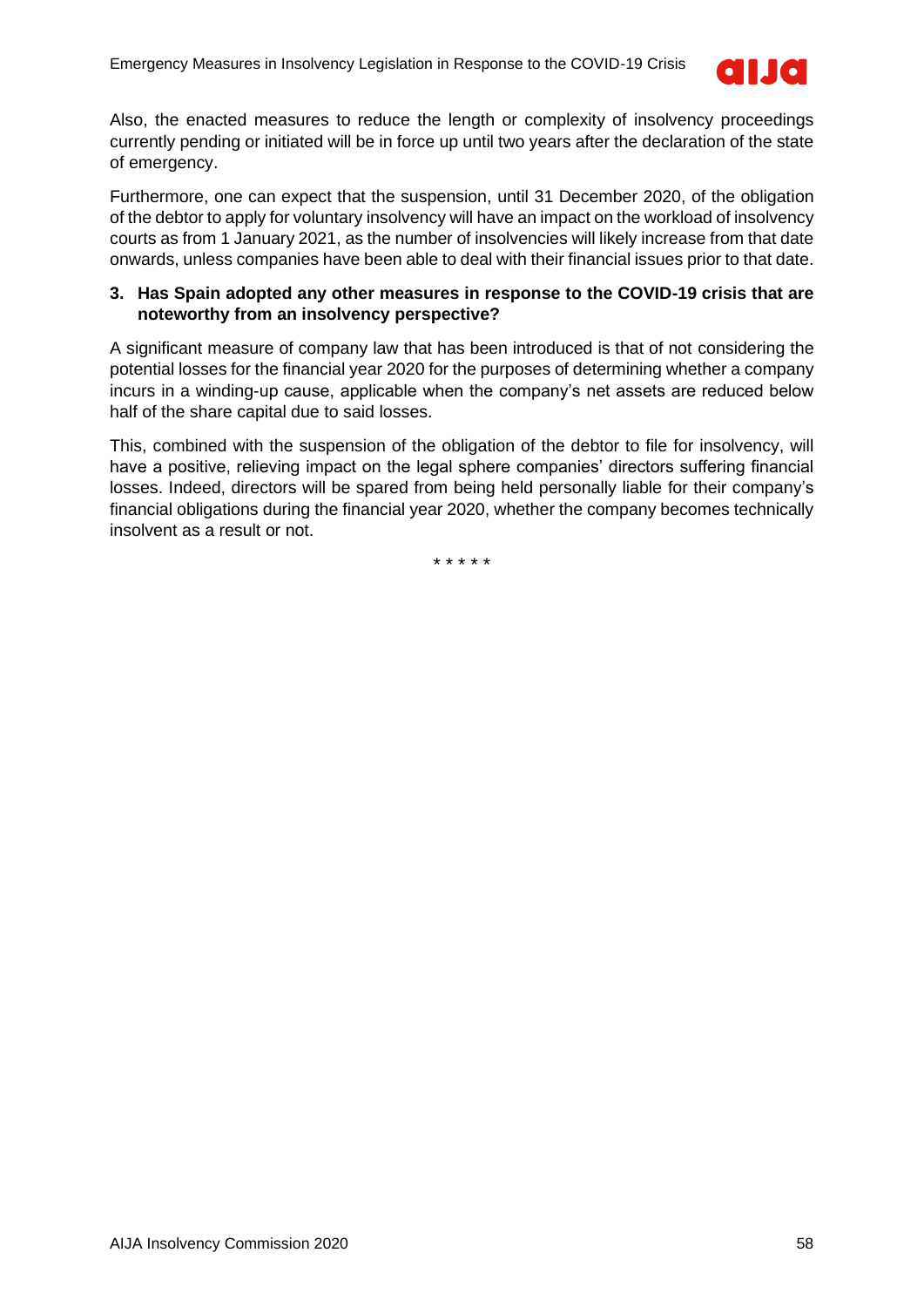

### <span id="page-58-0"></span>SWEDEN Siri Mårtensson Hjälmberg, Morris Law, Gothenburg-Stockholm

### **1. What emergency measures in insolvency or restructuring legislation has Sweden adopted to help businesses cope with the economic crisis caused by the COVID-19 pandemic?**

In Sweden there are no emergency measure incorporated in the insolvency or restructuring legislation per se enforceable due to crisis in general and no specific emergency measures have been adopted to cope with the economic crisis caused by COVID-19. On the other hand, Sweden work actively to adopt new measures and changes in the existing legislation where it is deemed necessary and executable in accordance with the constitution with purpose to support the society and business. For example, Sweden has instead adopted certain reliefs for instance in tax law and labour law and launched various emergency support packages targeted to various sectors, which is explained further below. However, changes can arise in the insolvency and restructuring legislation onwards since Sweden aim to ensure that the right measures are taken at the right time.

### **2. Do you expect these measures to have any lasting impact on Sweden 's insolvency legislation or court decisions after the COVID-19 crisis?**

With reference to the current legal position it is hard to foretell about the future. New measures taken due to the COVID-19 pandemic are set to a limited period and currently no indications are presented regarding permanent changes of legislations. However, it is not unlikely that current situation will be weight in when legislations are been updated or changed – it is certain that current situation will leave remarks.

### **3. Has Sweden adopted any other measures in response to the COVID-19 crisis that are noteworthy from an insolvency perspective?**

Sweden has taken several emergency measures to combating the effect on businesses and other areas due to the COVID-19 crisis. Some examples of taken measures are presented below but these are likely to change with short notice and be complemented if needed.

**Support for businesses based on loss of turnover.** Support is given to businesses with need to reorient and adapt their activities. The support will depend on how large loss of turnover a business has had. The support may vary between 22.5 and 75 per cent of the business's fixed cost excluding wage costs for March and April 2020. Some limitations exist regarding minimum turnover from past year and loss of turnover. Business with F-tax can apply, and companies registered in tax havens are excluded. Maximum amount per business is set to 150 million SEK. It is predicted that it will enter in force 1 July 2020 and the companies must have applied before 31 August 2020. Further specific support programmes have been launched for the culture activities, events, sports and other association activities which has been cancelled due to the pandemic.

The Swedish Government has also presented a **Loan guarantee programme** for small and medium-sized enterprises and possibilities to secure financing through Almi Företagspartner AB (a company owned by the Swedish state conducting venture capital activities).

**Temporary discount for fixed rental costs in vulnerable sectors.** Vulnerable sectors allocated with this support are for example hotels, retailers, logistical activities, restaurants, consumer services. It is directed towards landlords whom can apply for aid if they reduce fixed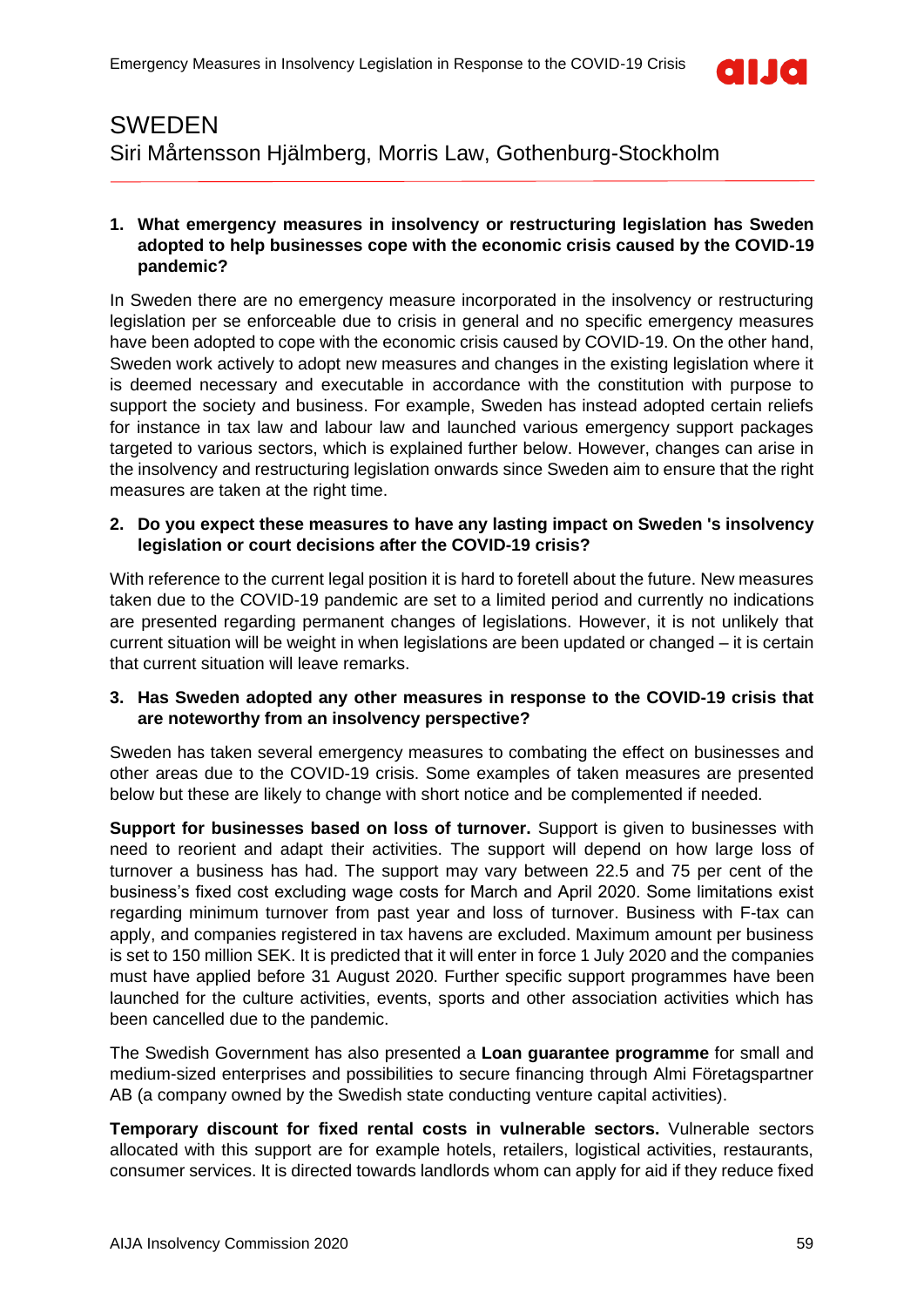

rents between 1 April 2020 to 30 June 2020. Another measure is that the government are taken of the payment responsibility to different social contributions such as sick-leave and employer's contributions.

**Tax relief to small businesses through increased provision to tax allocation reserve.** The new rules mean that 100 percent of the taxable profit for 2019 may be set aside for tax allocation reserve, up to a ceiling of SEK 1 million. As a result, many small companies can get back provisional tax that they paid in 2019. The proposal concerns individual traders and natural persons who are partners in Swedish trading companies. Also, an extension of time regarding payment of certain tax bills is established, extension is valid for one year maximum.

Short-term layoffs has been adopted as a supplementary system of support for short-time work schemes. The new rules entered into force on 7 April 2020, but that they apply from 16 March 2020.

Short-term work involves employees temporarily reducing their working hours. The cost is divided between the employer, employee and central government. The new system means that individual employers affected by temporary and serious financial difficulties that could not reasonably have been foreseen or avoided will be able to receive support for a limited period of time.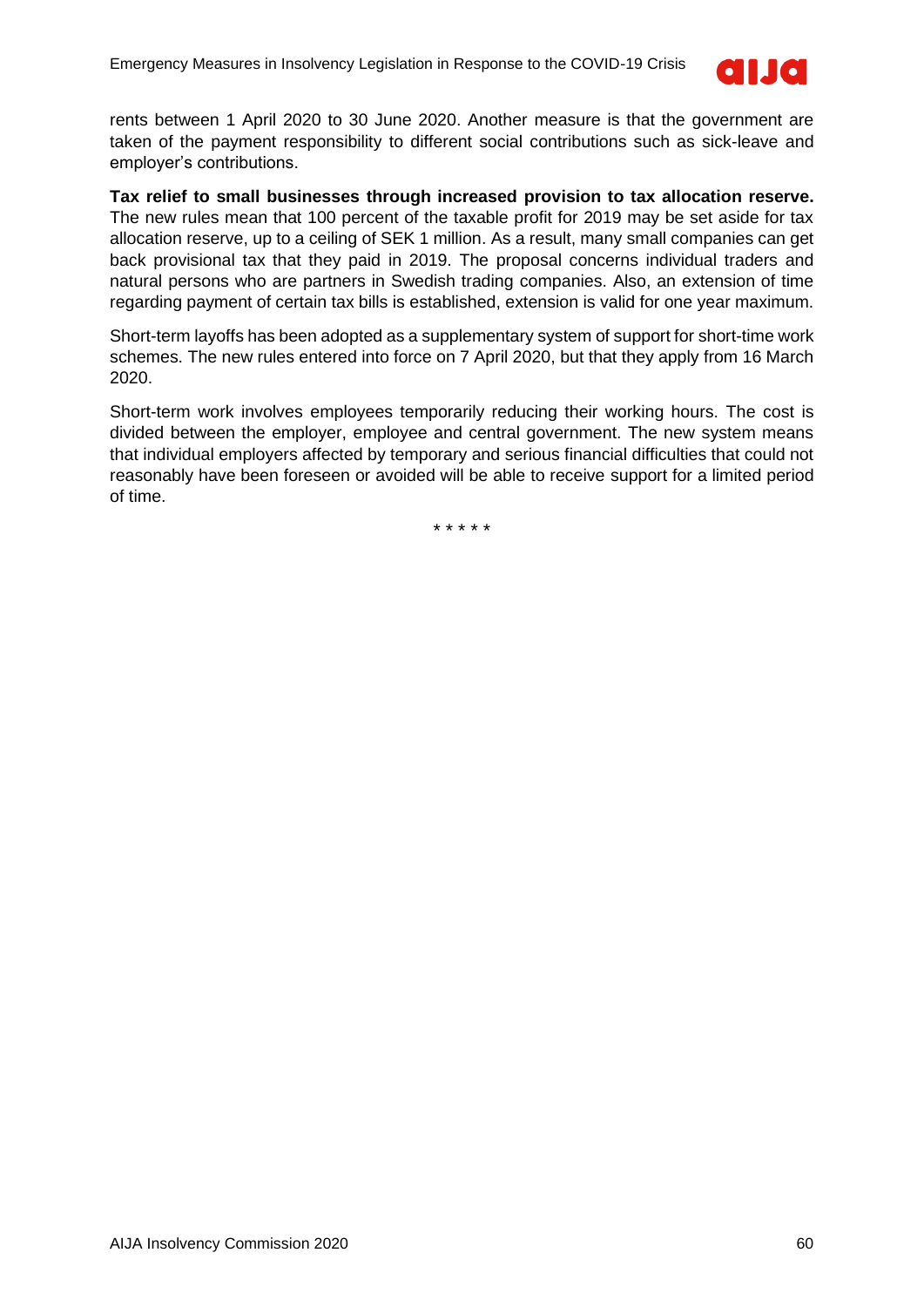

### <span id="page-60-0"></span>SWITZERLAND Roman D. Graf, Lenz & Staehelin, Geneva

#### **1. What emergency measures in insolvency or restructuring legislation has Switzerland adopted to help businesses cope with the economic crisis caused by the COVID-19 pandemic?**

As a first step, the Swiss federal government declared a **suspension of the limitation periods** for the entire Swiss debt collection system. The Swiss Federal Act on Debt Collection and Bankruptcy (DEBA) allows this measure in the case of an epidemic, public calamity or war (Article 62 DEBA). For an entire month, it was not possible to undertake any debt enforcement acts (other than interim measures) against debtors in Switzerland. The government chose not to extend the suspension out of long-term economic considerations. When a suspension of limitation periods was last declared for the entire country, at the outbreak of the First World War in 1914, it had a lasting negative impact on the payment discipline of Swiss businesses.

Instead, the Swiss federal government enacted a specific **COVID-19 Insolvency Ordinance** intended to relieve pressure on Swiss businesses to request the opening of insolvency proceedings. The Ordinance was adopted after a record short consultation proceeding of 1.5 days. It allowed executive bodies of Swiss businesses to **refrain from notifying the courts in case of a balance sheet over-indebtedness** and to continue trading, if they positively assessed the company's ability to restructure its balance sheet by 31 December 2020. Although the company still had to prepare an interim statement in case of a concern of overindebtedness, these financials no longer needed to be audited. This requirement was sacrificed to avoid an overburdening of the auditors and further delays. The relaxed filing obligations did not apply to businesses that had already been over-indebted on 31 December 2019 (even if they are allowed to continue trading because of sufficient deep subordinations).

In addition, the COVID-19 Insolvency Ordinance also introduced a **new lighter form of moratorium** to protect small and medium-sized enterprises (SME) from creditor action. It was only available to SME that had not been over-indebted per 31 December 2019 (or if such overindebtedness was covered by deep subordinations). In comparison to the ordinary composition moratorium – which is generally considered unappealing to SME – this COVID-19 moratorium was supposed to be faster, less complex, and thus cheaper. A court-appointed administrator was only the exception, rather than the rule. Importantly, executive bodies who applied for this COVID-19 moratorium were considered to have complied with their filing obligations in case of over-indebtedness.

Finally, the COVID-19 Insolvency Ordinance also brought a few **facilitations for the ordinary composition moratorium** (no requirement to produce a restructuring plan in court given the current uncertainty and an extension of the maximum duration of the provisional moratorium from four to six months).

The application of the COVID-19 Insolvency Ordinance was finally not extended and expired in late October 2020. The COVID-19 moratorium was not a great success, as it was only used in less than two dozen cases. The suspension of the duty to notify the court in case of overindebtedness played a more important role in the temporary survival of businesses.

Instead, the Swiss federal government permanently extended the maximum duration of the provisional composition moratorium from six to eight months to facilitate the restructuring of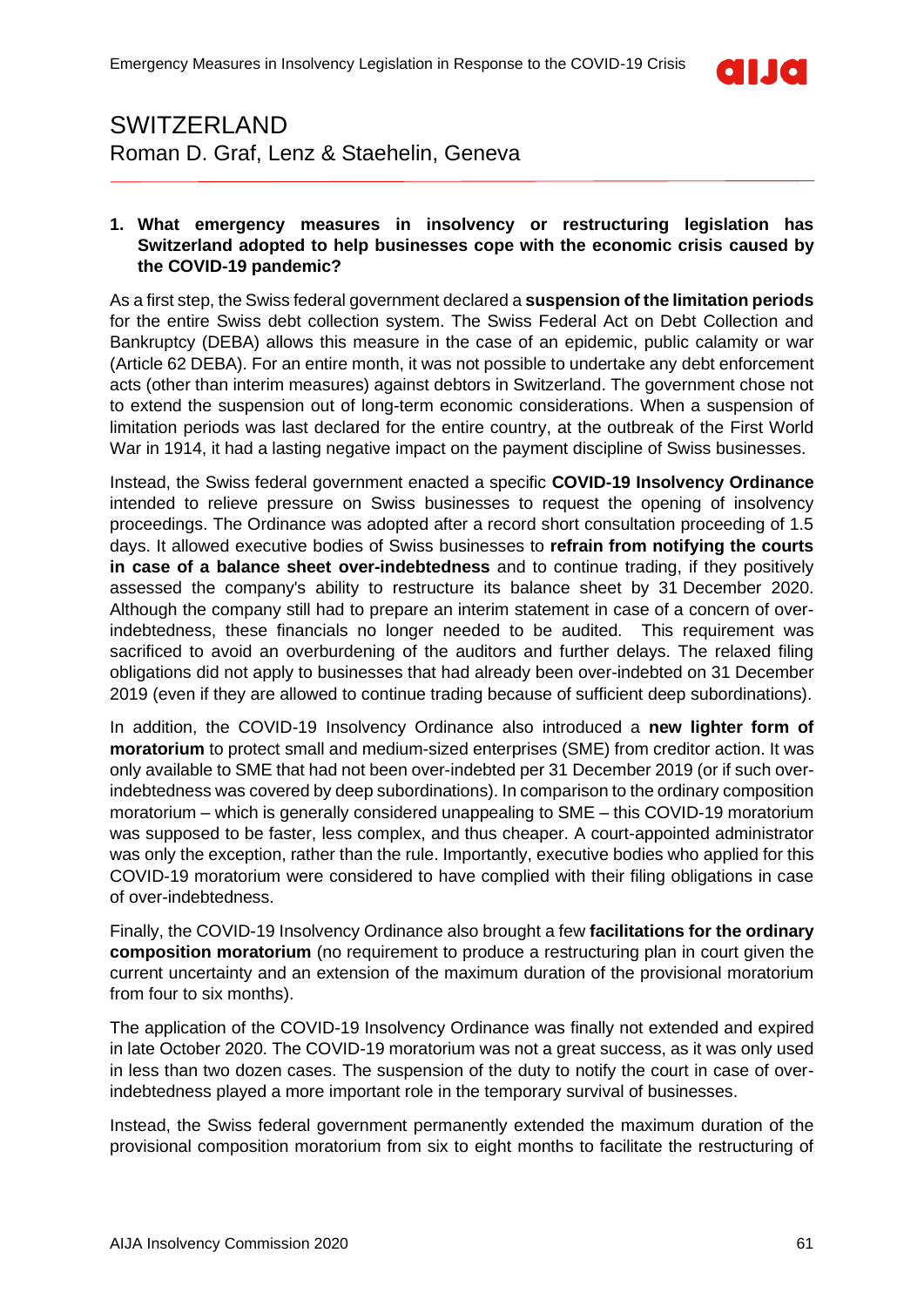

businesses. This extension was already planned in the context of a general revision of Swiss insolvency law to be implemented in a few years.

### **2. Do you expect these measures to have any lasting impact on Swiss insolvency legislation or court decisions after the COVID-19 crisis?**

Most of the above urgency measures have only been adopted for a limited period and were extended beyond what was strictly necessary and politically justifiable. If the principles of the COVID-19 Insolvency Ordinance will indeed be transposed into a formal law (to expire at the end of 2022), a lasting impact is certainly foreseeable. The **collective experience gathered** through these measures will certainly carry weight in the current legislative project aiming at revising the Swiss insolvency laws and, in particular, the rules governing the duty to file for insolvency. It is striking to observe how quickly the Swiss government has been able to introduce clear-cut rules –even holding formal consultation proceedings – in comparison to the laggard parliamentary process that has been going for many years with no end in sight.

### **3. Has Switzerland adopted any other measures in response to the COVID-19 crisis that are noteworthy from an insolvency perspective?**

In the early months of the pandemic, the Swiss federal government has enacted several further emergency ordinances aimed at helping Swiss businesses in financial distress or has eased the conditions on existing legislative tools.

Among these is a **Swiss liquidity programme**, which enabled banks to issue loans to Swiss businesses with credit support from the Swiss federal government in a quick and straightforward manner. The smaller loans of up to CHF 500,000 (at currently 0% interest), which are covered to 100% by a government surety, were available to existing bank customers within a few hours. The loans were only available to companies that could show that they were significantly affected by the COVID-19 crisis, have been formed before 1 March 2020 and were not already subject to insolvency or liquidation proceedings, among other criteria.

Of particular interest in the present context is that, on the balance sheet, these loans **do not count as debt** in the calculation of over-indebtedness. This is relevant, in particular, for smaller businesses that would otherwise be compelled to file for insolvency (see above).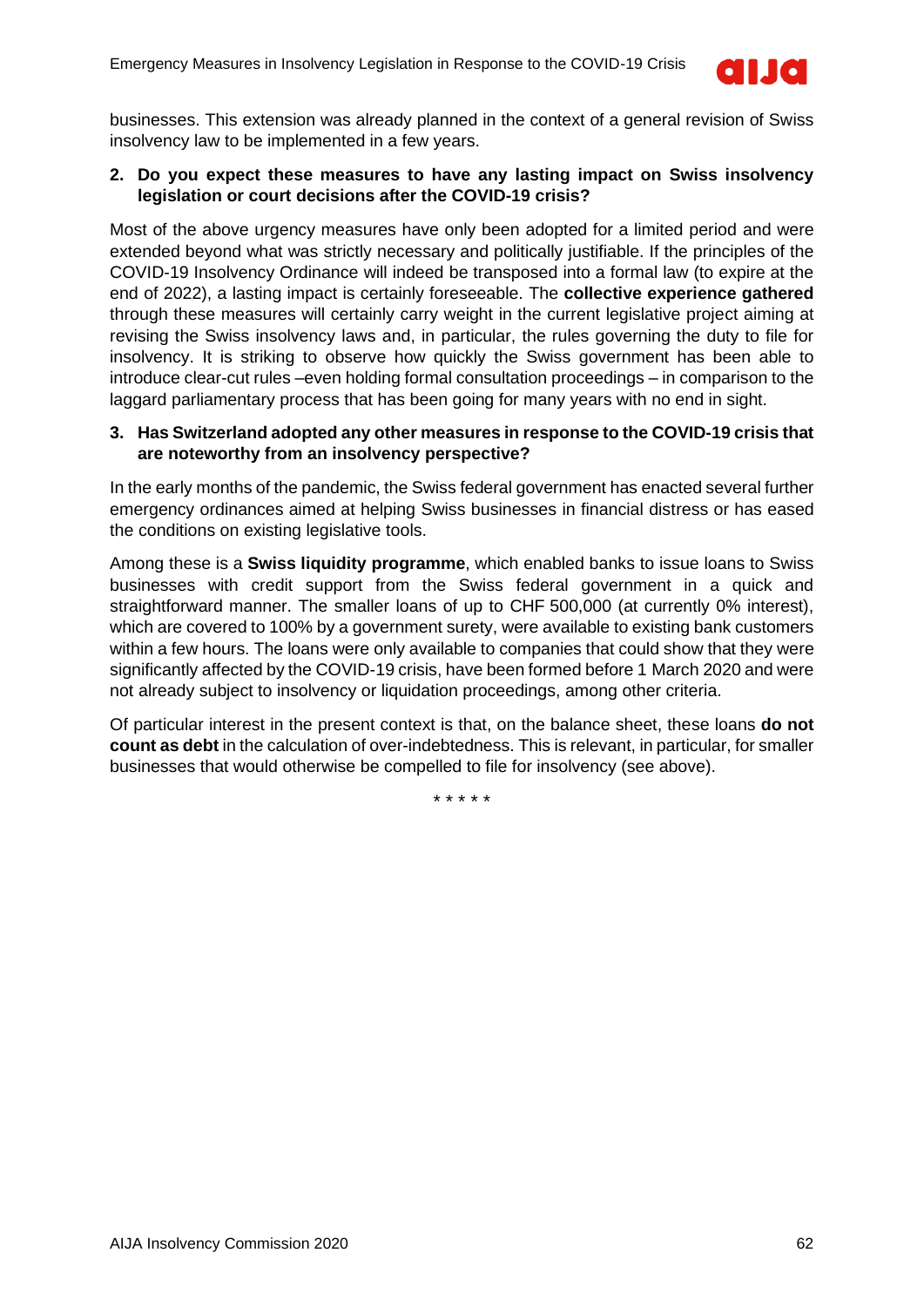

### <span id="page-62-0"></span>UKRAINE Anton Molchanov, Arzinger

### **1. What emergency measures in insolvency or restructuring legislation has Ukraine adopted to help businesses cope with the economic crisis caused by the COVID-19 pandemic?**

On 18 June 2020 the Ukrainian parliament passed Law No. 3322 "On amendments to the Insolvency Code of Ukraine (aimed at prevention and combating of outbreak and spread of the coronavirus disease (COVID-19)".

The law provides the following changes to insolvency procedures:

- a. Allowing creditors meetings via videoconferences (a video record of such meeting should be used as an appendix to the creditors' committee's minutes which are to be signed by a bankruptcy trustee only) or by written voting (under the bankruptcy trustee's written request to all creditors. The request should be based on preliminary creditors' committee's decision concerning the proposed issue).
- b. Extending (for all the nationwide quarantine period) deadlines for:
	- − preliminary bankruptcy court hearings,
	- − insolvency-related clawback actions,
	- − creditors' claims moratorium validity,
	- − fire sales announcements,
	- − performance of a turnaround plan,
	- − duration of pending insolvency stages (i.e. asset management, turnaround or liquidation).
- c. During the nationwide quarantine + 90 days after the quarantine has been cancelled to apply:
	- − Temporary national moratorium on creditors' filing for the debtors' insolvency (if a triggering claim originated after 12 March 2020);
	- − Extended timing for mandatory filing for insolvency;
	- − Suspension of fire sales;
	- − Suspension of default interest accrual over those obligations restructured under a turnaround plan;
	- − Availability of instalment for overdue payments under a turnaround plan;
	- − Suspension of the debtor's management duty to file for insolvency in case of financial distress (if such distress correlates with the pandemic).

The law is expected to be signed by the President and published within next two weeks. It has not entered into force yet.

#### **2. Do you expect these measures to have any lasting impact on Ukrainian insolvency legislation or court decisions after the COVID-19 crisis?**

From practical point of view the proposed measures appear to be unbalanced with creditors' rights (who as well as debtors have been suffering corona-associated distress). Moreover, the amendments propose no causal link between the debtor at stake and coronacrisis influence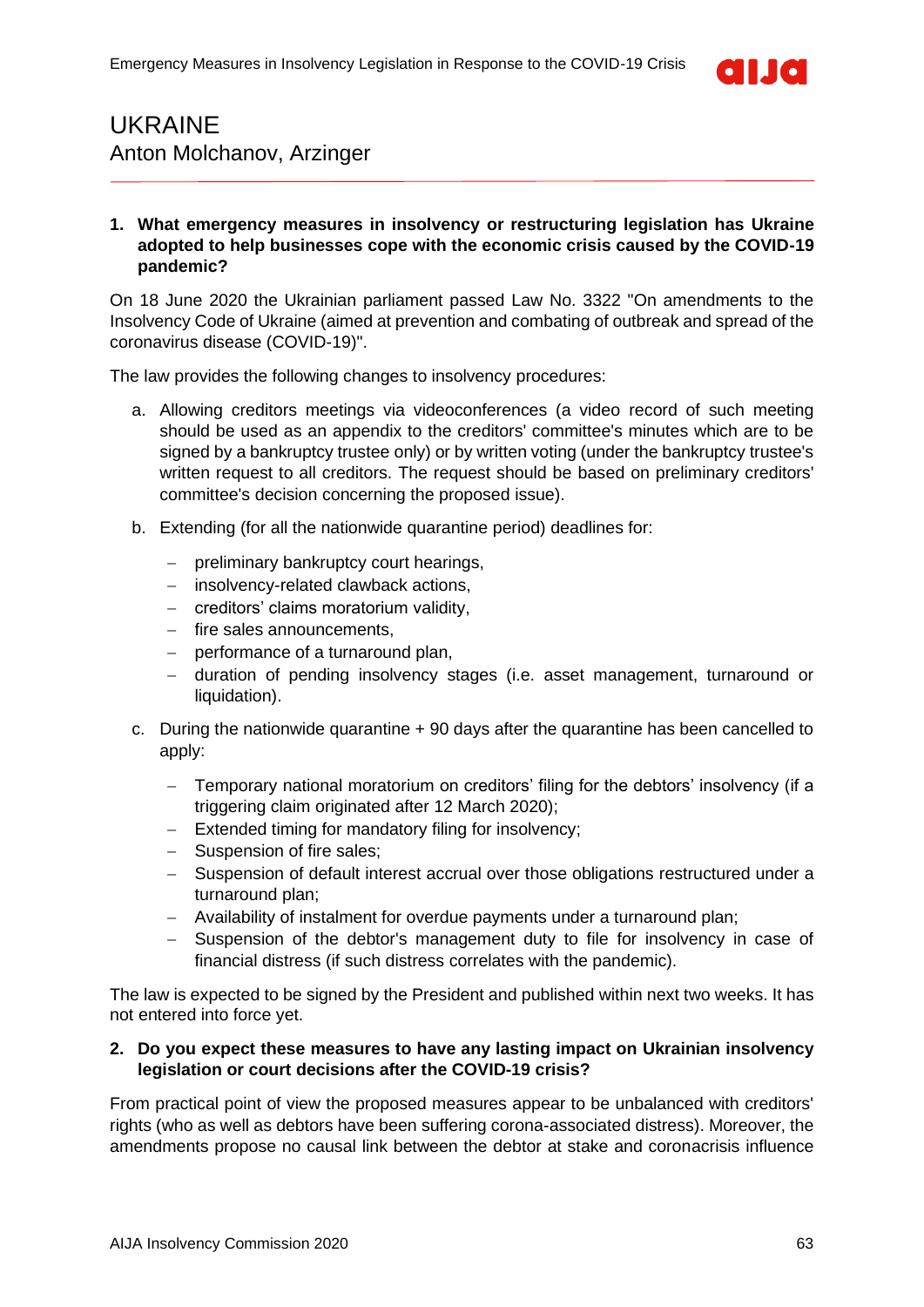

over its business. This creates a broad field for potential omissions for the businesses actually increasing their revenues resulting the pandemic (as PPE producers, food retails etc.).

### **3. Has Ukraine adopted any other measures in response to the COVID-19 crisis that are noteworthy from an insolvency perspective?**

No, not yet.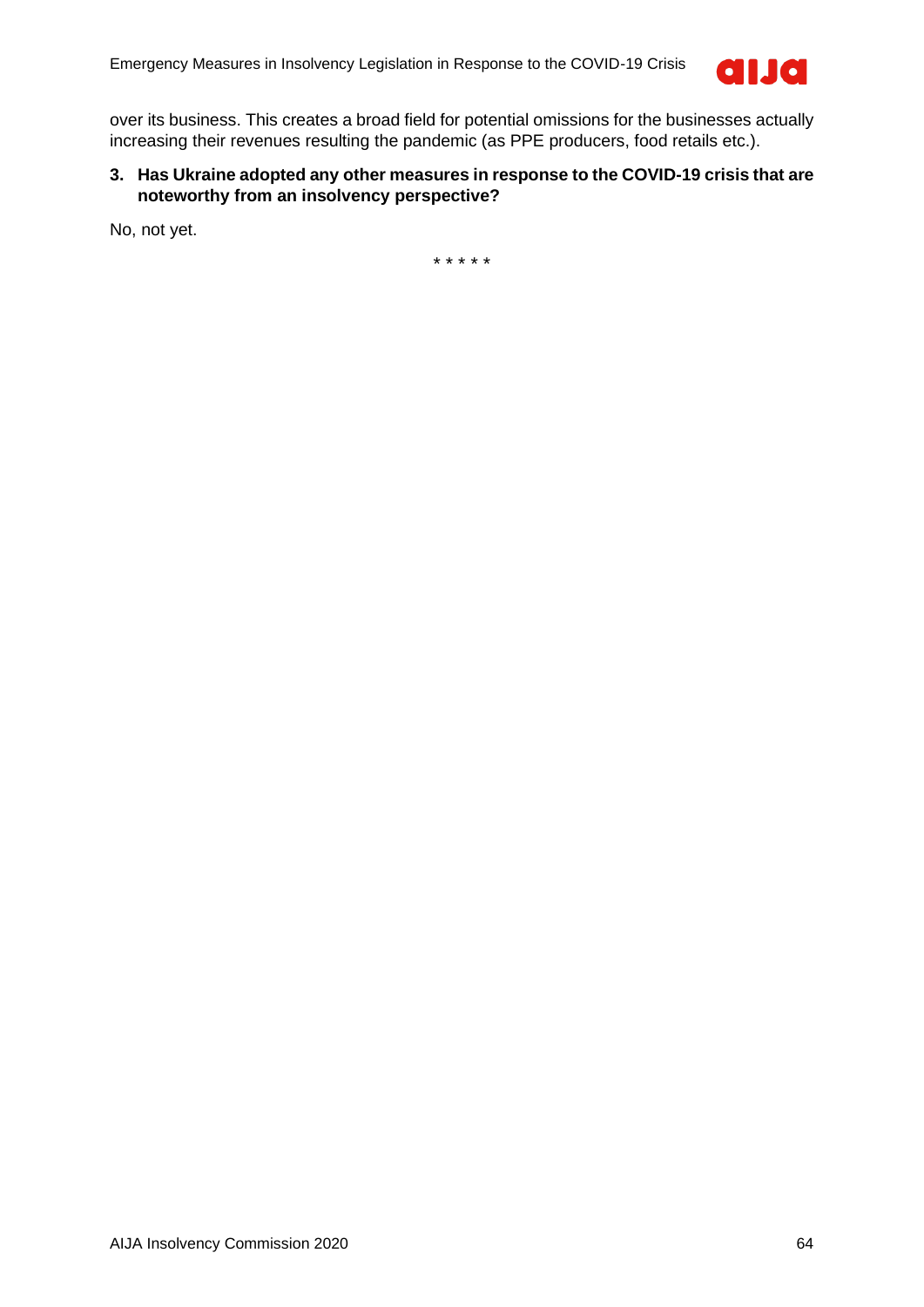

### <span id="page-64-0"></span>UNITED KINGDOM Chris Atkinson, Lipman Karas LLP, London

### **1. What emergency measures in insolvency or restructuring legislation has the United Kingdom adopted to help businesses cope with the economic crisis caused by the COVID-19 pandemic?**

On 26 June 2020 the UK's [Corporate Insolvency and Governance Act 2020](http://www.legislation.gov.uk/ukpga/2020/12/contents/enacted/data.htm) came into force after being fast-tracked through Parliament by the UK government in response to the COVID-19 pandemic. Some of the measures in the Act are a direct response to the pandemic and will be temporary. Other steps have been under consideration for some years; they are permanent.

The temporary measures are as follows:

− Restrictions on the presentation of winding-up petitions

Creditors of a company may not present a winding-up petition based on a statutory demand (a formal demand for payment made under UK insolvency legislation) served between 1 March and 31 December 2020 (originally 30 September 2020 but since extended). This applies to petitions presented on or after 27 April 2020. Likewise, from 27 April 2020 to 31 December 2020, a creditor may not present a winding-up petition based on a company's inability to pay its debts unless the creditor has reasonable grounds for believing that COVID-19 had no effect on the company's financial position or its debt problems would have arisen anyway.

− Mitigating director liability for wrongful trading

Courts may not take into account the worsening of a company's financial position between 1 March and 30 September when considering the contribution a director must make to a company's assets if that director is found liable for wrongful trading. Directors of financial services companies (including banks, investment firms, insurers, etc) may not benefit from this exemption.

The permanent measures include the following:

− A new moratorium on enforcement

Companies that are (or are likely to become) unable to pay their debts may apply for a moratorium on the enforcement of claims by creditors. To be eligible, an insolvency practitioner (known as a monitor) must certify that the moratorium is likely to rescue the company as a going concern. The measure is free-standing (i.e. outside any formal insolvency process). It lasts for an initial period of 20 business days, but may be extended. Companies that are (or were recently) subject to an insolvency arrangement may not apply for the moratorium. Some financial institutions are also excluded.

A new restructuring plan procedure

Companies that are experiencing (or are likely to experience) financial difficulties that threaten their ability to carry on business may propose a restructuring plan to creditors to alleviate these difficulties. The process, which is similar to the existing scheme of arrangement procedure, must be approved by 75% in value of each class of creditors, although a court may approve a plan even if a class of creditors votes against it.

− Preventing suppliers from exercising contractual clauses to terminate contracts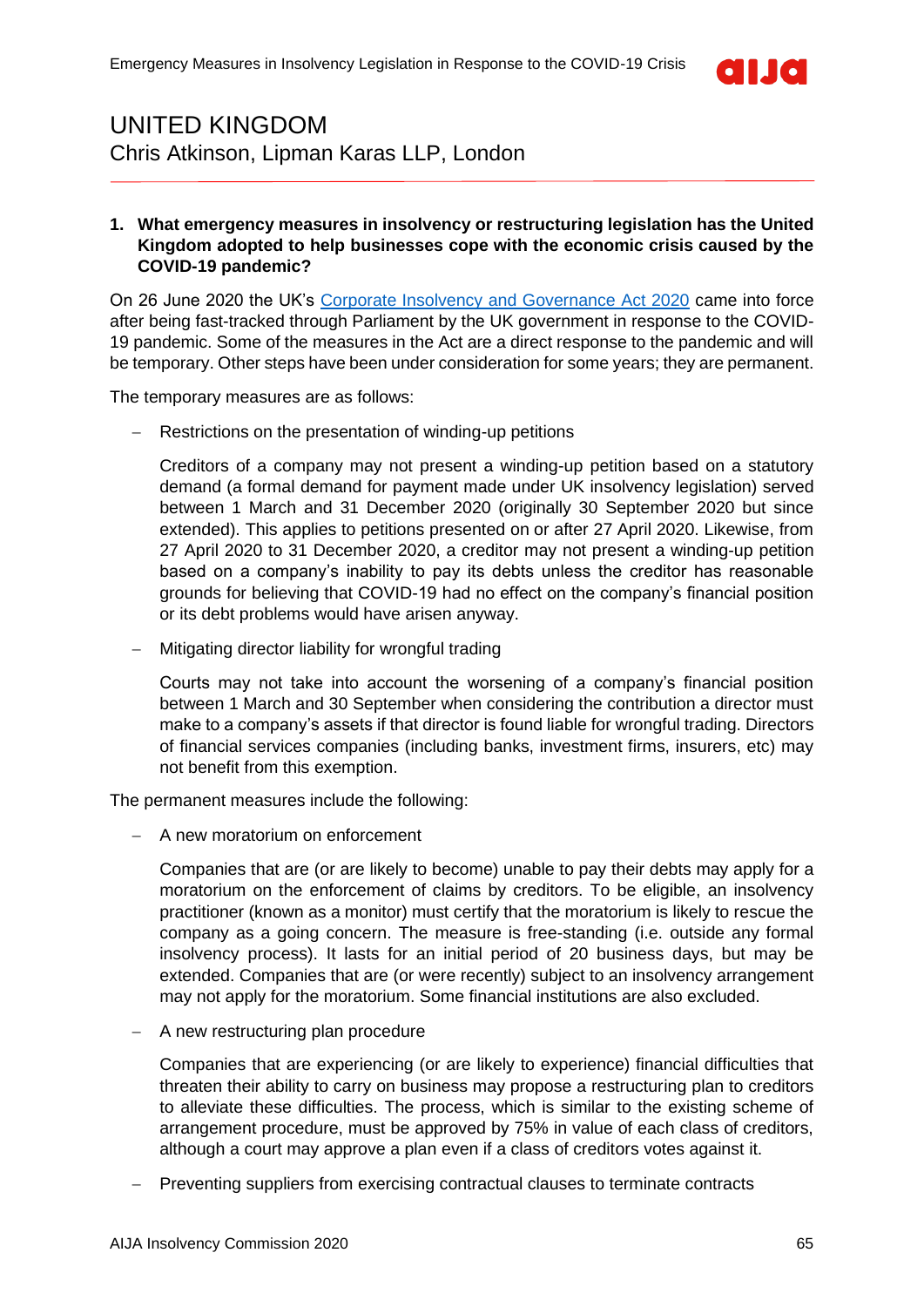

Suppliers of goods and services to companies in an insolvency procedure may not activate contractual clauses to terminate contracts. As a result, suppliers must continue to supply insolvent companies even if they are owed large sums. The provision is an extension of the current restrictions on suppliers who provide essential goods and services. There are exemptions for financial services firms (including banks and insurers). Small suppliers are also temporarily exempt from the restrictions until 30 March 2021.

### **2. Do you expect these measures to have any lasting impact on the United Kingdom's insolvency legislation or court decisions after the COVID-19 crisis?**

The measures introduced as a direct response to COVID-19 (the first two bullet points above) are temporary and not expected to have any lasting impact on the UK's insolvency landscape. The other steps (the third, fourth and fifth bullet points) are permanent and will assist businesses in difficulty beyond the current crisis. The origins of these rules are not to be found in COVID-19, although their introduction has been fast-tracked as a result of the pandemic.

### **3. Has the United Kingdom adopted any other measures in response to the COVID-19 crisis that are noteworthy from an insolvency perspective?**

As have many other countries, the UK put together an unprecedented package of measures to support businesses and mitigate the financial impact of COVID-19. These include:

- − Government-backed loans to businesses on "attractive" terms. Banks cannot refuse to lend on the basis that companies could obtain funding on normal financial terms and cannot require personal guarantees for smaller loans.
- − Support for employers who need to lay off staff temporarily (furlough).
- − Exempting most shops, bars and restaurants from paying business rates (a tax based on the value of their premises) until March 2021. The payment by businesses of their VAT liabilities may also be delayed.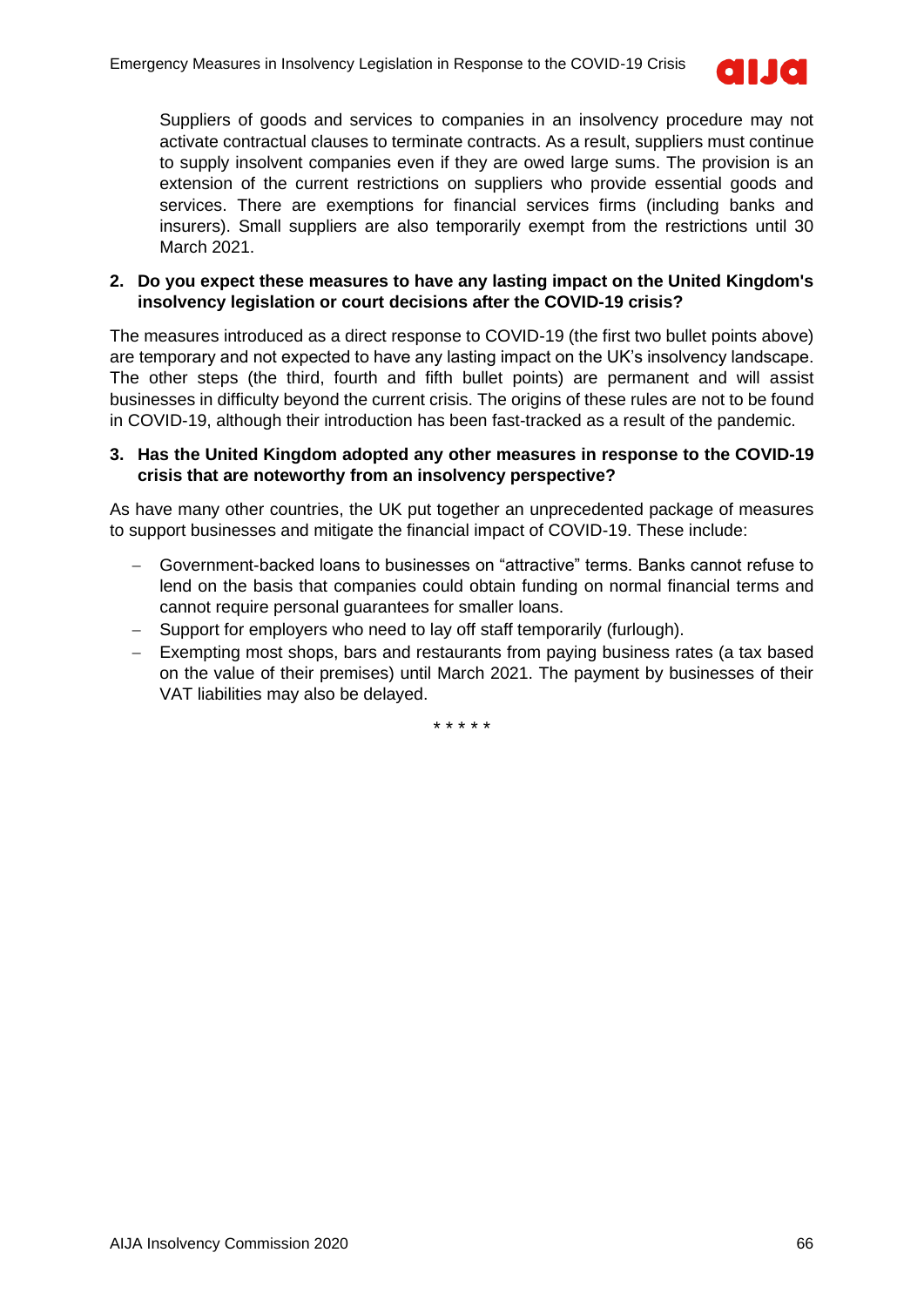

### <span id="page-66-0"></span>UNITED STATES OF AMERICA Cristina Vicens, Sequor Law, P.A., Miami, Florida

#### **1. What emergency measures in insolvency or restructuring legislation has the United States adopted to help businesses cope with the economic crisis caused by the COVID-19 pandemic?**

In March 2020, the U.S. Congress swiftly passed a series of stimulus packages to help stabilise the economy after COVID-19 forced many businesses to shut down and caused millions of Americans to become unemployed. The third (and latest) of these stimulus packages, the "Coronavirus Aid, Relief, and Economic Security Act" [\(CARES Act; P.L. 116-136\)](https://www.help.senate.gov/imo/media/doc/CARES%20Section-by-Section%20FINAL.PDF), was a US\$2 trillion stimulus packages passed on 25 March 2020. The CARES Act directs financial assistance to individual tax payers, expands unemployment benefits to persons that normally would not have qualified for unemployment benefits, provides for federal grants, loans, and other assistance for small businesses and other businesses disproportionately affected by the COVID-19 pandemic, and establishes a US\$150 billion Coronavirus Relief Fund to make payments to states, tribal governments, and local governments as they respond to the public health emergency.

Specifically, with regard to insolvency or restructuring legislation adopted to help businesses cope with the economic crisis, the CARES Act provides for several amendments to the U.S. Bankruptcy Code. First, it increases the debt ceiling for businesses to be eligible to file under the small business provisions of Chapter 11 of the Bankruptcy Code from US\$2,725,625 to US\$ 7,500,000. The Small Business Reorganisation Act ("SBRA"), which took effect on 19 February 2020, just a few weeks before the national shutdown, provides a streamlined path through Chapter 11 for small business debtors. This increased threshold will potentially allow more businesses with access to the SBRA to survive. After one year, however, the debt ceiling increase reverts to US\$2,725,625. Second, for a period of one year, the CARES Act amends the definition of "income" under Chapters 7 and 13 to exclude COVID-19 related payments from the federal government. Third, applicable to individuals rather than businesses, it clarifies that the calculation of disposable income under Chapter 13 does not include COVID-19 related payments; and, lastly, permits individuals and families in Chapter 13 proceedings to seek payment plan modifications in response to COVID-19 related financial hardship, including extending payments for up to seven years after their initial payment was due.

In addition, the CARES Act provides the authority to the Administrator of the U.S. Small Business Administration ("SBA") to make loans under the Paycheck Protection Program ("PPP") through the commercial banking market. The PPP is designed to provide a direct incentive for small businesses to keep their employees on the payroll and allows loans to be forgiven if all employees of a business are kept on the payroll for eight weeks and the loan proceeds are used for payroll, rent, mortgage interest, or utilities. While the CARES Act does not prohibit PPP loans or grants to be provided to Chapter 11 debtors, the SBA has taken the position that it does, creating uncertainty for companies operating under Chapter 11 protection and leading to litigation. [See Perspectives on COVID-19 Relief Funding and the Reopening of America, ABI Journal, July 2020, at 8.]

Further, small business owners are able to apply for Economic Injury Disaster Loans ("EIDL") and receive an advance of up to US\$10,000, designed to provide economic relief to businesses that are experiencing a temporary loss of revenue. Relevantly, the loan advance does not have to be repaid and recipients do not have to be approved for the loan in order to receive the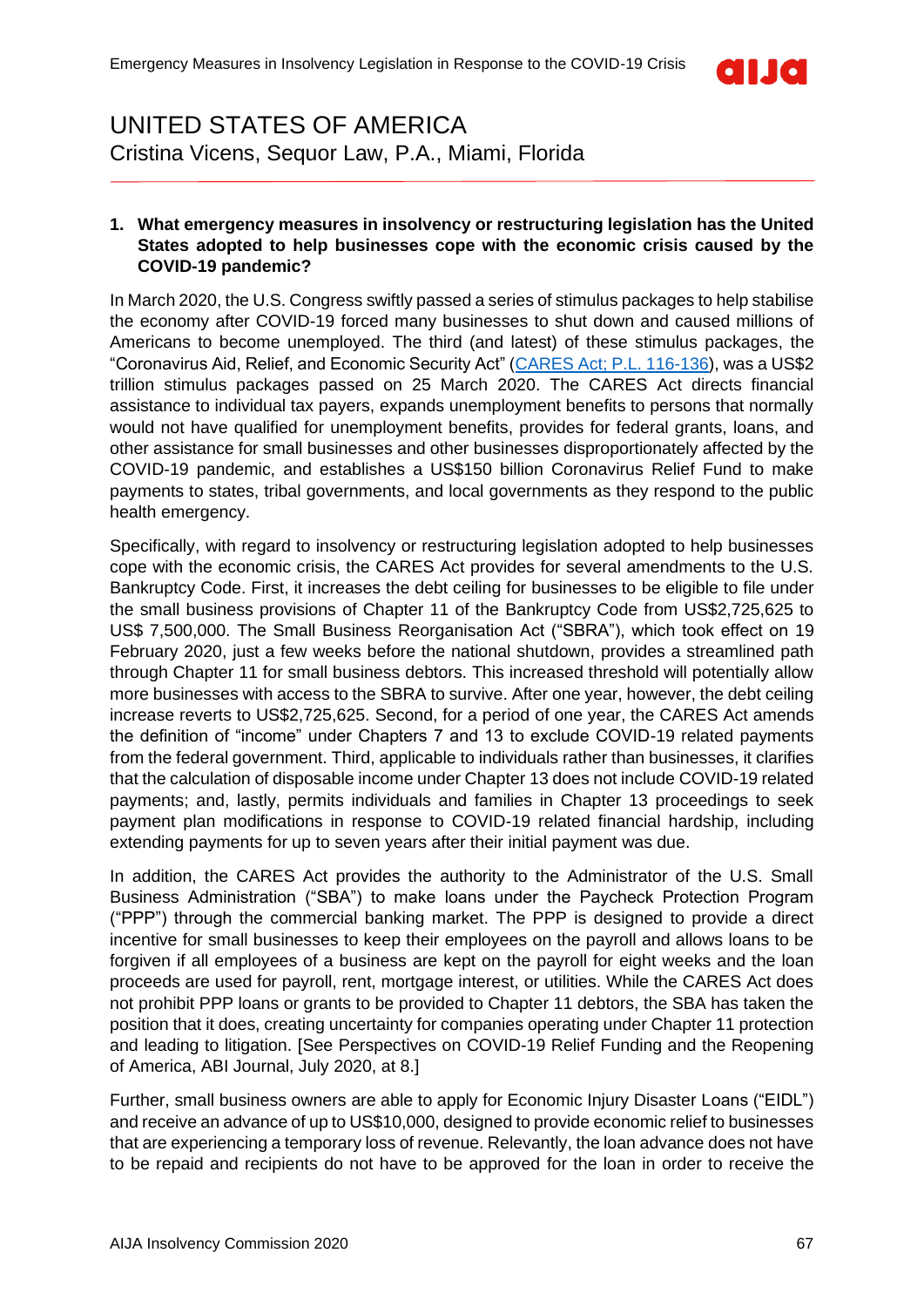

advance. Contrary to the PPP loans, the SBA administers the EIDL programme directly and not through the commercial banking market.

### **2. Do you expect these measures to have any lasting impact on the United States' insolvency legislation or court decisions after the COVID-19 crisis?**

The amendments to the U.S. Bankruptcy Code provided for under the CARES Act sunset after one year, absent further legislation. Congress is in the process of negotiating further coronavirus relief legislation, but the passing of such legislation will be slower given the increased politicisation of coronavirus-related issues and the upcoming presidential election. It is expected that once the measures expire, the United States will see an increase in Chapter 7 (liquidation) and Chapter 11 (reorganisation) filings. The creation and implementation of the Small Business Reorganisation Act will have the longest-lasting impact on the United States' insolvency legislation or court decisions after the COVID-19 crisis.

### **3. Has the United States adopted any other measures in response to the COVID-19 crisis that are noteworthy from an insolvency perspective?**

The CARES Act deals with several other issues aside from the ones described above. For example, it provides relief to certain industries that have been especially affected by the COVID-19 crisis, such as the airline industry. The Act also contain s provisions that provide financial assistance to states and municipalities, who have been severely affected by the lack of cash flow usually collected through sales taxes, hotel occupancy and other taxes. Even wellmanaged municipalities will experience significant financial problems in the upcoming months as a result of being cut-off from their traditional sources of cash flow.

Aside from legislation, however, some debtors are finding creative ways of using the U.S. Bankruptcy Code to preserve the value of their businesses. For example, debtors are looking to suspend or "mothball" their cases under 11 U.S.C. § 305(a) and/or 105(a) as a result of the pandemic, while others have been forced into Chapter 7 liquidation, unable to convince stakeholders that the company should stay in Chapter 11. [See Eric J. Monzo, COVID-19 and Chapter 11: Suspension Orders and Their Impact on Creditors' Rights, ABI Journal, June 2020, at 16.] Section 305 allows a case to be dismissed or suspended if "the interests of the creditors and the debtors would be better served," and section 105 allows a court to issue "any order, process, or judgment that is necessary or appropriate to carry out the provisions" of Title 11 of the U.S. Bankruptcy Code. Based on those provisions, some bankruptcy courts have, over the creditors' objections, allowed debtors to defer certain expenses during the suspension of the case and have kept the automatic stay in place to insulate the debtor from further legal actions.